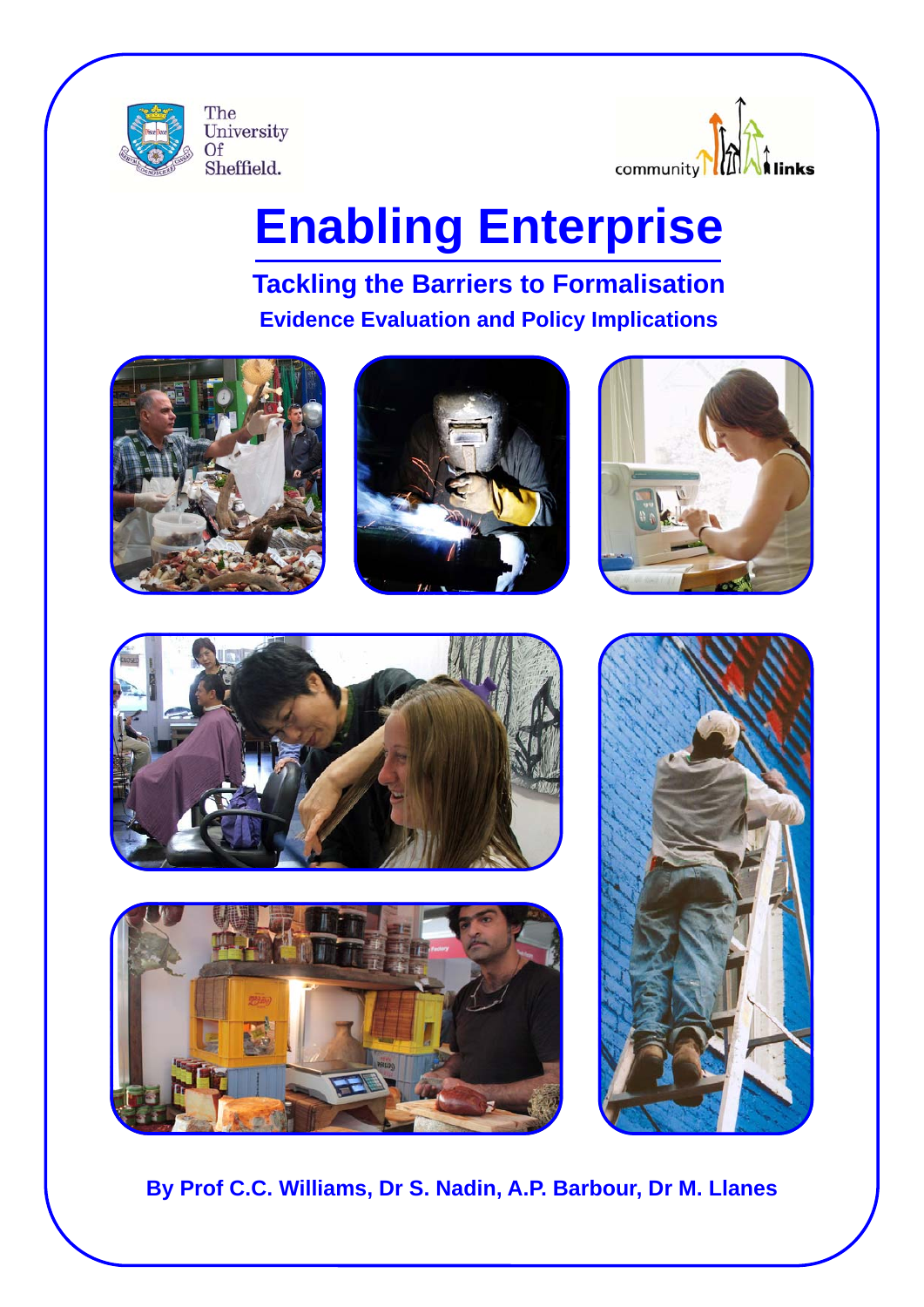# **Enabling Enterprise:**

**Tackling the Barriers to Formalisation**<br>Prof C.C. Williams, Dr S. Nadin, A.P. Barbour, Dr M. Llanes

## **Contents**

|                                                                      | Page |
|----------------------------------------------------------------------|------|
|                                                                      |      |
|                                                                      |      |
|                                                                      |      |
|                                                                      |      |
|                                                                      |      |
|                                                                      |      |
|                                                                      |      |
| Stage 1: Review of Existing Literature on Informal Entrepreneurship9 |      |
|                                                                      |      |
|                                                                      |      |
|                                                                      |      |
|                                                                      |      |
|                                                                      |      |
|                                                                      |      |
|                                                                      |      |
|                                                                      |      |
|                                                                      |      |
|                                                                      |      |
|                                                                      |      |
|                                                                      |      |
|                                                                      |      |
|                                                                      |      |
|                                                                      |      |
|                                                                      |      |
|                                                                      |      |
|                                                                      |      |
|                                                                      |      |
|                                                                      |      |
|                                                                      |      |
|                                                                      |      |
|                                                                      |      |
|                                                                      |      |
|                                                                      |      |
|                                                                      |      |
|                                                                      |      |
|                                                                      |      |
|                                                                      |      |
|                                                                      |      |
|                                                                      |      |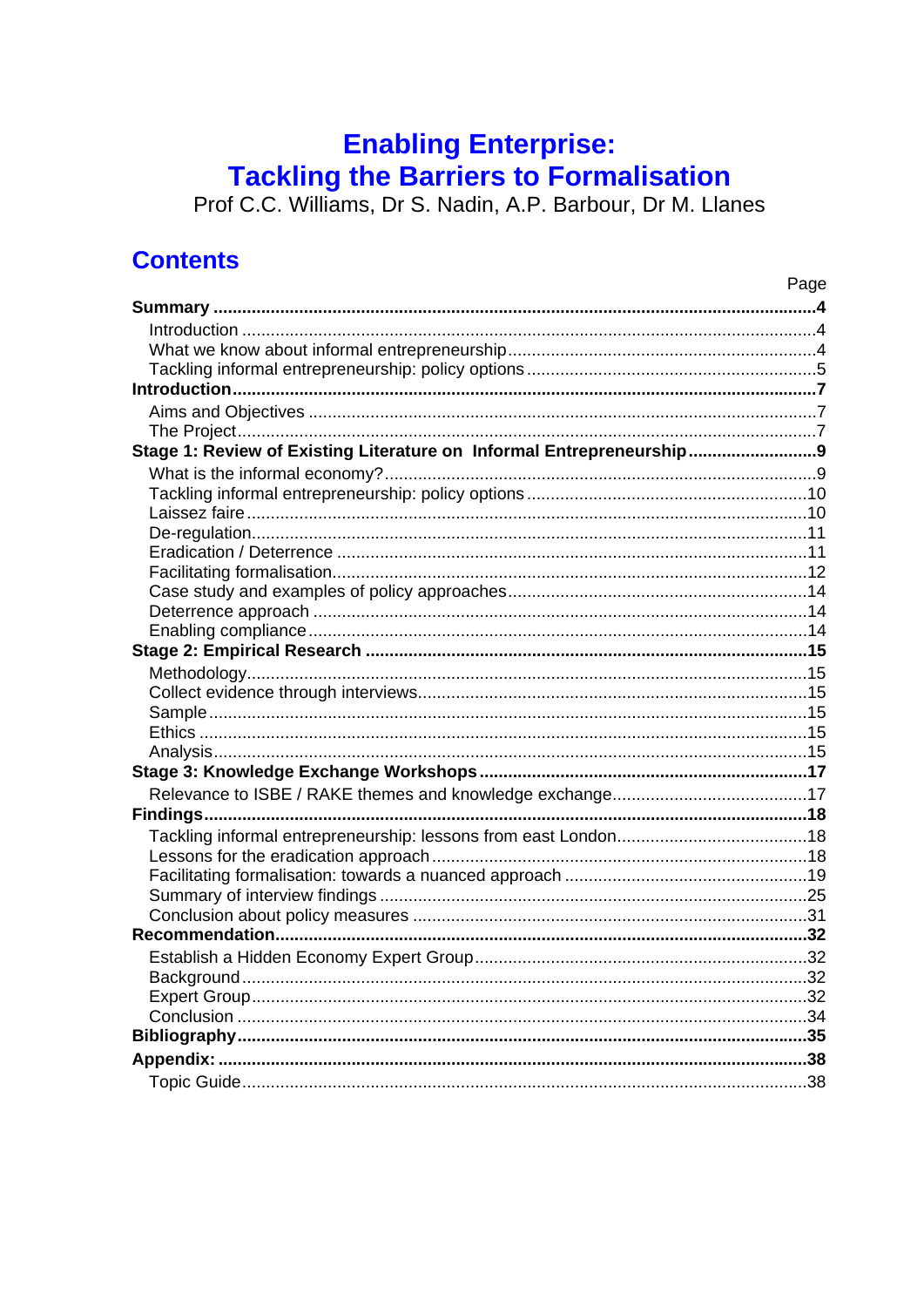## **Community Links**

Our purpose is to champion social change. We pioneer new ideas and new ways of working locally and share the learning nationally with practitioners and policy makers. As a result, we are recognised as national leaders in regeneration and social policy.

#### **Authors:** Prof C.C. Williams, Dr S. Nadin, A.P. Barbour, Dr M. Llanes

#### ISBN: 978-0-9567126-5-3

© 2012 The University of Sheffield and Community Links November 2012

All rights reserved. No part of this publication may be reproduced, stored in a retrieval system or transmitted in any form, or by any means (electronic, mechanical or otherwise) without the advance consent, in writing, of both the copyright owner and the publisher. However, brief passages may be reproduced for non-commercial or training purposes provided the source is acknowledged and the publisher is informed.

#### **Acknowledgements**

The authors would like to thank the Institute for Small Business and Entrepreneurship (ISBE) for funding and supporting this work; the informal entrepreneurs for sharing their stories so openly; for all who travelled so far and wide to take part in the knowledge exchange seminars; and to you the reader, we hope you find this report useful and that you will join us in establishing the hidden economy expert group. Please get in touch.

#### **Confidentiality and Anonymity**

To protect confidentiality and ensure anonymity all names of those who have been involved in this research have been changed.

#### **Cover Images**

We are grateful to the photographers who made their images available under Creative Commons licences via www.Flickr.com: Lee Ann Inglis; Elvert Barnes; Daniel Y Go; Natashalatrasha; Dpup; Quite Peculiar.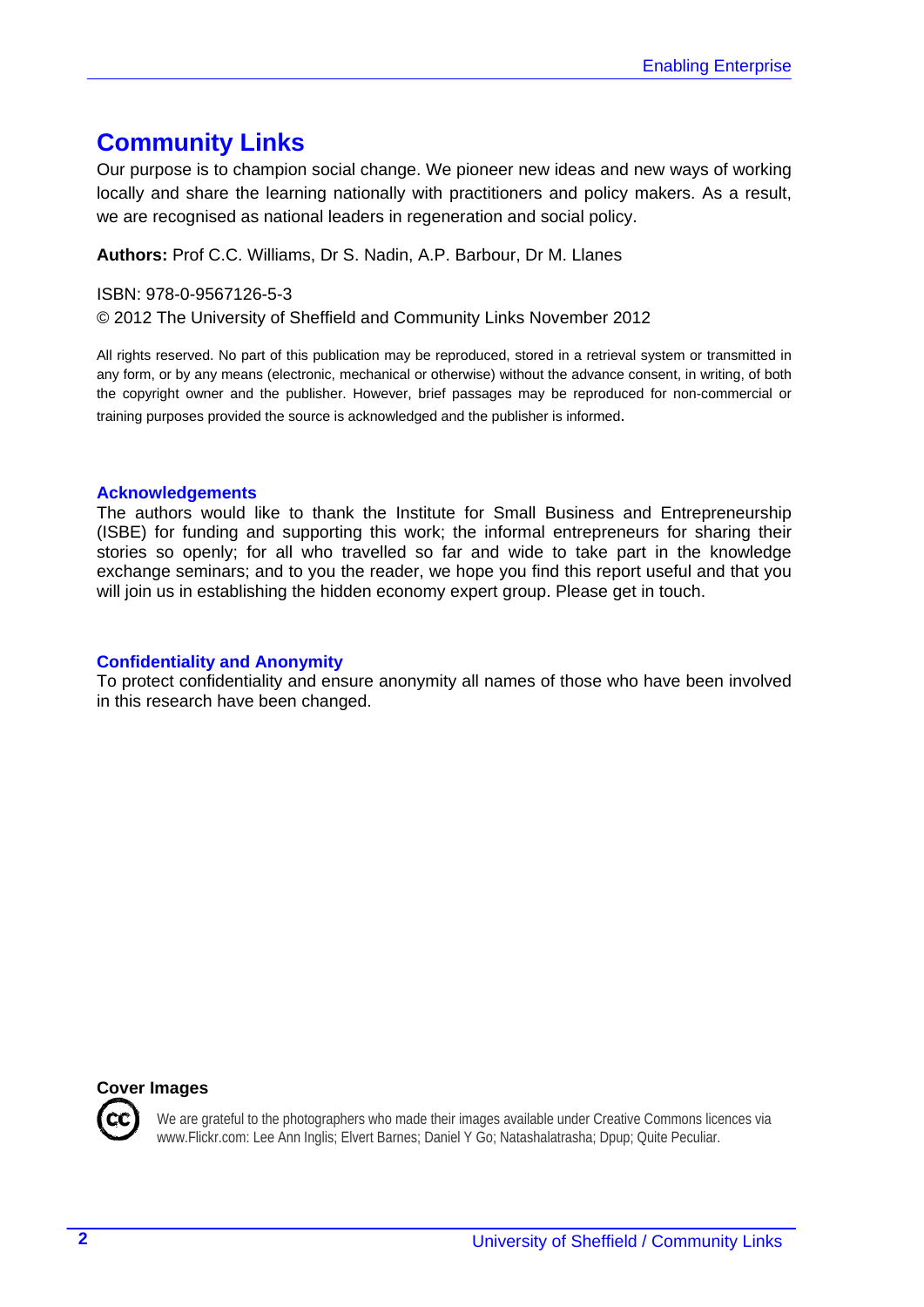## **About the authors organisations**

**The University of Sheffield, Management School** is recognised for the delivery of intellectually rigorous cutting-edge research, and excellent teaching and learning in a stimulating, innovative environment. Through the distinctiveness of our graduates, excellence of our staff, and network of international partners, we look to inform the practice of management, and to make a difference to our community, locally and internationally. In 2012, the Management School won the coveted status of 'Triple Crown', by achieving awards from the three largest and most influential business school accreditation associations, AMBA, Equis and the AACSB. Sheffield is one of only 58 with the Triple Crown, out of almost 14,000 schools in the world offering degrees in business and management. Visit: www.shef.ac.uk/management

Management School University of Sheffield 9 Mappin Street **Sheffield** S1 4DT

**Community Links** is an innovative and groundbreaking inner city charity running community-based projects in east London. Founded in 1977, we now help over 16,000 vulnerable children, young people and adults every year, with most of its work delivered in Newham, one of the poorest boroughs in Europe. We pioneer new ideas and new ways of working locally in east London and share the learning nationally with practitioners, policymakers and the press. As a result, we are recognised as national leaders in regeneration and social policy. Visit: www.community-links.org

Community Links 105 Barking Road London E16 4HQ

#### **A note about our funder, The Institute of Small Business and Enterprise (ISBE)**

The ISBE Research and Knowledge Exchange (RAKE) Fund provides financial support to new research activities from academics, third sector organisations, consultants and practitioners. The fund was created with the aim of assisting the exploration of issues, challenges and opportunities surrounding entrepreneurial activities and small firm performance and to encourage and promote cutting-edge research which is relevant to both the development of policy and practice.

Sponsored by Barclays, Economic and Social Research Council and National Council Graduate Entrepreneurship and launched in 2009, the fund has a call for applications each spring. Visit: www.isbe.org.uk/RAKEFund





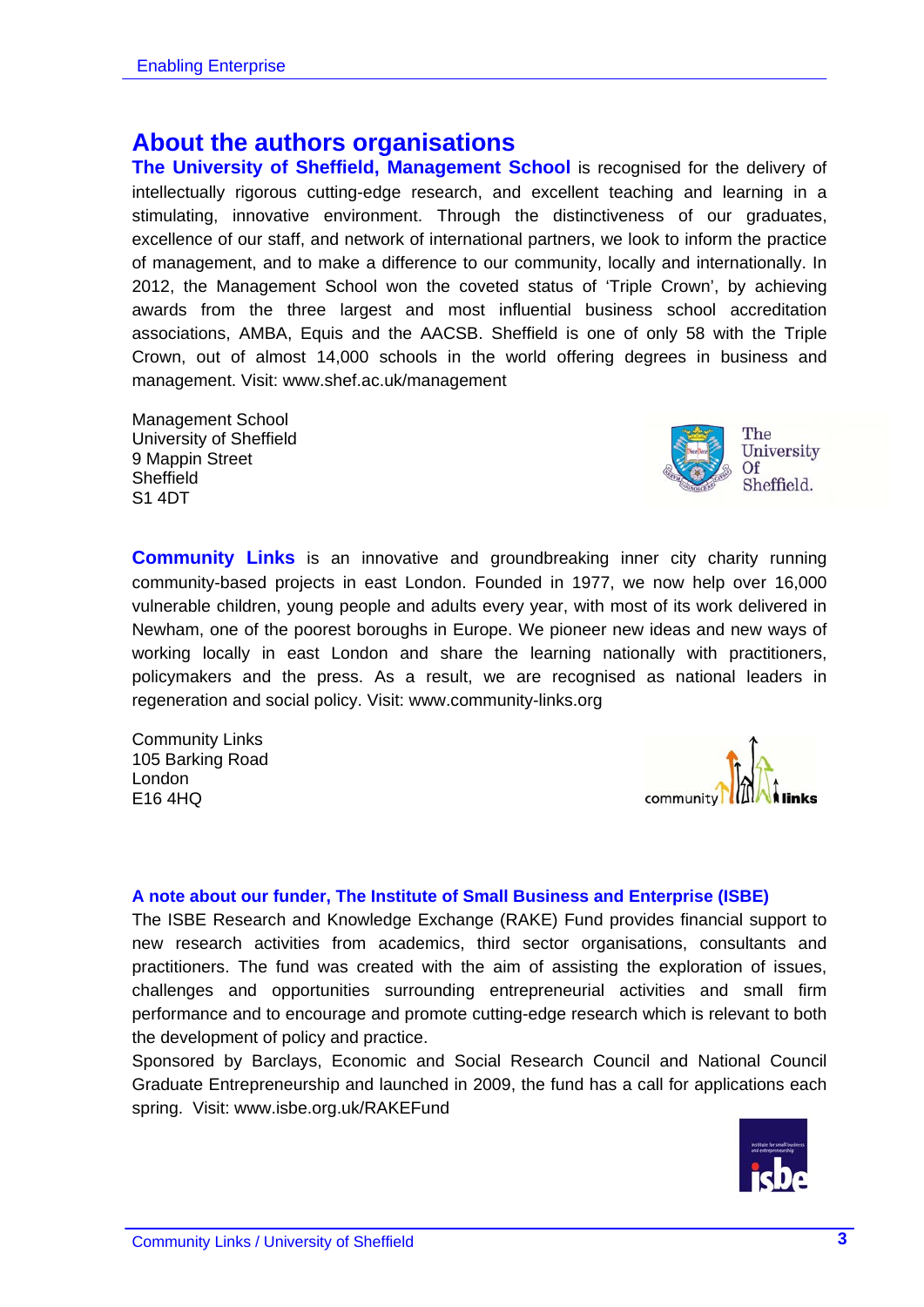## **Summary**

#### **Introduction**

This report details the findings from a study of informal entrepreneurship funded by the Institute for Small Businesses and Entrepreneurship (ISBE) and conducted by the University of Sheffield in collaboration with Community Links.

The overall aim of the study was to advance our understanding of informal entrepreneurship and to provide recommendations as to how informal entrepreneurial activity can best be formalised. By formalisation we mean the process by which informal work becomes compliant with employment tax and benefit laws. Based on a combination of desk-based and empirical research, along with consultation workshops involving experts from the UK and Europe, this report provides an up to date synopsis of current knowledge relating to informal entrepreneurship.

The empirical data develops this understanding further, highlighting the varied forms of informal entrepreneurship as well as the varied motives underpinning involvement in such activity. It is against this more nuanced understanding of informal entrepreneurship that policy responses are reviewed drawing on case study examples from across Europe.

We conclude that the multifarious nature of informal entrepreneurship and the challenges this presents in terms of tackling it, demands greater cooperation and coordination form different stakeholders. We therefore recommend that a Hidden Economy Expert Group be established with the aim of advancing our understanding of knowledge, policy and practice in respect of informal entrepreneurship.

#### **What we know about informal entrepreneurship**

It is now widely recognised that the informal economy is not some minor practice only persisting in a few marginal populations. Indeed, of the global working population of some three billion, nearly two-thirds (1.8 billion) work in the informal economy (Jütting and Laiglesia, 2009), the majority of whom work on a self-employed basis: 70% of all informal workers in sub-Saharan Africa, 62% in North Africa, 60% in Latin America, 59% in Asia (ILO, 2002b) and 77% in the European Union (Williams and Windebank, 2011).

This intimates that a large proportion of entrepreneurs in many global regions might operate in the informal economy. In spite of these figures, and reflecting on the literature as a whole, whilst the existence and practice of informal entrepreneurship is increasingly recognised, the various forms this may take, and characteristics associated with these different forms, is under explored.

Even less well understood are the motives behind involvement in informal entrepreneurship. Not surprisingly this is reflected in policy responses where the idea that 'one size fits all' tends to dominate.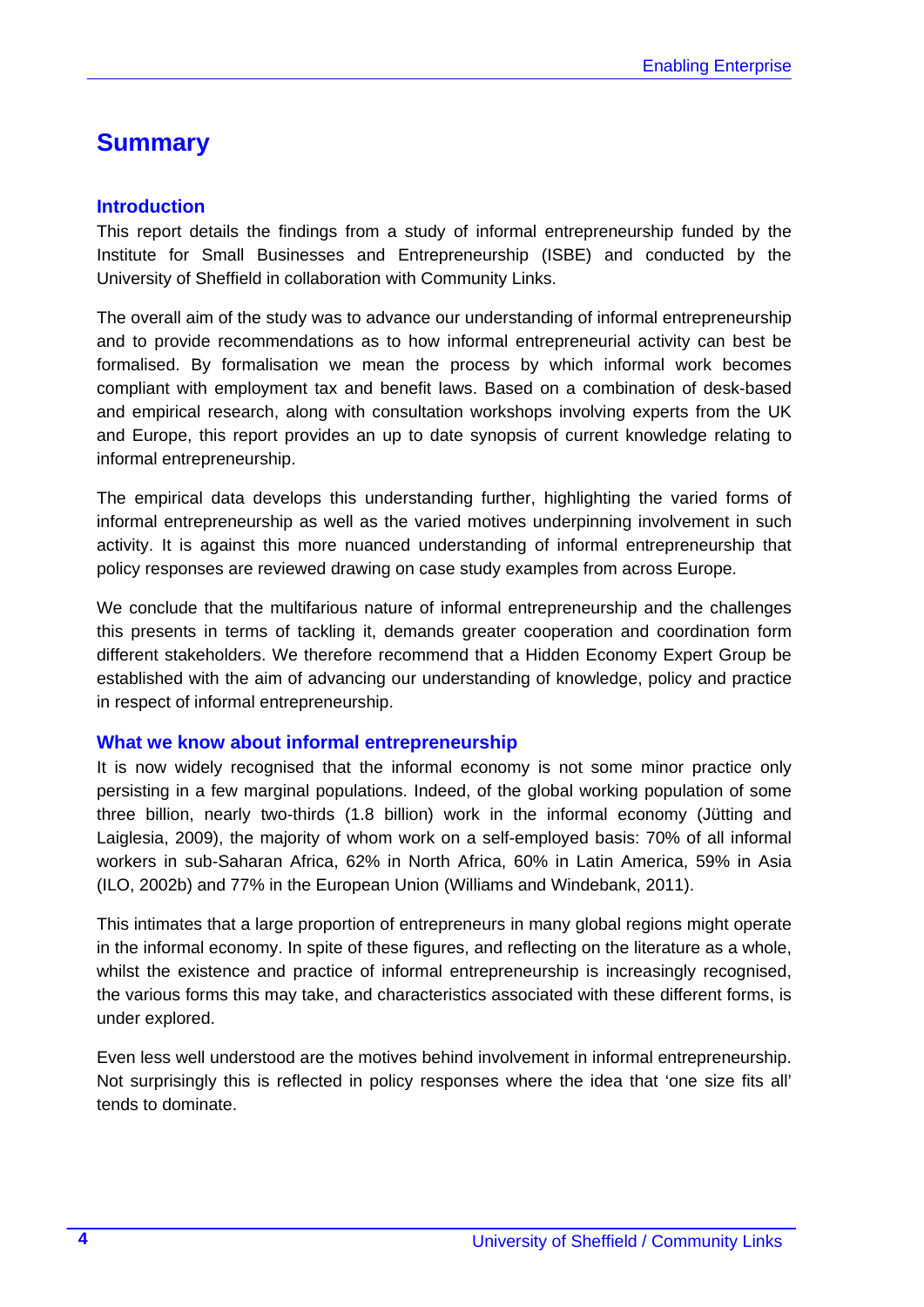#### **Tackling informal entrepreneurship: policy options**

The related policy literature sets out a range of policy responses to tackle informal entrepreneurial activity. This reveals the existence of four different policy options, namely 'laissez-faire', 'de-regulation', 'eradication' and, 'facilitating formalisation'. From the evaluation of policy approaches provided in the literature review, it is obvious that neither a 'laissez-faire' approach nor a 'de-regulationist' approach should be pursued due to the negative overall impacts on the economic landscape. This leaves both the 'eradication' and 'facilitating formalisation' policy approaches as possible means of tackling informal entrepreneurship.

Based on interviews with informal entrepreneurs in east London, we evaluate these contrasting approaches taking into account both the nature of the informal activity and the participants' motives. Until now, the tendency has been to perhaps adopt a 'blanket approach' towards tackling informal entrepreneurs by treating all forms of informal entrepreneurship in a similar manner. This study, however, identifies four separate groups of informal entrepreneur, each of which witness different barriers to formalisation that need to be tackled using different policy measures.

| <b>Type of</b><br><b>Informal</b><br><b>Entrepreneur</b> | <b>Description</b>                                                                                  | <b>Intention to formalise</b>                                              |
|----------------------------------------------------------|-----------------------------------------------------------------------------------------------------|----------------------------------------------------------------------------|
| Wholly<br>Permanent                                      | Operating unregistered enterprises<br>wholly in the informal economy<br>with                        | No intention of formalising in the<br>foreseeable future                   |
| Wholly<br>Temporarily                                    | Operating unregistered enterprises<br>wholly informally                                             | An intention to formalise                                                  |
| Partially<br>Permanent                                   | Operating registered businesses<br>and paying tax but not declaring a<br>proportion of their income | No intention of increasing the<br>share they declare                       |
| Partially<br>Temporary                                   | Operating registered businesses<br>that do not declare a proportion of<br>their income              | Intention to and who are making<br>the transition to the formal<br>economy |

These four groups are:

Facilitating the formalisation of informal entrepreneurship appears to be the only viable option due to the overall negative impact of other approaches. Rationales for working informally and barriers to formalisation vary according to whether informal entrepreneurs operate partially or wholly 'off-the-books' and whether they view themselves as on a path of formalisation or not. Different policy measures will be therefore required for these different types of informal entrepreneur. Figure 1 summarises a range of bespoke policy measures required to tackle the barriers to formalisation and contrasting rationales for operating informally amongst the four types of informal entrepreneur identified above.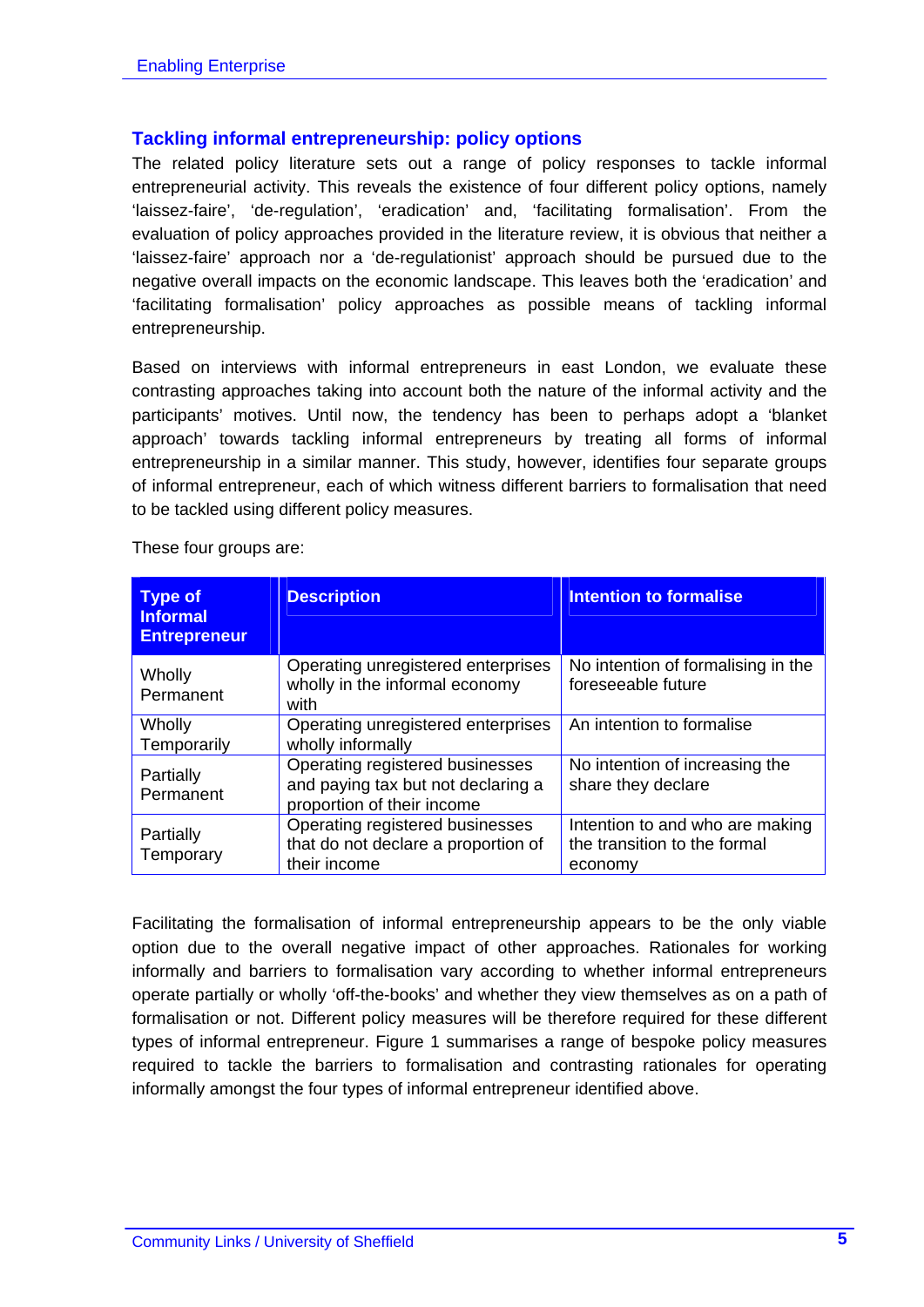#### **Figure 1: Policy measures for tackling informal entrepreneurship**



None of these policy approaches fits neatly into a 'one size fits all' response, but rather require a more nuanced understanding of an informal entrepreneur's motivations and intentions resulting in a menu of interventions that can be tailored to meet their needs. To make this happen greater coordination and cooperation of all stakeholders involved in tackling the hidden economy is needed. Though this might be considered more difficult to implement by authorities it will ultimately ensure that more entrepreneurs operate in the formal economy.

We therefore recommend that a Hidden Economy Expert Group is established, bringing together those who have an interest and expertise in tackling informal entrepreneurial activity. This group should include government departments, employer and employee representative organisations, third sector organisations and academics with expertise in this field. As a consultative entity comprising a range of stakeholders the mission of the expert group is to facilitate greater coordination and cooperation of all stakeholders involved in tackling the hidden economy. The tasks of the platform shall focus on promoting and developing cooperation, developing expertise and capacity-building in order to improve the efficiency and effectiveness with which the hidden economy can be tackled.

To get involved in the Hidden Economy Expert Group please contact Professor Colin C Williams: e: C.C.Williams@sheffield.ac.uk: t: 0114 22 23476 School of Management University of Sheffield Mushroom Lane, Sheffield, S10 2TN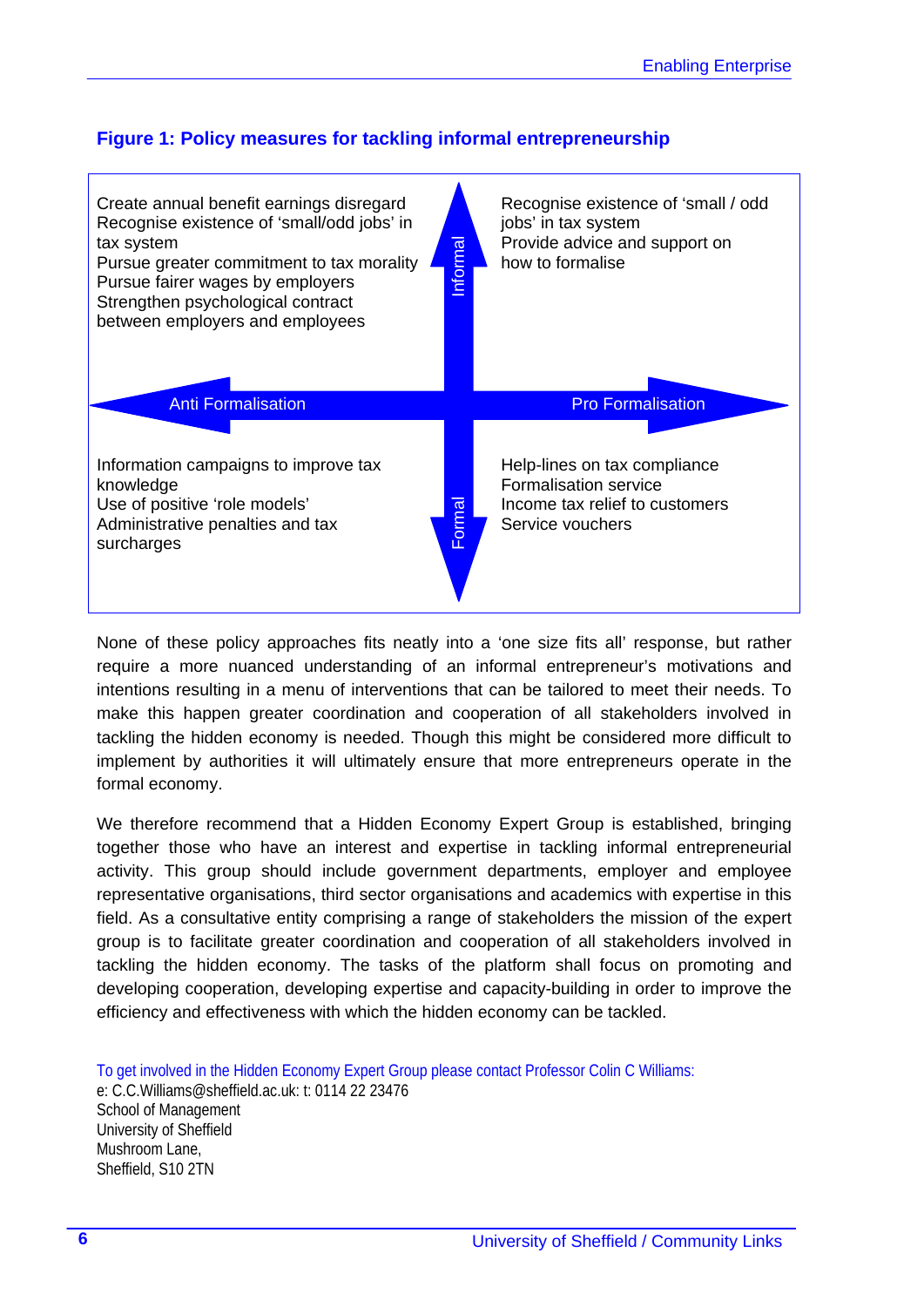### **Introduction**

In October 2010 the University of Sheffield in collaboration with Community Links were awarded a research grant by the Institute for Small Business and Entrepreneurship (ISBE) to study informal entrepreneurial activity and the barriers to formalisation.

#### **Aims and Objectives**

The aim of this project is to improve understanding of the barriers that hinder enterprises from making the transition from the informal to the formal economy, and how these might be tackled.

As the award is part of ISBE's Research & Knowledge Exchange Fund (RAKE), the objectives are to:

- **1.** Collect evidence on the barriers that hinder enterprises from making the transition from the informal to the formal economy; and
- **2.** Hold a series of knowledge exchange seminars to facilitate information exchange between high-level experts on potential policy solutions and the ways forward for public policy to encourage and support the formalisation of such entrepreneurial venturing.

#### **The Project**

The project was conducted in four main stages with each stage feeding into the next:



**Stage 1** consisted of a desk-top review of existing academic and policy publications in the field of informal entrepreneurship and making the transition to the formal economy.

**Stage 2** involved empirical research which involved semi-structured interviews with 27 entrepreneurs in London engaged in informal entrepreneurial activity.

**Stage 3** comprised two 'knowledge exchange' workshops to facilitate information exchange between high-level experts on potential policy solutions and the ways forward for public policy to encourage and support the formalisation of such entrepreneurial venturing.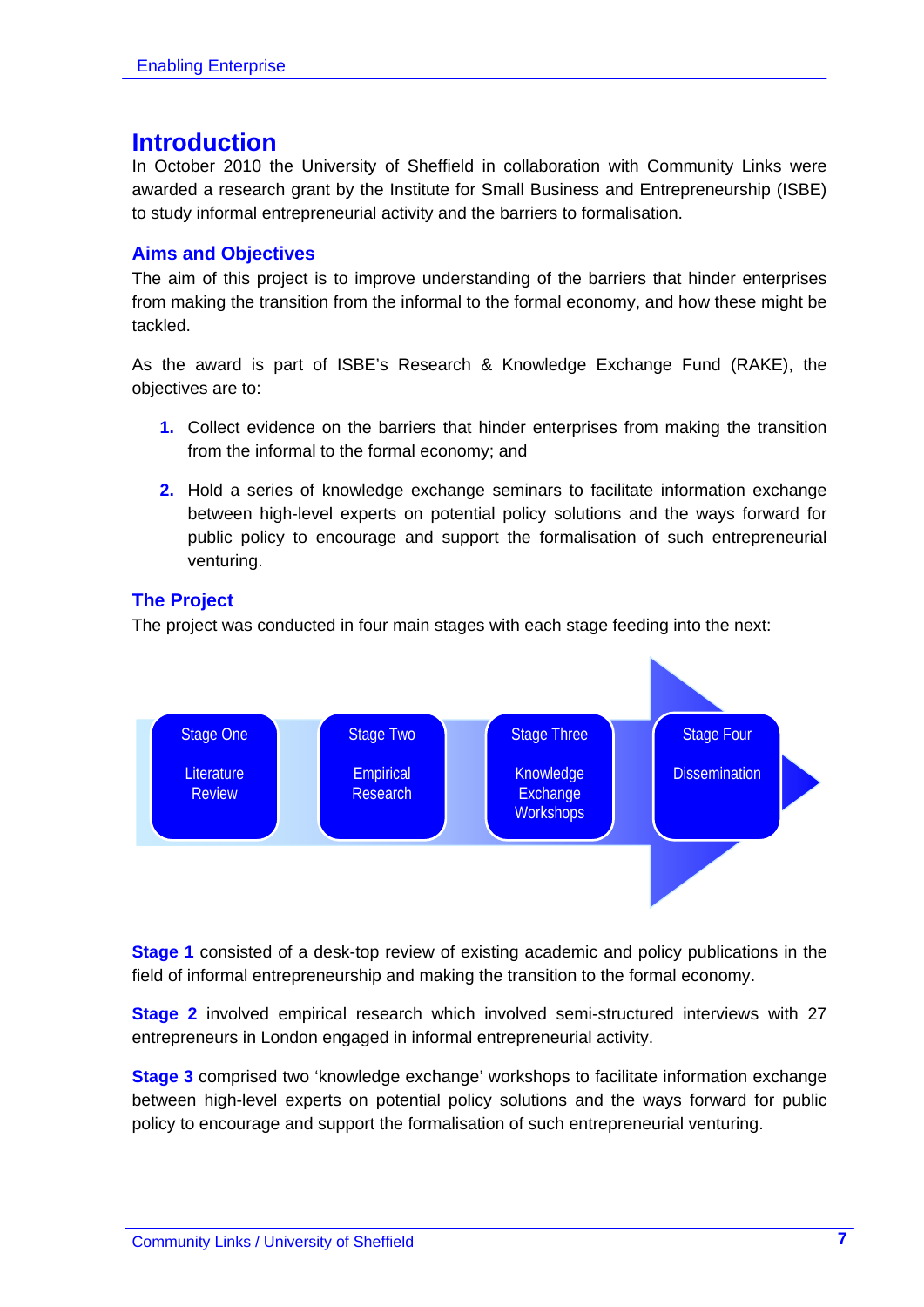The first workshop had a European focus involving stakeholders and experts from a variety of European countries. Participants included European national government officials (from tax agencies, labour inspectorates and social security departments), trade unions, employer federations and 'think tank' representatives and academics.

The second workshop had a UK focus and again included a variety of stakeholders concerned with the informal economy including senior officials from government departments and agencies interested in tackling the informal economy and social partners (trade unions, HMRC, think tanks and employer federation representatives).

The outcome of both workshops was to gain a better understanding of the barriers that prevent informal enterprises from legitimising and the policy options that public policy can pursue to smooth this transition.

**Stage 4** will be to launch this report and disseminate its findings, and to ensure our recommendation to establish a Hidden Economy Expert Group in the UK is realised.

**A note about Confidentiality and Anonymity:** To protect confidentiality and ensure anonymity all names of those who have been involved in this research have been changed.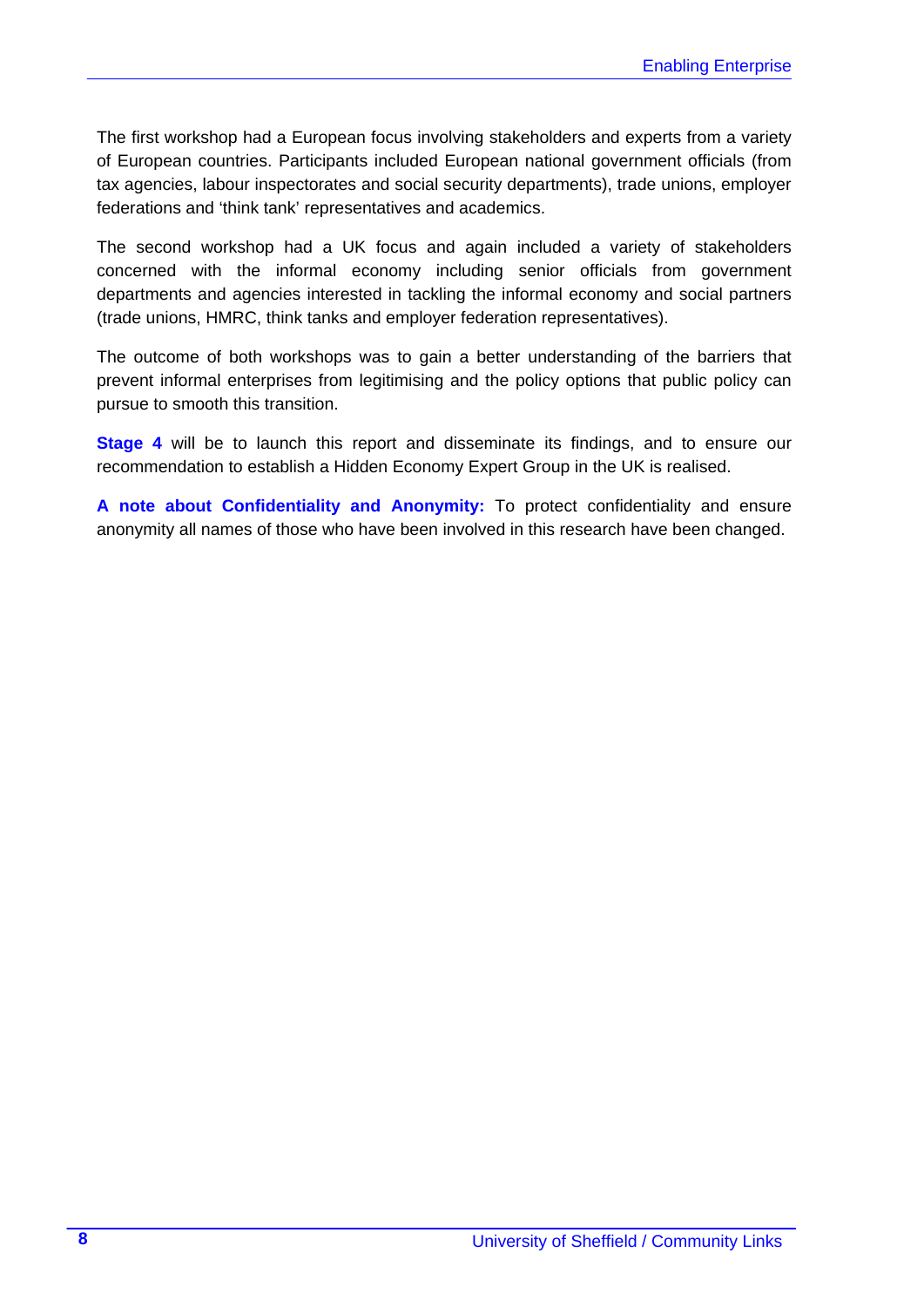## **Stage 1: Review of Existing Literature on Informal Entrepreneurship**

Stage 1 involved desk-based research to review and synthesise for the first time the findings from previous studies conducted across the world on barriers to formalisation amongst enterprises. Of particular relevance were the practice / policy barriers and solutions that could be applicable to and replicable in the UK. Much of the literature on this subject is 'grey' literature existing in government department reports and academic working papers. The following is a synthesis of the review.

#### **What is the informal economy?**

*'Informal work involves the paid production and sale of goods or services which are unregistered by, or hidden from the state for tax, benefit and/or labour law purposes, but which are legal in all other respects.'* 

European Commission (1998)

In this project we have adopted the definition of the informal economy most commonly used (EU, 1998; Williams, 2006). The informal economy is here defined as the remunerated production and/or sale of licit goods and services not declared to the authorities for tax, social security and / or labour law purposes when it should be declared (European Commission, 2007; OECD, 2002; Williams, 2006). An informal entrepreneur, therefore, is somebody actively involved in business activity or is the owner/manager of a business (Harding et al. 2006; Reynolds et al. 2002) who engages in the remunerated production and / or sale of licit goods and services that are not declared to the state for tax, benefit and / or labour law purposes when they should be declared. Illegal or criminal activities such as drug dealing or prostitution have been excluded, as have exchanges of unpaid work.

It is now widely recognised that the informal economy is not some minor practice only persisting in a few marginal populations. Indeed, of the global working population of some three billion, nearly two-thirds (1.8 billion) work in the informal economy (Jütting and Laiglesia, 2009), the majority of whom work on a self-employed basis: 70% of all informal workers in sub-Saharan Africa, 62% in North Africa, 60% in Latin America, 59% in Asia (ILO, 2002b) and 77% in the European Union (Williams and Windebank, 2011). This intimates that a large proportion of entrepreneurs in many global regions might operate in the informal economy.

Given these figures it is perhaps not surprising that the past decade has witnessed a growing body of worldwide literature which sets out to explore entrepreneurship in the informal economy (Antonopoulos and Mitra, 2009; Bureau and Fendt, 2011; Gurtoo and Williams, 2009; Llanes and Barbour, 2007; Ram et al. 2007; Rehn and Taalas, 2004; Small Business Council, 2004; Valenzuela, 2001; Venkatesh, 2006; Webb et al. 2009; Williams, 2006, 2009). This emergent literature intimates that a large proportion of entrepreneurs conduct some or all of their transactions in the informal economy (Antonopoulos and Mitra, 2009; Llanes and Barbour, 2007; Rehn and Taalas, 2004; Small Business Council, 2004; Williams, 2006, 2009). Until now, however, few have estimated the proportion of entrepreneurs operating informally. One of the few studies to do so finds that 77% of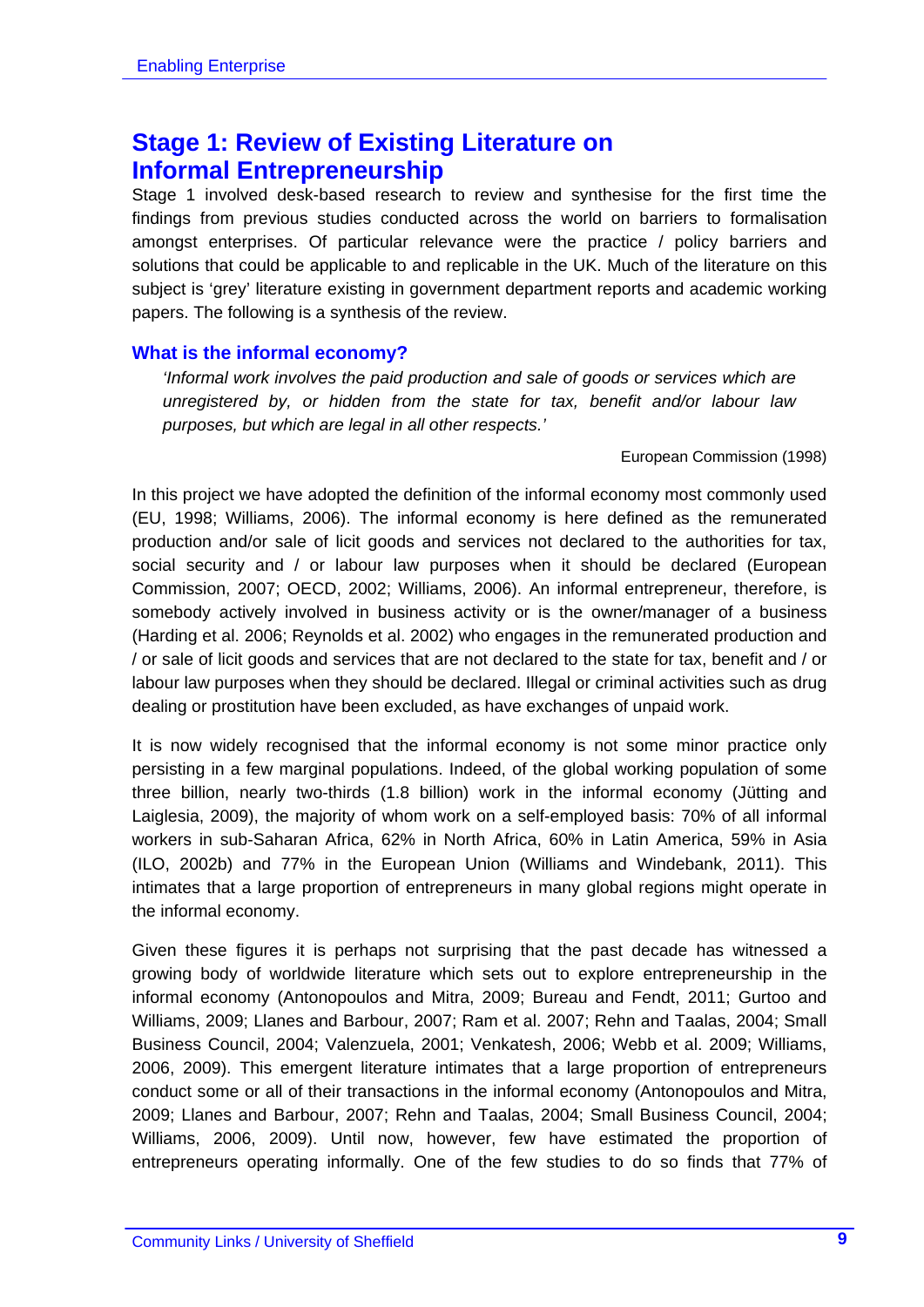entrepreneurs interviewed in English localities operate informally, although this is more common in deprived and rural localities than in affluent and urban localities (Williams, 2010).

Whilst there is a growing recognition in the literature that informal entrepreneurial activity is immensely varied in terms of its extent and nature, few attempts have been made to unpack this complexity. On the rare occasions that informal entrepreneurs have been disaggregated into different varieties, such entrepreneurs have been differentiated firstly, by whether they trade wholly or partially in the informal economy and secondly, by whether they are pursuing formalisation or not (Katungi, Neale and Barbour, 2006; Llanes and Barbour, 2007; Williams, 2006). For example, the finding in one study of English localities was that just 20% trade wholly in the informal economy, although 31% do so in deprived localities but just 6% in affluent areas, and that around a half of all informal entrepreneurs are on a journey towards formalisation (Williams, 2010).

Reflecting on the literature as a whole, whilst the existence and practice of informal entrepreneurship is increasingly recognised, the various forms this may take, and characteristics associated with these different forms, is under explored. Even less well understood are the motives behind involvement in informal entrepreneurship. Not surprisingly this is reflected in policy responses where the idea that 'one size fits all' tends to dominate.

#### **Tackling informal entrepreneurship: policy options**

Alongside the literature exploring the prevalence and nature of informal entrepreneurship is the related policy literature which sets out a range of policy responses to tackle informal entrepreneurial activity. This reveals the existence of four different policy options, namely 'laissez-faire', 'de-regulation', 'eradication' and, 'facilitating formalisation'. These are briefly summarised and evaluated here. In the context of this study it is the 'eradication' and 'facilitating formalisation' approaches which are of most relevance as reflected in current policy practice and future policy recommendations within the UK.

#### **Laissez faire**

One option is to 'do nothing'. The rationale is that informal entrepreneurship represents a seed-bed for new enterprise creation, a breeding ground for the micro-enterprise system and a test-bed for fledgling businesses and should therefore be left alone. The problem with this approach is that informal entrepreneurship has negative impacts on formal businesses, those working informally, customers and governments.

Formal businesses witness unfair competition from such enterprises and force them into the informal economy to compete, thus encouraging a 'race to the bottom' away from regulatory compliance (Evans et al. 2006; Renooy et al, 2004; Gallin, 2001; Grabiner, 2000; Williams and Windebank, 1998). Informal entrepreneurs, meanwhile, lack access to health and safety standards, cannot build-up rights to the state pension and other contributory benefits, and access pension schemes, suffer a constant fear of detection and risk of prosecution, witness pressure to enter into exploitative relationships with the formal sphere, lack legal protection relative to formal businesses, and are unable to develop and grow due to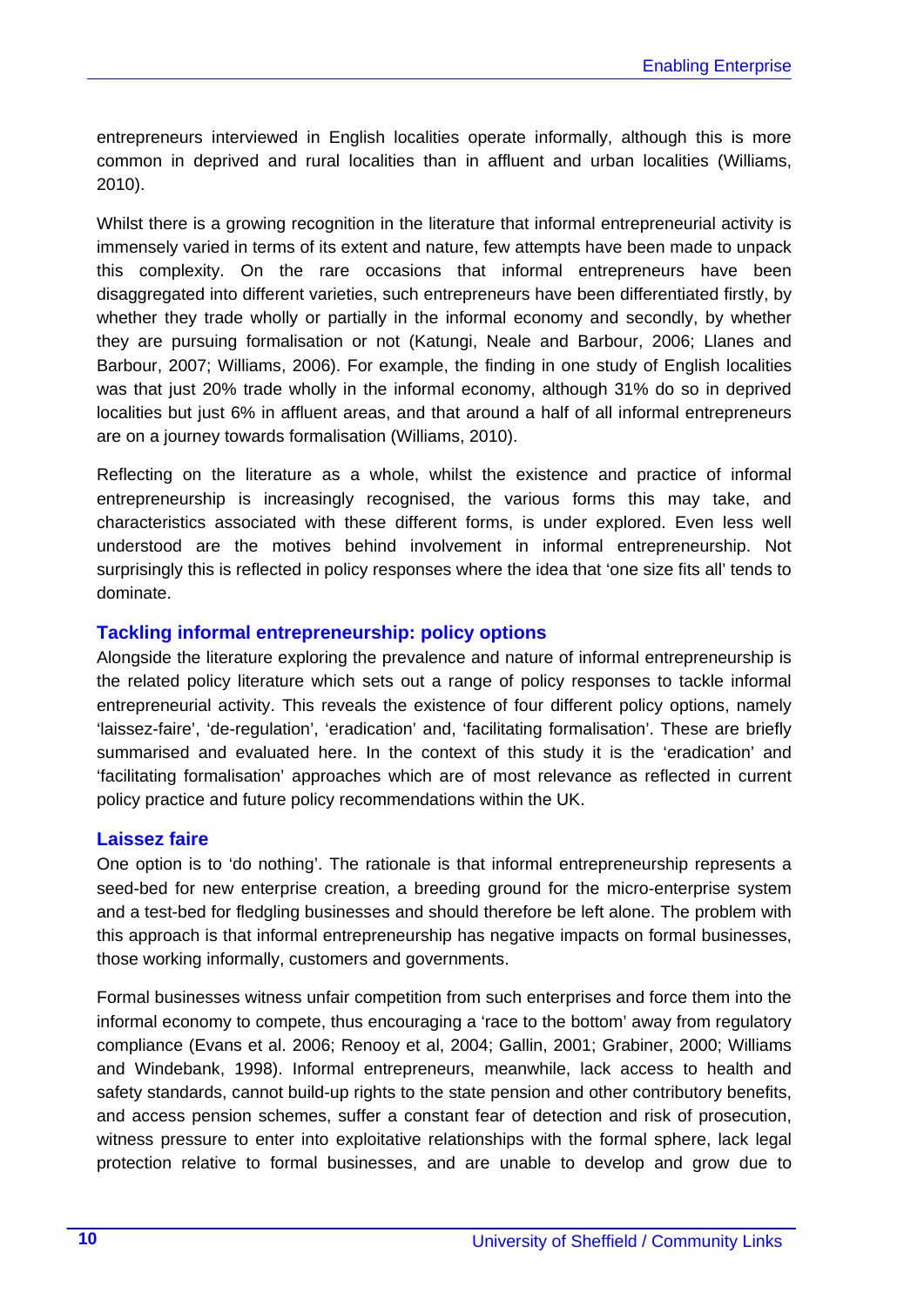structural constraints with regard to gaining access to capital and securing the support available to formal businesses (Evans et al. 2006; Gallin, 2001; ILO, 2002a).

Customers, furthermore, find themselves without: legal recourse if a poor job is done; insurance cover; guarantees in relation to the work conducted, and certainty that health and safety regulations have been followed. Finally, and for governments, there is a loss of revenue for the state in terms of non-payment of taxes owed; they are unable to pursue social integration and mobility due to the lack of tax income available; there is a loss of regulatory control over the quality of jobs and services provided and if a significant segment of the population routinely engages in such endeavour, it may well encourage a more casual attitude towards the law more widely (Renooy et al. 2004; Williams, 2006). In sum, the negative impacts of doing nothing mean that interventions to tackle informal entrepreneurship are required.

#### **De-regulation**

Another option is to de-regulate the formal economy (Sauvy, 1984; De Soto, 1989, 2001). The objective is to give the market free reign by liberating it from external interference. As De Soto (1989: 255) asserts, 'the real problem is not so much informality as formality'. The view, as Castells and Portes (1989: 13) put it, is that 'in an ideal market economy, with no regulation of any kind, the distinction between formal and informal would lose all meaning since all activities would be performed in the manner we now call informal'.

However, this approach assumes that de-regulation reduces informality. Yet there is growing evidence that de-regulating does not formalise the economy (Kus, 2010). As Gilbert (1994: 616) argues, 'The hope that … micro-entrepreneurs can go it alone, with a bit of credit and some deregulation, seems to be hopelessly optimistic'. Indeed, even if deregulation were to do so, the outcome appears to be greater social polarisation and poorer quality work conditions (Peck 1996). One can thus only agree with Peck (1996: 2) that 'the hidden hand of the market is not an even hand' and that the result seems to be a levelling down rather than up of working conditions (Williams, 2006). In sum, even if de-regulation was to reduce the magnitude of informality, the impact would be to widen inequalities and reduce working conditions compared with more regulated states.

#### **Eradication / Deterrence**

When pursuing intervention, one option is to seek to eradicate informal entrepreneurship. If informal entrepreneurs are viewed as 'rational economic actors' evading tax because the pay-off is greater than the expected cost of being caught and punished (Allingham and Sandmo, 1972), then the cost/benefit ratio confronting those engaged or thinking about participating in informal entrepreneurship can be changed (e.g. Grabiner, 2000; Richardson and Sawyer, 2001). This can be achieved by concentrating on the cost side and increasing the perceived or actual likelihood of detection (not least by improving the coordination of strategy, operations and data sharing) and the penalties and sanctions for those caught.

Whether this 'negative reinforcement' approach that seeks to elicit behaviour change using 'sticks' that punish those engaged in 'bad' behaviour is practical and desirable is questionable. Although some find that improving detection and/or penalties reduces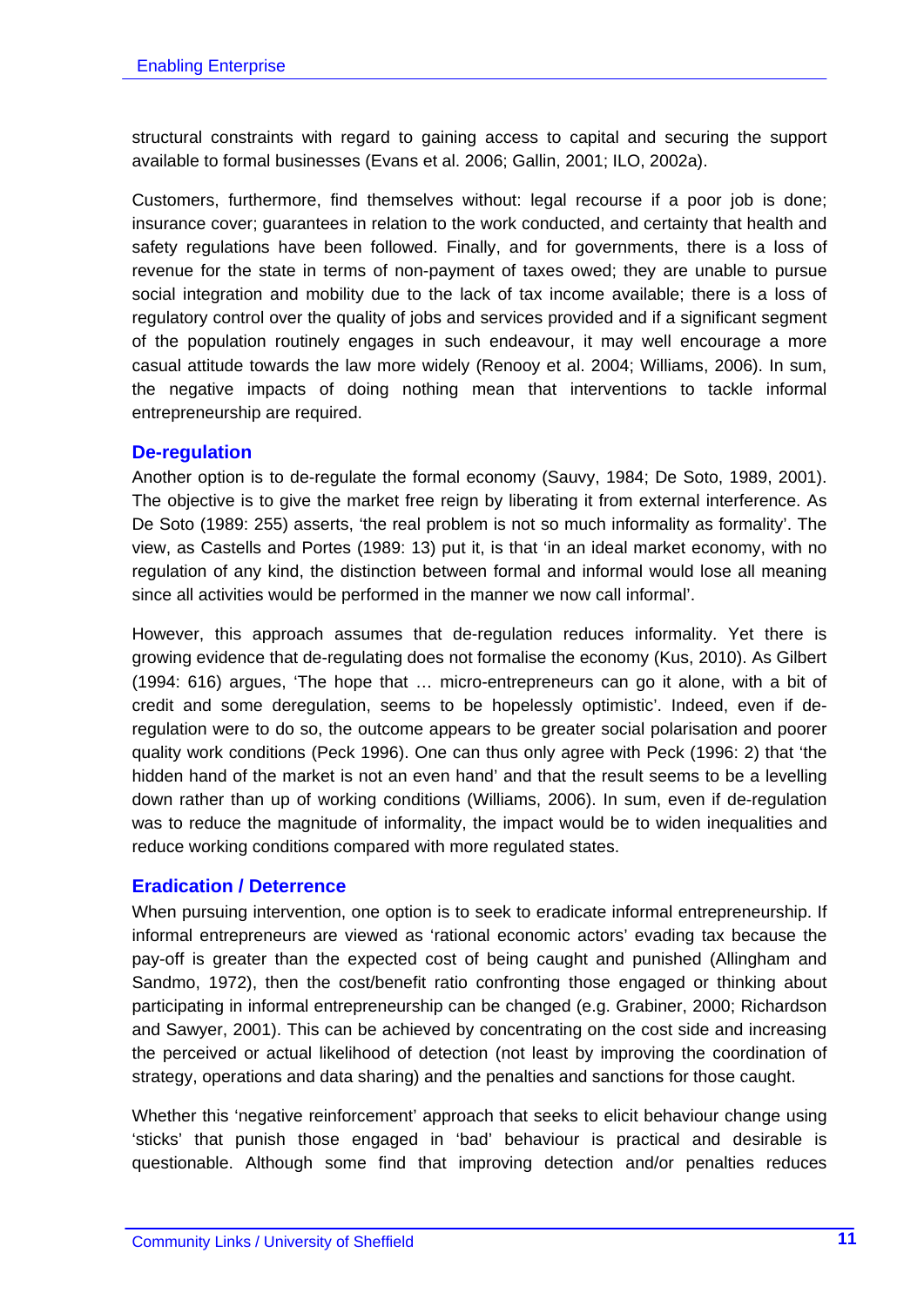informality (De Juan et al*.* 1994; Slemerod et al*.* 2001), others identify that informality grows (Bergman and Nevarez, 2006; Murphy, 2005). Indeed, some even conclude that 'it is not sensible to penalise illicit work with intensified controls and higher fines' (Schneider and Enste, 2002: 192). This is because it can alienate informal entrepreneurs, decreasing their willingness to comply and amplifying informality by reducing their belief in the fairness of the system (Murphy, 2005).

Eradication is also perhaps not desirable. Given how informal entrepreneurship is a breeding ground and seedbed for entrepreneurship, seeking its eradication stamps out precisely the entrepreneurship and enterprise culture that governments otherwise wish to nurture. The resulting challenge for government is to 'join-up' its policies towards the informal economy and entrepreneurship. Unless this is done, governments will in eradicating the informal economy destroy the entrepreneurship and enterprise culture that they desire.

#### **Facilitating formalisation**

There is growing recognition amongst governments that rather than seeking to eradicate informal entrepreneurship, another option is to facilitate its formalisation (European Commission, 2007, Dekker, Oranje, Renooy, Rosing and Williams, 2010; Renooy *et al.* 2004; Small Business Council, 2004, Williams, 2006; Williams and Renooy, 2009). In this report, we define 'formalisation' simply as the process by which informal work becomes compliant with employment, tax and benefit laws This views individuals not as 'rational economic actors' but as 'social actors' who are ordinarily inclined to comply with the law, partly because of their belief in the rule of law, and partly as a matter of long-term selfinterest (Murphy, 2005). As such, their cooperation rather than coercion is pursued. The role of government, in consequence, is less to act as a strict law enforcer which punishes 'bad' behaviour and more as a service provider to secure cooperation (Murphy, 2005; Williams and Renooy, 2009).

#### **How, therefore, might this be achieved?**

Firstly, preventative measures can be adopted to prevent informality from the outset. This might include: simplifying regulatory compliance; introducing new categories of formal work; the provision of business support and advice; direct and indirect tax incentives, and the development of initiatives to smooth the transition to self-employment (Williams and Renooy, 2009).

Secondly, curative measures can be used to help those already participating in informal entrepreneurship to transfer into the formal realm. These measures include: offering amnesties on either a societal or individual level to informal entrepreneurs who put their affairs in order; offering business advisory and support services to those formalising their business ventures; and providing a range of targeted direct or indirect tax incentives encouraging customers to use formal rather than informal enterprises (Williams and Renooy, 2009).

Thirdly, commitment measures can be adopted to encourage an allegiance to formality amongst entrepreneurs and enterprises (Torgler, 2003; Williams, 2006; Williams and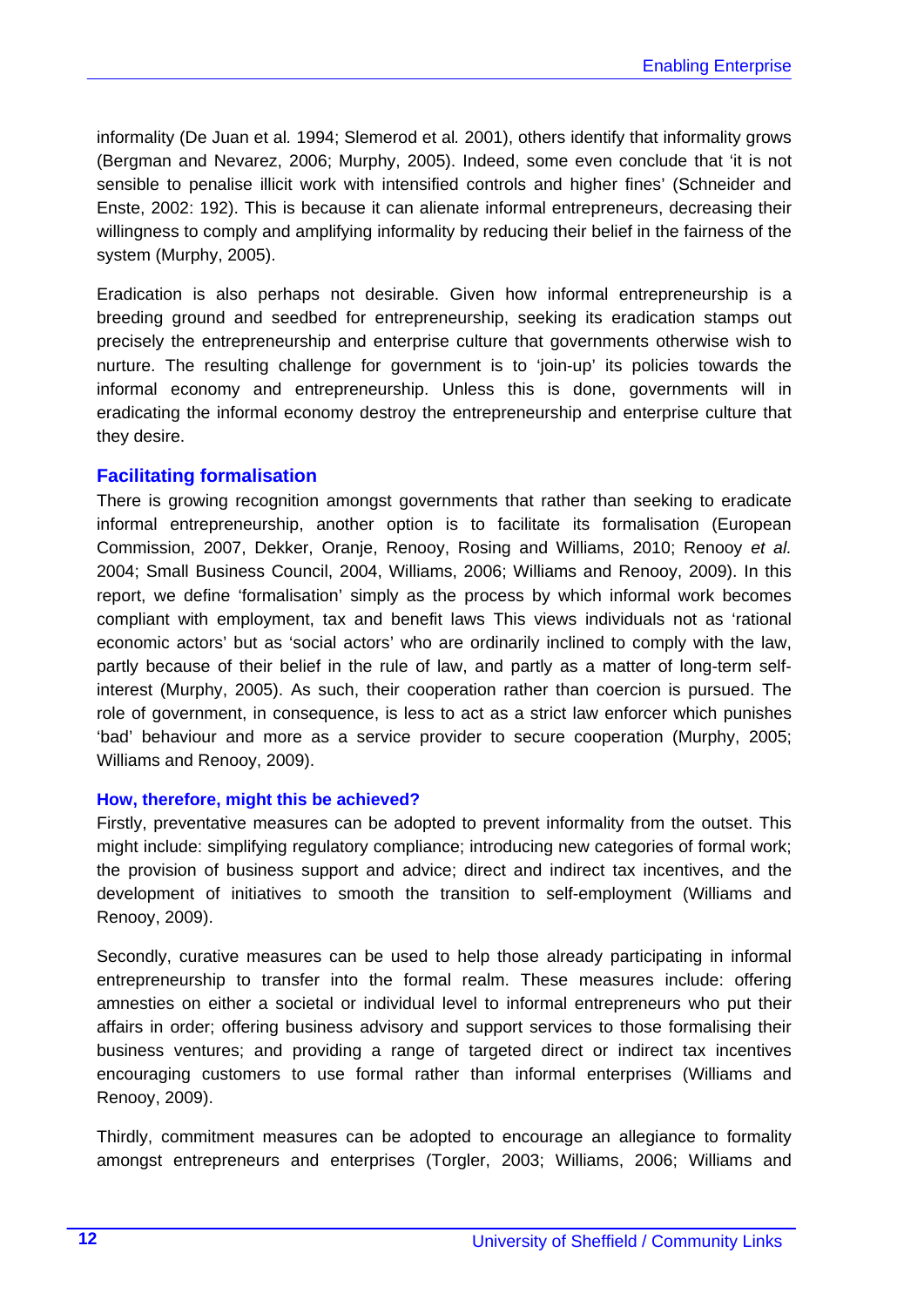Renooy, 2009). Such measures include tax education and awareness campaigns about the benefits of declared work, and the pursuit of perceived tax fairness, procedural justice and redistributive justice. Fairness here refers to the extent to which entrepreneurs believe they are paying their fair share compared with others (Wenzel, 2004), redistributive justice to whether entrepreneurs receive the goods and services they believe that they deserve given the taxes that they pay (Richardson and Sawyer, 2001) and procedural justice to the degree to which entrepreneurs believe that the tax authority has treated then in a respectful, impartial and responsible manner (Braithwaite and Reinhart, 2000, Murphy, 2005).

| <b>Policy approaches taken by governments</b> |                                   |                                                              |  |  |
|-----------------------------------------------|-----------------------------------|--------------------------------------------------------------|--|--|
| Approach                                      | <b>Method</b>                     | <b>Measures (examples)</b>                                   |  |  |
|                                               | Improved detection                | Data matching and sharing                                    |  |  |
|                                               |                                   | Joined up strategy                                           |  |  |
| Deterrence /<br>Eradication                   |                                   | Joint operations                                             |  |  |
|                                               | Increased penalties               | Increased penalties for evasion                              |  |  |
| (pursue & punish)                             | Increase perception               | Advertising the penalties for informal working               |  |  |
|                                               | of risk                           | Advertising the effectiveness of detection<br>procedures.    |  |  |
|                                               | Prevention                        | Simplification of compliance                                 |  |  |
|                                               | (deter entry)                     | Direct and indirect tax incentives                           |  |  |
|                                               |                                   | Smooth transition to self-employment                         |  |  |
|                                               |                                   | Introducing new categories of work                           |  |  |
|                                               |                                   | Micro-enterprise development                                 |  |  |
|                                               | Curative                          | Demand-side incentives (e.g. service                         |  |  |
| Enabling<br>Compliance                        | (encourage out)                   | vouchers; targeted direct taxes; targeted<br>indirect taxes) |  |  |
|                                               |                                   | Supply-side incentives (e.g. society-wide                    |  |  |
|                                               |                                   | amnesties; voluntary disclosure;<br>formalisation services)  |  |  |
|                                               | Fostering                         | Promoting benefits of formal work                            |  |  |
|                                               | Commitment                        | Education                                                    |  |  |
|                                               | (retain in the formal<br>economy) | Peer-to-peer surveillance                                    |  |  |
|                                               |                                   | <b>Tax fairness</b>                                          |  |  |
|                                               |                                   | Procedural justice                                           |  |  |
|                                               |                                   | Redistributive justice                                       |  |  |

#### **Table 1: Policy approaches taken by governments**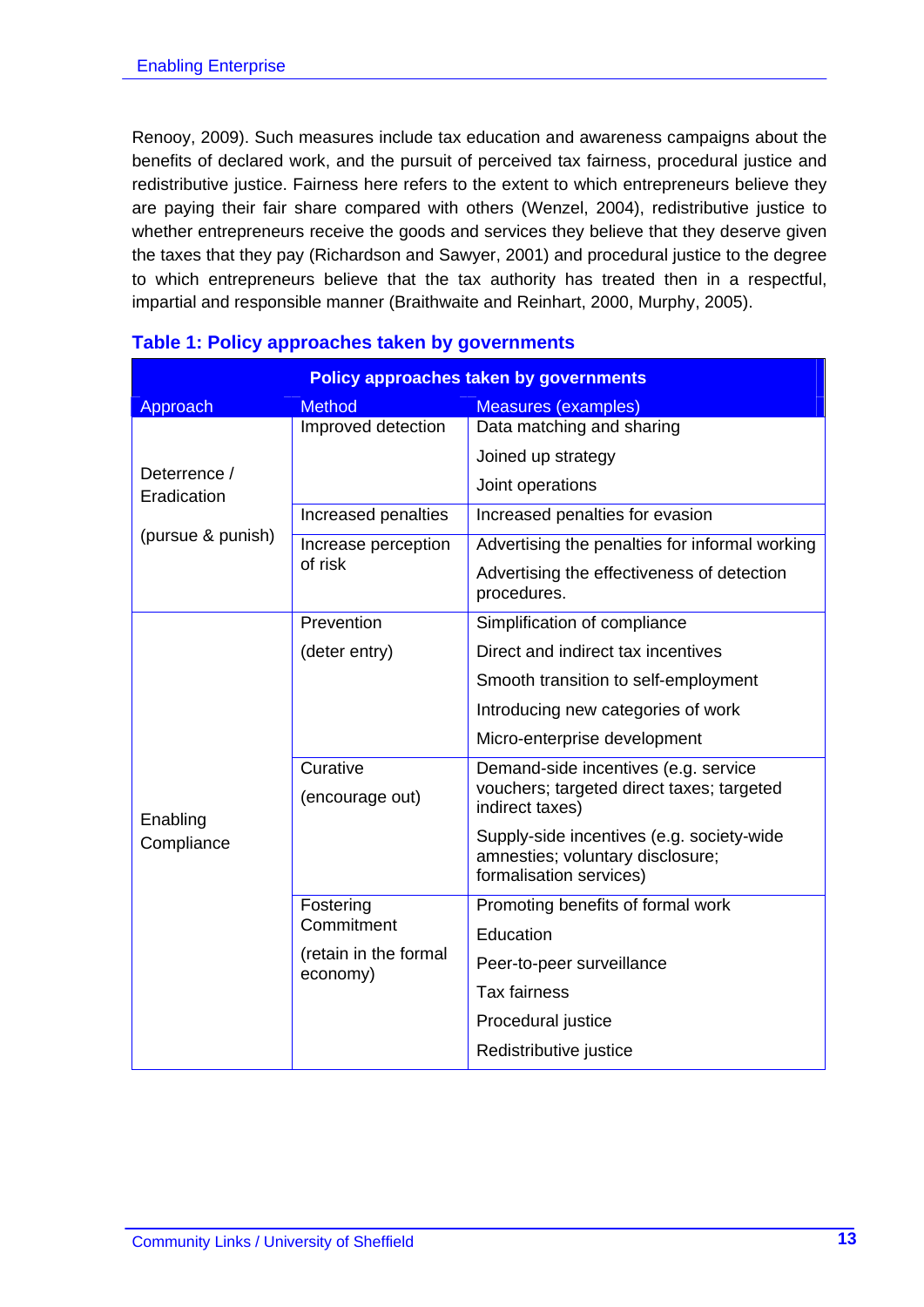#### **Case Study and examples of policy approaches**

#### **Deterrence approach**

#### **Box 1. Crossroads Bank for Social Security, Belgium**

Measures to improve detection have been at the core of Belgium's policy for tackling undeclared work since the 1990s. e-government is an integral part of government strategy in this respect. An important step was the establishment of the so-called Crossroads Bank for Social Security (Banque Carrefour de la sécurité sociale/ Kruispuntbank van de Sociale Zekerheid, BCSS/ KSZ) in 1991. This bank constitutes the central hub in an electronic network integrating the back office functions of all social security institutions in Belgium and thus facilitates a range of initiatives targeting undeclared work.

Some of the main e-government initiatives targeting undeclared work include: the Social Identity Card (1991) that made undeclared work harder to perform; the Immediate declaration system (Déclaration Immédiate/ONmiddellijke Aangifte, Dimona) 2003), which requires employers to electronically inform social security services as soon as an employee joins or leaves the organisation; and the International Migration information system (Landenoverschrijdend Informatiesysteem Migratie Onderzoek Sociaal Administratief, Limosa) (2006), which requires the electronic and immediate registration of any activity by foreign workers in Belgium. Dimona and Limosa have further increased the likelihood of detection, although both measures have yet to be evaluated.

#### **Enabling Compliance**

#### **Box 2. On the Spot' Firm (Empresa na Hora), Portugal**

In 2005, the Ministry of Justice announced the Simplex programme, for administrative and legislative simplification. The 'On the Spot' firm is one initiative, which seeks to alleviate the processes and procedures necessary to set up a new firm. This initiative makes it possible to create a company in a single office (one-stop shop) and in a single day. Upon completion, the definitive legal person identification card is handed over, the social security number given and the company immediately receives its memorandum and articles of association and an extract of the entry in the Commercial Register. The security of the incorporation procedure for new enterprises is ensured by having all the details sent to the tax authorities.

Between 2005, when the initiative started, and September 2008, 59,068 new enterprises were created: 574 public limited companies (1% of the total), 34,934 private limited companies (59%) and 23,560 oneperson companies (40%). The average time taken is 1h14m and the average set-up cost is €360. Whether such simplification has reduced undeclared work has not been directly evaluated.

Many other nations, nevertheless, are investigating the transferability of this initiative. After being recognised as a success by the World Bank, Angola and Cape Verde, for example, have already asked for legal and technical support and countries such as Slovenia, Hungary, Egypt, Mozambique, Chile, Brazil, Finland, Sweden or China have visited the 'on the spot firm' service to understand how Portugal has managed to simplify the procedures required for establishing a new firm.

It is against this backdrop of existing literature on informal entrepreneurship and associated policy responses that Stage 2 of the research was conducted. The aim was to explore the varied nature of informal entrepreneurship in an attempt to generate a more nuanced understanding, not only of the different forms informal entrepreneurship takes, but also of the motives behind engaging in informal entrepreneurial activity, in order to identify the perceived barriers to formalisation.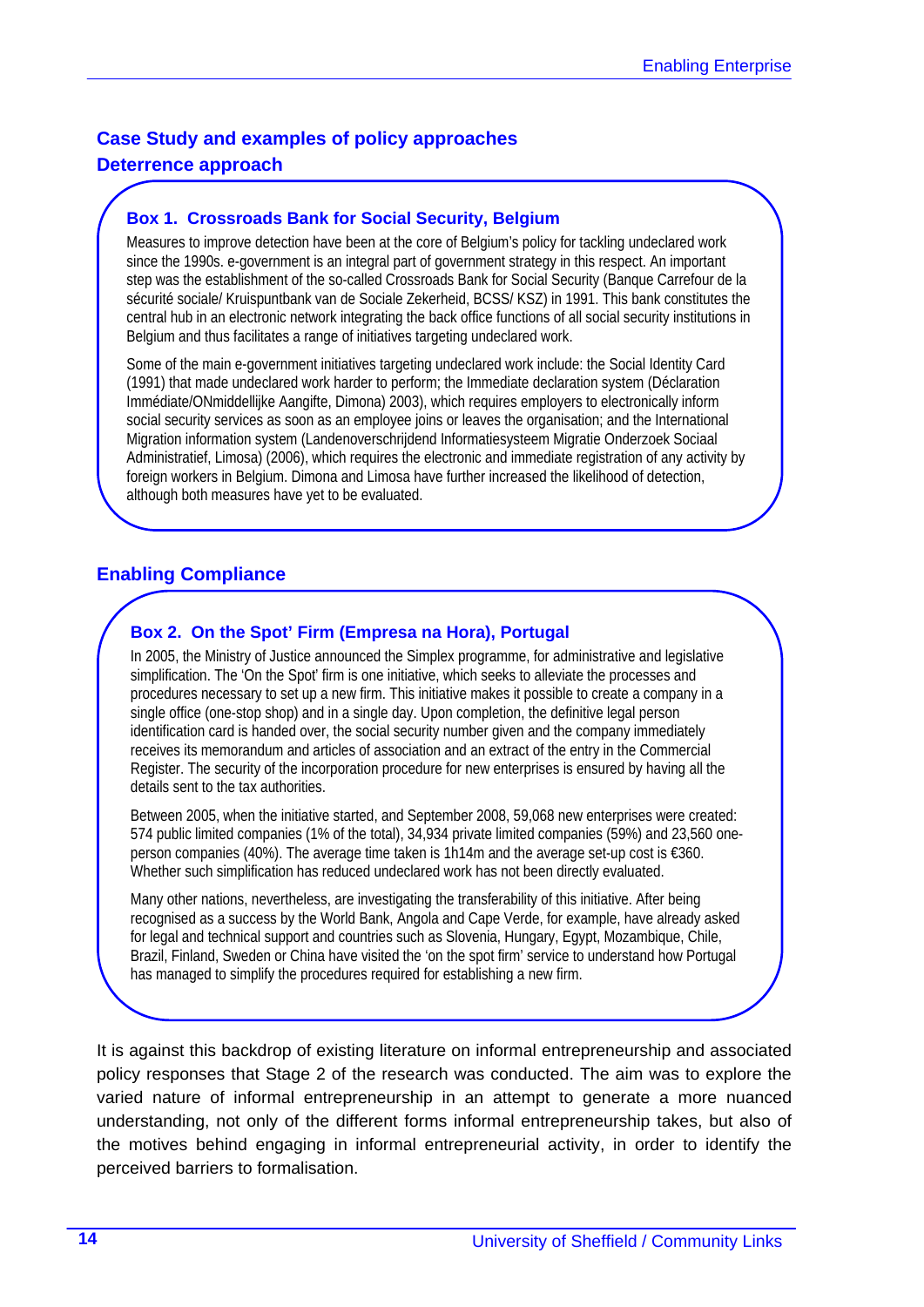## **Stage 2: Empirical Research**

Stage 2 involved collecting evidence on the barriers that hinder enterprise from making the transition from the informal to the formal economy.

#### **Methodology**

#### **Collect evidence through interviews**

A qualitative methodology was adopted using face-to-face interviews with 27 entrepreneurs who operate wholly or partially in the informal economy, either as small enterprises or on a self-employed basis.

The interview schedule (see appendix) was semi-structured and designed to elicit information in relation to:

- **1.** The type, extent and importance of the informal work activity conducted
- **2.** Motives and justifications for working informally
- **3.** Perceptions of risk and ease of registering/operating formally
- **4.** Socio-demographic background of the entrepreneur

#### **Sample**

The sample was obtained using snowball sampling techniques through Community Links networks in London, with access being negotiated on an individual basis with service users. This approach has been used, in relation to informal work, by Williams et al over some 15 years in various locality-types and different nations (e.g. UK, Ukraine, Russia), and Community Links over the last 10 years in the UK. Interviews took place in the participants' homes, in neutral spaces, for example local cafes or parks, and over the telephone.

Table 2 provides details of the sample in terms of the sector and number of participants engaged in that type of work.

#### **Ethics**

Although this is classified as a 'sensitive topic' in ethics terms, conducting research on such sensitive issues is covered by the University of Sheffield code of practice and careful consideration has been given to the ethical issues arising. Together the University of Sheffield and Community Links have decades of experience in researching and working with this client group. Informed consent was sought for each interview. All participation was on a voluntary basis and all responses have been anonymised to ensure confidentiality.

#### **Analysis**

The interviews were recorded (audio/written), using a topic guide to ensure consistency. Data collected during the interviews and the seminars (see below) was anonymised. The data was kept securely in files with restricted access. Summaries of the information were then transferred to Word documents for analysis. The interviews were analysed using a thematic analysis to draw out common themes, concentrating on the barriers to formalisation, as well as some of the contextual elements.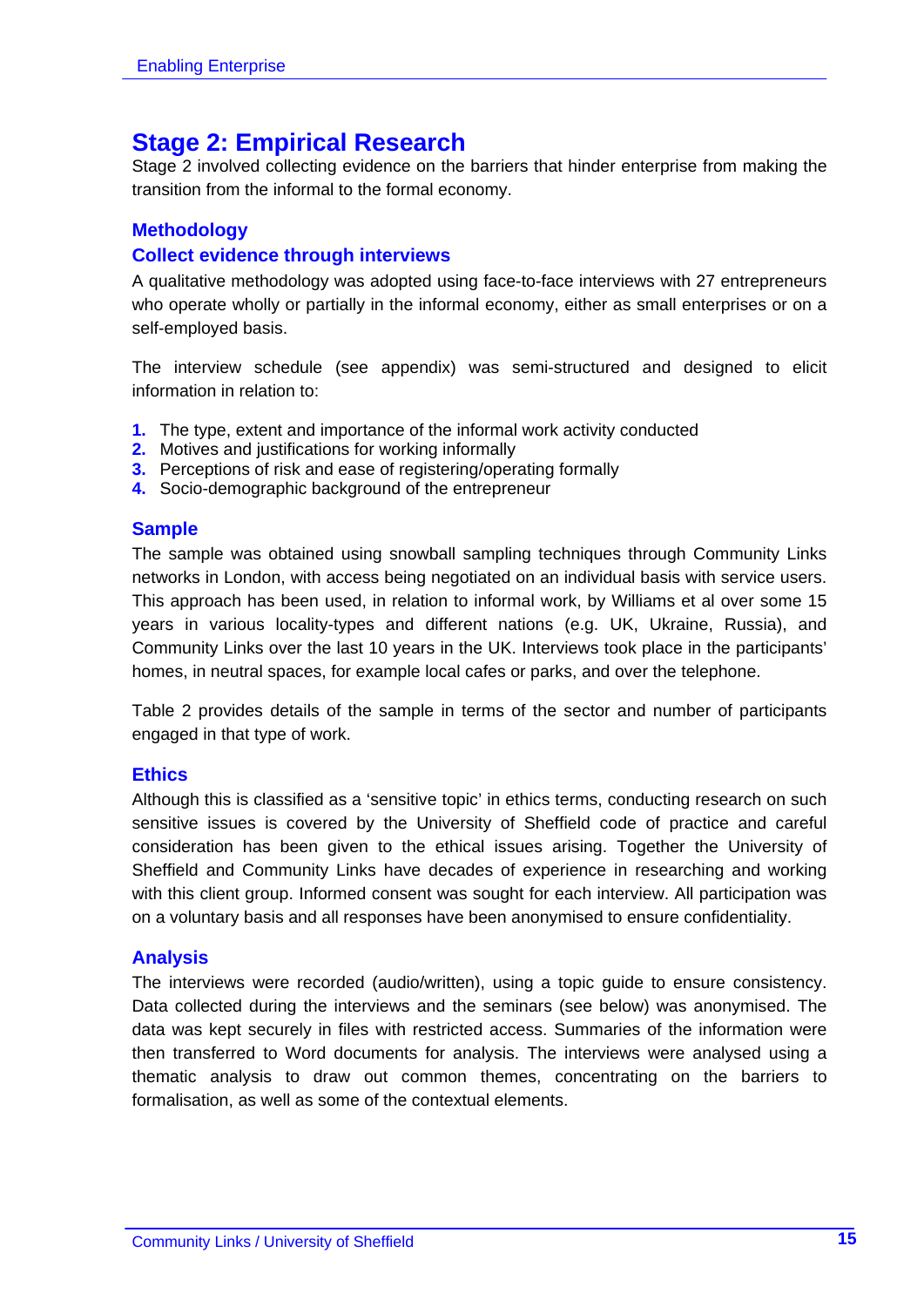## **Table 2: Sample Profile - summary**

| <b>Profile</b>                 | No.            |
|--------------------------------|----------------|
| Domestic services              |                |
| Cleaner                        | $\overline{4}$ |
| Childminder                    | 4              |
| Ironing                        | 1              |
| Clothes alterations and baking | 1              |
| Odd jobs                       | 1              |
| Gardener                       | 1              |
| Painter and decorator          | 1              |
| <b>Personal services</b>       |                |
| Hairdresser                    | 1              |
| Beauty advice and sales        | 1              |
| Personal trainer               | 1              |
| Dog grooming parlour           | 1              |
| <b>Creative industries</b>     |                |
| Documentary film maker         | 1              |
| Sign writing                   | 1              |
| Software developer             | 1              |
| Craft accessories and sales    | 1              |
| Import / export sales          |                |
| Jewellery importer             | 1              |
| Import / export goods          | 1              |
| Other                          |                |
| Forestry and fencing           | 1              |
| Copy and sale Of CDs           | 1              |
| Waitress*                      | 1              |
| Fast food catering             | 1              |
|                                | $N=27$         |

\*informal employee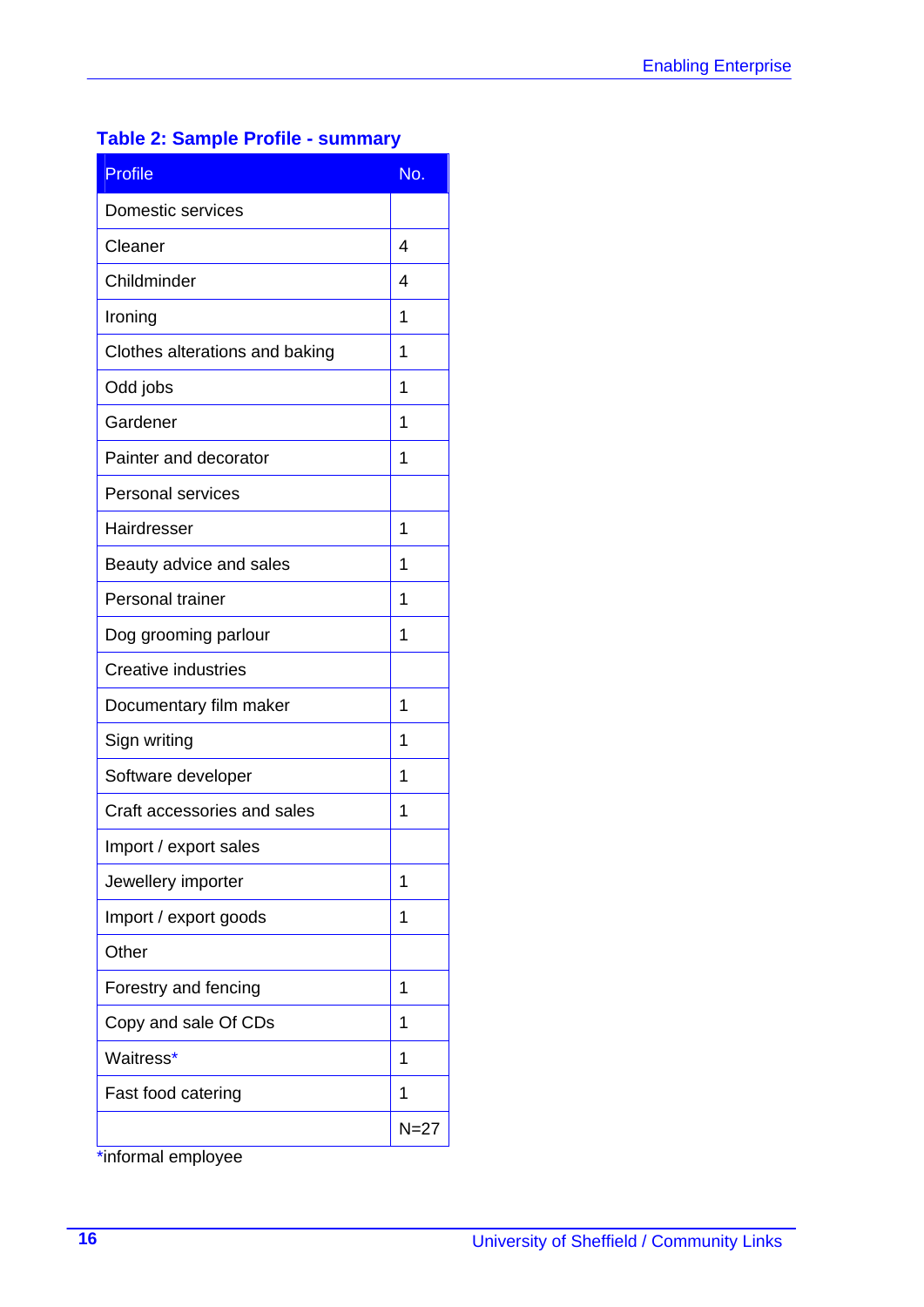### **Stage 3: Knowledge Exchange Workshops**

Having established an understanding of the barriers to formalisation through the literature review and interviews, Stage 3 involved hosting a series of focus groups/knowledge exchange seminars to share the initial findings from the research, garner feedback from the 'experts' attending, explore potential policy solutions and discuss the ways forward for public policy that encourage and support the formalisation of this entrepreneurial venturing.

The teams from University of Sheffield and Community Links developed a number of policy solutions that were then discussed at the two knowledge exchange seminars.

The first seminar had a **European-wide** focus. It was hosted over two days in December 2011 by the University of Sheffield in London. It was attended by European national government officials (from tax/revenue agencies, labour inspectorates and social security departments), trade union federation representatives, employer federation representatives, academics and 'think tank'/third sector representatives.

The second seminar was **UK-focused**. It was hosted over one day in January 2012 by Community Links in London. It comprised senior officials from government departments and agencies with an interest in tackling the informal economy and social partner representatives (trade union, HMRC, employer federations, think tanks and third sector organisations).

#### **Relevance to ISBE / RAKE themes and knowledge exchange**

This project links directly to the key theme of the informal economy addressing an area of high priority in terms of much needed research. By working in partnership with Community Links and the University of Sheffield, and directly involving high-level government officials with expertise, the project benefited from the pooled knowledge and skills of experienced researchers and practitioners in the field. In doing so, the aim was to produce a piece of research which demonstrates both academic rigour and real policy relevance. This partnership provides the foundation for further collaboration.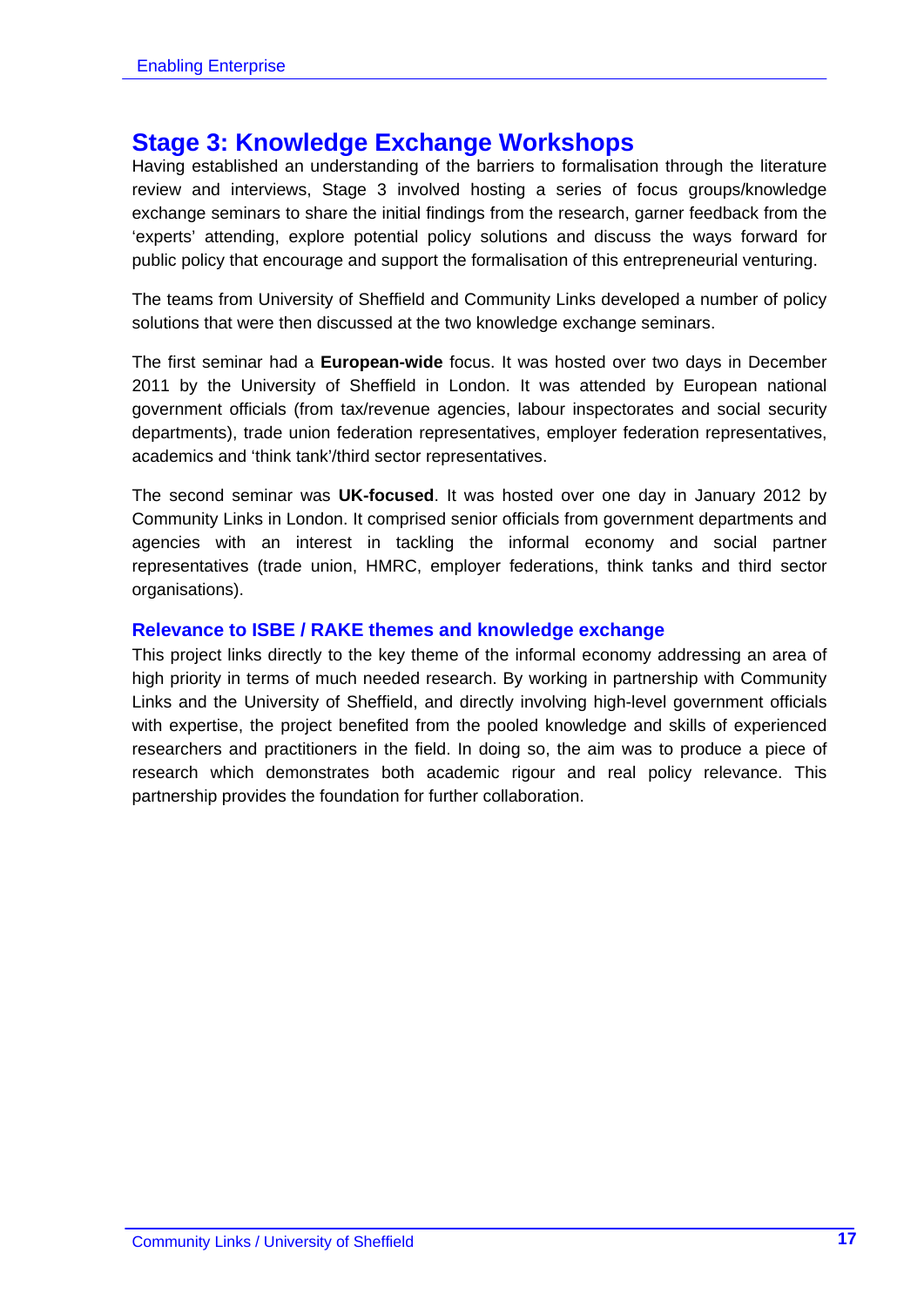#### **Findings Tackling informal entrepreneurship: lessons from east London informal entrepreneurs**

The findings show the varied nature of informal entrepreneurship in terms of the type, extent and motives for such activity. These have significant implications both in terms of current policy approaches to informal activity and for future policy recommendations. From the evaluation of policy approaches provided in the literature review, it is obvious that neither a 'laissez-faire' approach nor a 'de-regulationist' approach should be pursued due to the negative overall impacts on the economic landscape. This leaves both the 'eradication' and 'facilitating formalisation' policy approaches as possible means of tackling informal entrepreneurship. Here, we evaluate these contrasting approaches by learning lessons from the views of the informal entrepreneurs we interviewed for this project.

#### **Lessons for the eradication approach**

The eradication approach remains the dominant policy approach currently adopted by governments for tackling the informal economy. These interviews offer some valuable lessons for those who wish to continue to pursue such an approach. Whilst many of the participants knew what they were doing was risky and that they could be punished if they were caught, whether or not this acted as a deterrent varied. This was linked to the aspirations of the participants in terms of their ambitions for the growth of the business – the larger your business activities got, the more likely you were to get caught so the more sense it made to register (although this was not necessarily the sole reason for registering). Others struggled to see how they could make their businesses viable enough to offset the loss in benefits. Here, the fear of getting caught had the opposite effect and inhibited their business activities.

So, for some participants, therefore, fear of getting caught was one factor motivating them to formalise their activities, but this is not to suggest that all of their informal work ceased. The fear factor appears only to move businesses from being wholly off-the-books to partially off-the-books. Registering and declaring *some* of their earnings for tax purposes appeared to abate the fear of getting caught and legitimise their undeclared work activities, as long as they were paying some taxes (i.e. they paid enough tax as it was in their eyes).

This transition from wholly to partially off-the-books due to the fear of detection and punishment, however, was not universal. Many in the sample simply did not fear getting caught which was often explained with reference to the small scale nature of their undeclared work.

This has clear policy implications. The use of 'sticks' in the form of increasing the perceived probability of detection and the level of penalties for those caught has two contrasting effects. For some, it is one factor motivating them to register but for others, it is a factor inhibiting their entrepreneurial endeavour so as to ensure that they stay below the radar and do not get caught. This interacts with their low earning potential and the precariousness nature of the business, conditions which trap the incumbent into inaction for fear of losing their benefits. In the fear stakes, the fear of losing benefits appears to be a stronger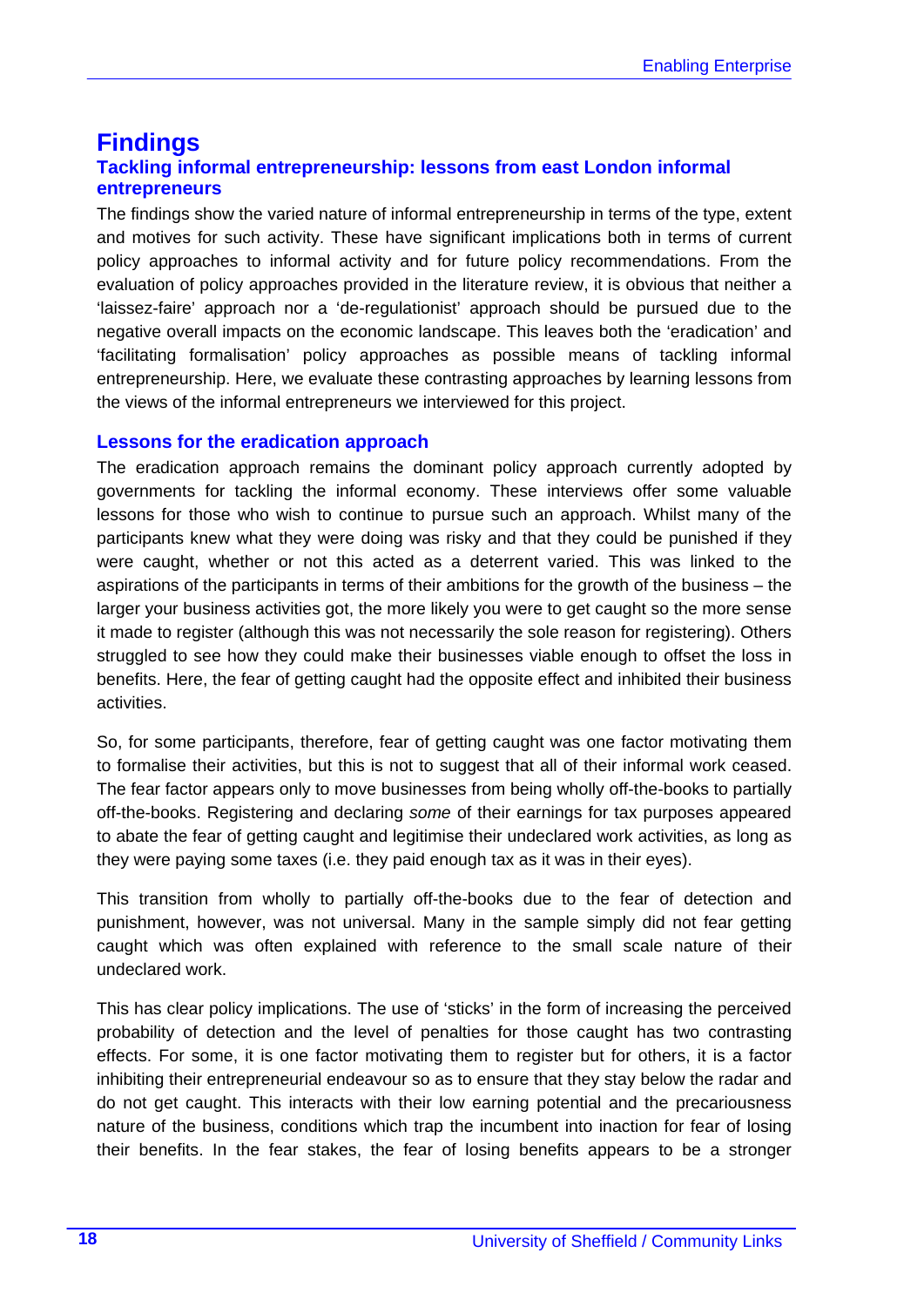motivator (leading to a greater likelihood of operating wholly on an informal basis), than the fear of getting caught by the tax authorities (which leads to a greater likelihood of partial or full formalisation).

Overall, however, such a negative reinforcement approach will not help formalise most of these business ventures. For this to occur, policy measures are required to facilitate the formalisation of this informal entrepreneurial endeavour.

#### **Facilitating formalisation: towards a nuanced approach**

Until now, the tendency has been to perhaps adopt a 'blanket approach' towards tackling informal entrepreneurs by treating all forms of informal entrepreneurship in a similar manner. This study, however, identifies four separate groups of informal entrepreneur, each of which witness different barriers to formalisation that need to be tackled using different policy measures. The four groups varied according to the extent of their informal activity and their intentions in respect of formalisation. They are:

| <b>Type</b>   | <b>Frequency</b> | <b>Basis</b> | <b>Description</b>                                                                                        | <b>Intention to formalise</b>                                                 |
|---------------|------------------|--------------|-----------------------------------------------------------------------------------------------------------|-------------------------------------------------------------------------------|
| Entrepreneurs | Wholly           | Permanent    | Operating unregistered<br>enterprises wholly in the<br>informal economy with                              | No intention of<br>formalising in the<br>foreseeable future                   |
|               |                  | Temporarily  | Operating unregistered<br>enterprises wholly<br>informally                                                | An intention to<br>formalise                                                  |
| nformal       | Partially        | Permanent    | Operating registered<br>businesses and paying<br>tax but not declaring a<br>proportion of their<br>income | No intention of<br>increasing the share<br>they declare                       |
|               |                  | Temporary    | Operating registered<br>businesses that do not<br>declare a proportion of<br>their income                 | Intention to and who<br>are making the<br>transition to the formal<br>economy |

The motives for each of these groups will be considered in turn.

*Motives/justifications of wholly off-the-books enterprises that had no intention of formalising*  Several participants stressed the necessity of not declaring their earnings in order to 'make ends meet' and 'survive', which was itself often linked to their reliance on benefits:

*Because I am single and I am on benefits and it is hard to make ends meet. It helps us to cover some of the necessities.* 

*I think people do what they have to, to survive.* 

The precarious nature of the informal endeavour acted as a further deterrence to declaring work activities when on benefits:

*I have no idea how much I would earn weekly. There are people some weeks and some weeks not many customers. If I am earning money one week would affect my*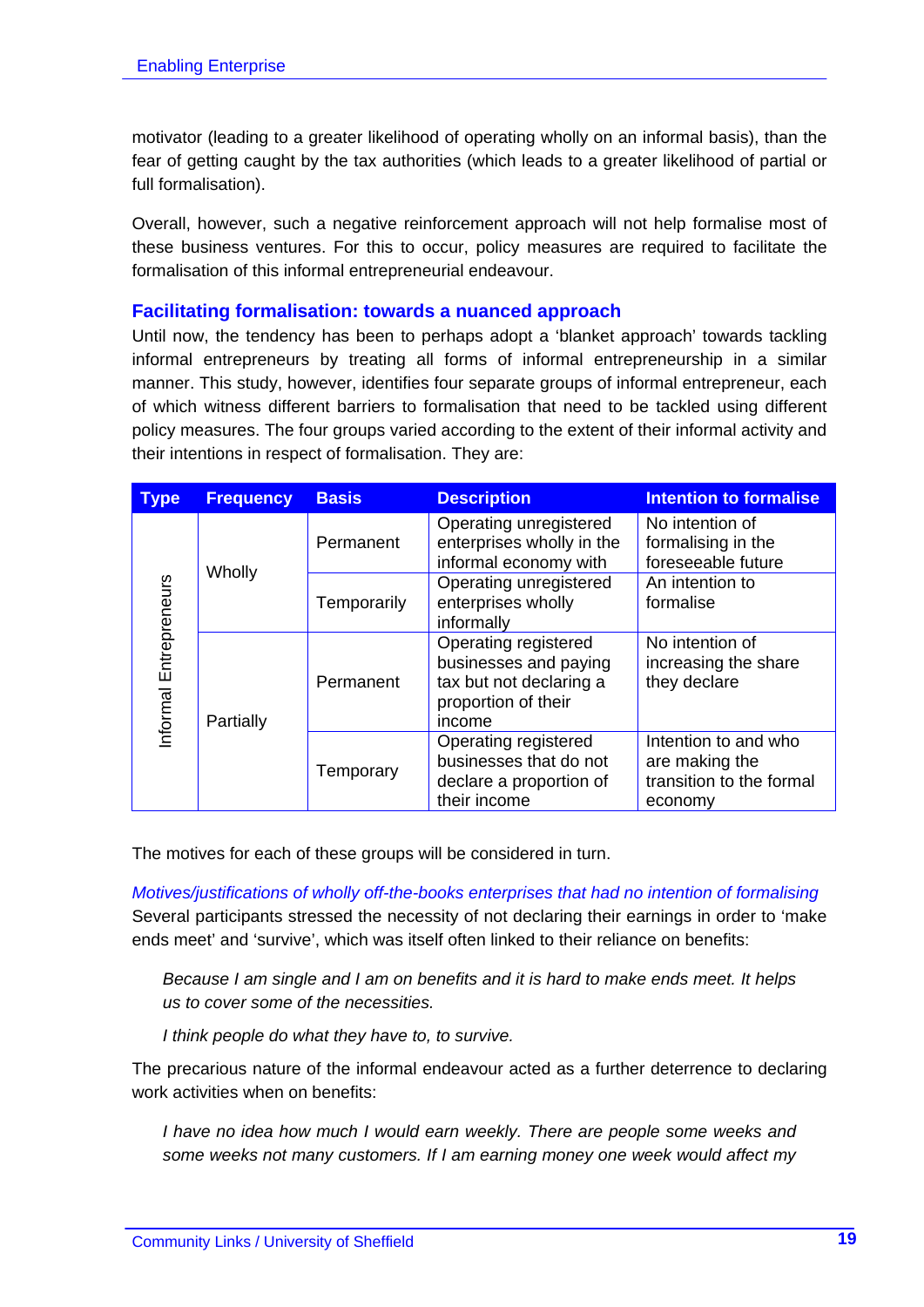*benefits and the other would be fine. It is too difficult at the moment. ….It is too complicated with my benefits and the uncertainty of having enough customers.* 

For these participants, as well as potentially jeopardising their benefits, operating formally is perceived to be too costly due to taxes and childcare costs, leading to the conclusion that it is simply not worth it.

Three of the participants who did not intend to formalise their informal endeavour justified this with reference to the limited level of activity engaged in and the small amount of income generated:

*I* only do it... not many days a year. It's time consuming to register as a company. I *would lose money* 

*No [I don't intend to formalise my business], it is too small. I have only used £300 to buy jewellery. The money here can buy lots of products in [country name]. If I can invest £1000, that would mean a big jump and I am still not sure that I would like to register … I see it as a way to enjoy myself and get extra income that I can use, savings. I have not reached a point where I consider that I am doing something negative ... or dishonest. My business moves with me, it's a small bag with me.* 

Two participants asserted that although they did work informally now, they would consider registering in the future, *if* they were to expand their business activities:

*I* would if *I put £15,000-20,000 in the business, then I would think of registering. I don't see it as a serious issue; it wouldn't become serious until I have premises.* 

*It would get the social off my back …. At the moment I cannot get more customers cos' I can't advertise, but then I don't have all the paperwork at the minute.* 

For these wholly off-the-books enterprises, therefore, the justification for working off-thebooks tended to revolve around the limited income generated and the difficulties involved in declaring their enterprises whilst claiming benefits.

#### *Motives/justifications of wholly off-the-books enterprises who did intend to formalise*

Three entrepreneurs operated unregistered wholly informal enterprises but had the intention of formalising. Two were house persons and one a formal employee, a painter and decorator operating a parasitic business venture. For the latter, once he had built up a sufficient client base, he intended to spin-off from his formal employer and become selfemployed. He then intended to register the business and do at least a portion of trade formally. His reasons for operating informally were the same as the group above operating "parasitic" business ventures. However, his route to formalisation was to make the transition from employee to self-employment.

The two house persons operating wholly informally, meanwhile, included a woman who did ironing and another who did domestic cleaning for a number of clients. Both asserted that they had so many clients because they lived in the same neighbourhood as their clients and there was therefore more of a relationship of trust. For both, their intention was that once they had expanded their customer base, they would employ others to do some of the work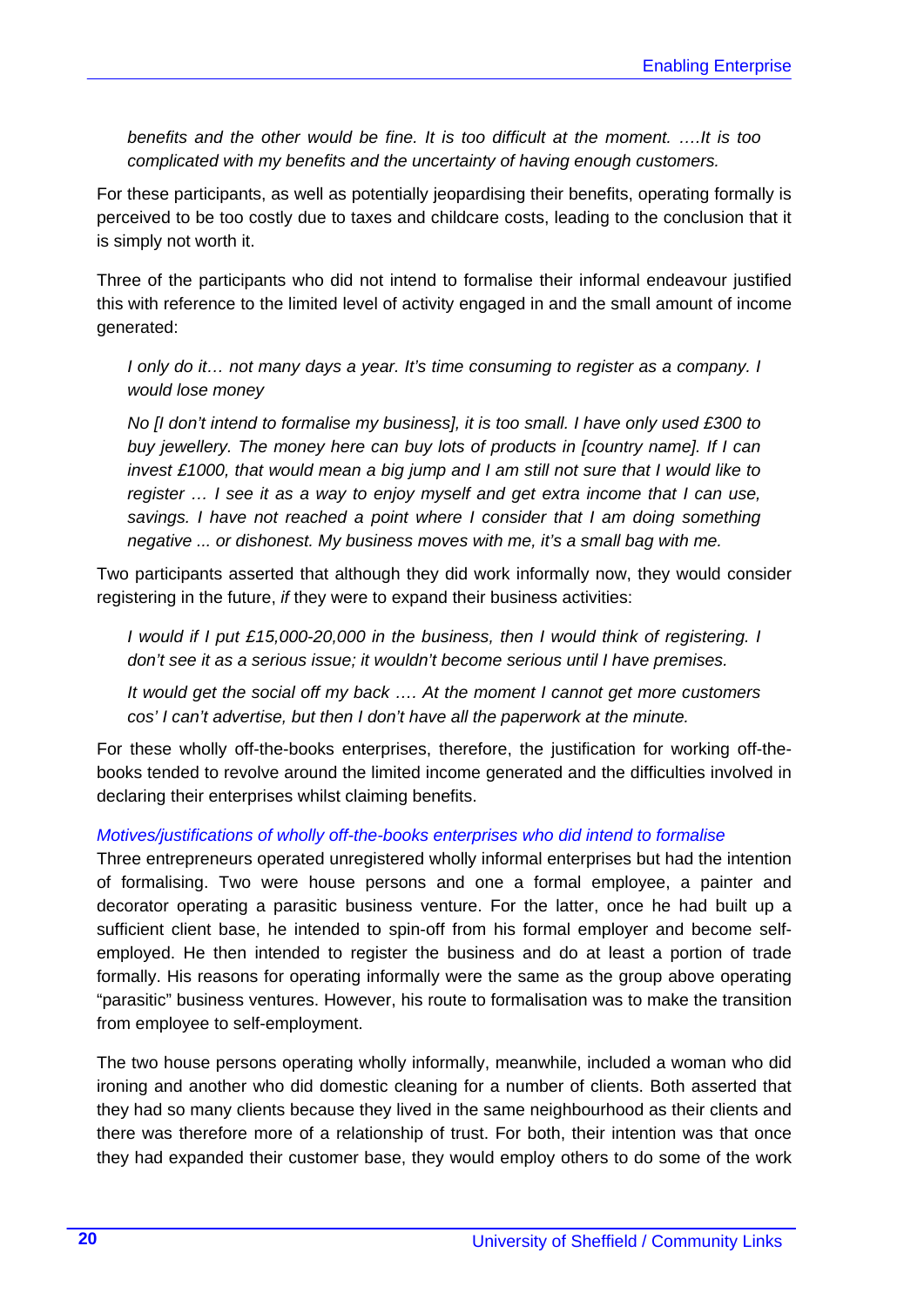for them (from other neighbourhoods who did not have the same contacts and ability to gain trust) and they would then register the business and do at least a portion of their trade formally. For the moment, however, they had not formalised because they did not see their enterprise as a "real" business, they had limited and intermittent income streams and feared losing some of their state benefits (tax credits) if they declared their earnings. Nevertheless, they wanted to formalise in the future, especially if the business expanded and they took on additional employees.

#### *Motives/justifications of registered enterprises operating partially off-the-books in a serial and ongoing manner*

Several participants operating registered enterprises also undertook off-the-books work in a serial and on-going manner. This involved not putting all of the business 'through the books' but otherwise being fully legitimate. Several approaches were adopted when doing this. For participant 1 (domestic cleaner), this meant declaring all income received up to the tax free limit. Anything above this limit was not declared in order to avoid paying tax. Another participant (software developer) simply only declared that part of his business for which he had to provide an invoice, and work for which he was not paid in cash.

*Some of my work I do cash in hand. It is easier not to have to account for everything and produce invoices and keep receipts for expenses when you are doing work for friends and people you know. For some of the work I do, people will slip me twenty quid or so and it feels inappropriate to supply an invoice and to include the work in accounts. A lot of the informal work I do is for small amounts – below £100. If it is a cheque and going into my bank account, then I have no alternative but to declare it. But if I'm paid in cash, I simply can't see the benefit of declaring it. There is a big difference between being paid in cash or in other ways. Sometimes I work for small charities and they want to give me an invoice and paying by bank transfer and I always declare these payments in my tax return.* 

Two participants (childminders) were formally registered with OFSTED although they did not put all of their earnings through the books simply by not declaring some of the children they looked after. In addition, one participant also had formal employment with an employer, reflecting the second pattern of formal/informal activities, i.e. those who were formally employed by an employer and engaged in informal work to supplement this formal income. A painter and decorator provides another example:

*I have already got a main job and I am paying taxes. What I am doing is just extra money and there is no need to register … If I was doing this full time, and did not have my main job, and doing it 5 days a week I would register, but now it is not my main job now. If it were I would register.* 

It was the participants in this category who provided the most detailed explanations in defence of their informal work activities, clearly laying the blame on the inadequacies or unfairness of 'the system' which rendered such activity a necessity:

*I think it is a shame that people have to go to these lengths to be able to cope financially, it should be better laws regarding employment, pay and conditions so*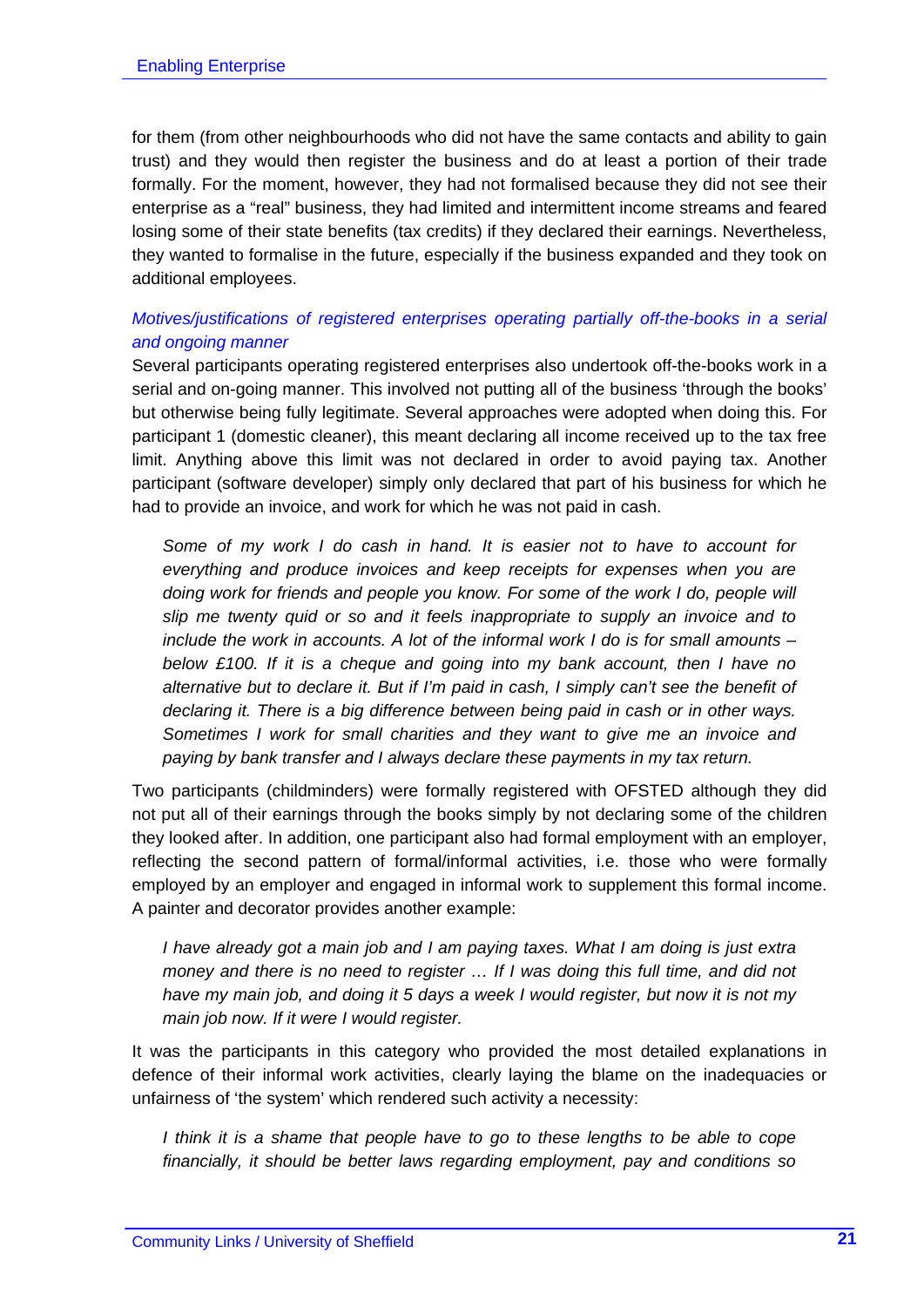*people choose this option instead of doing it unregistered or make a living on benefits … It is not good for anyone, the person doing it is under stress of being caught and the government and the country lose out on money. So looser all around but as I said before it's the system that needs changing.* 

Another participant emphasised the fact that she and her husband paid enough taxes as it was in a world where a lot of people got a lot of money for nothing. Whilst she knew that what she was doing was wrong, she felt justified in getting paid cash-in-hand for her child minding activities – it was her own informal 'tax credit'.

*Of course, it is really important for us. We have two adult children who are at university and we do not get enough help to send them to university. They have bursaries which they loan and have to pay in the future. The cash in hand is of great help to us because we are supporting the two boys...I do genuinely think it is wrong and I might sound hypocritical. But my husband is in a high income bracket and we pay a lot of taxes. I take cash in hand and for me it is to support my children. Tax credits that no one else gets … In the world we live in there are people who get a lot of money for nothing. If I take £100 per week I feel I deserve it.* 

A further participant emphasised that this was not his main job (in which he did pay taxes), justifying his cash-in-hand work at weekends with reference to the stagnation of his wages over the past ten years and the need to maintain his wife's lifestyle.

*The money from my main work has not gone up much, even including bonuses. The bonuses has gone down and I am earning the same amount I was earning 10 years ago and my wife has got used to certain lifestyle. I have to do private work at weekends.* 

On the issue of formally registering as self-employed, the process of registering was generally perceived as something which was very easy to do.

*It was easy enough as they want your money. One phone call and that was it.* 

Registering as a company or a partnership however was a lot more troublesome. The software developer reported that it took half a day to complete the forms and 6-8 weeks to complete the registration process. A participant who did forestry and fencing reported similar difficulties.

Whereas registering as self employed was perceived as easy, actually maintaining accounts and filling in tax returns was reported by all these participants as both challenging and stressful:

*It was the right thing to do but a lot of hassle comes with it … all the ridiculous amount of paper work and having to pay tax after every tax year ended, which can be hard to save up to as you don't know how much you will have to pay at the end of the year and if the money is there and you need it.* 

The stress associated with the paperwork is reflected in the comments of those who described completing a tax return as 'really scary' (participant 7) and 'hard going'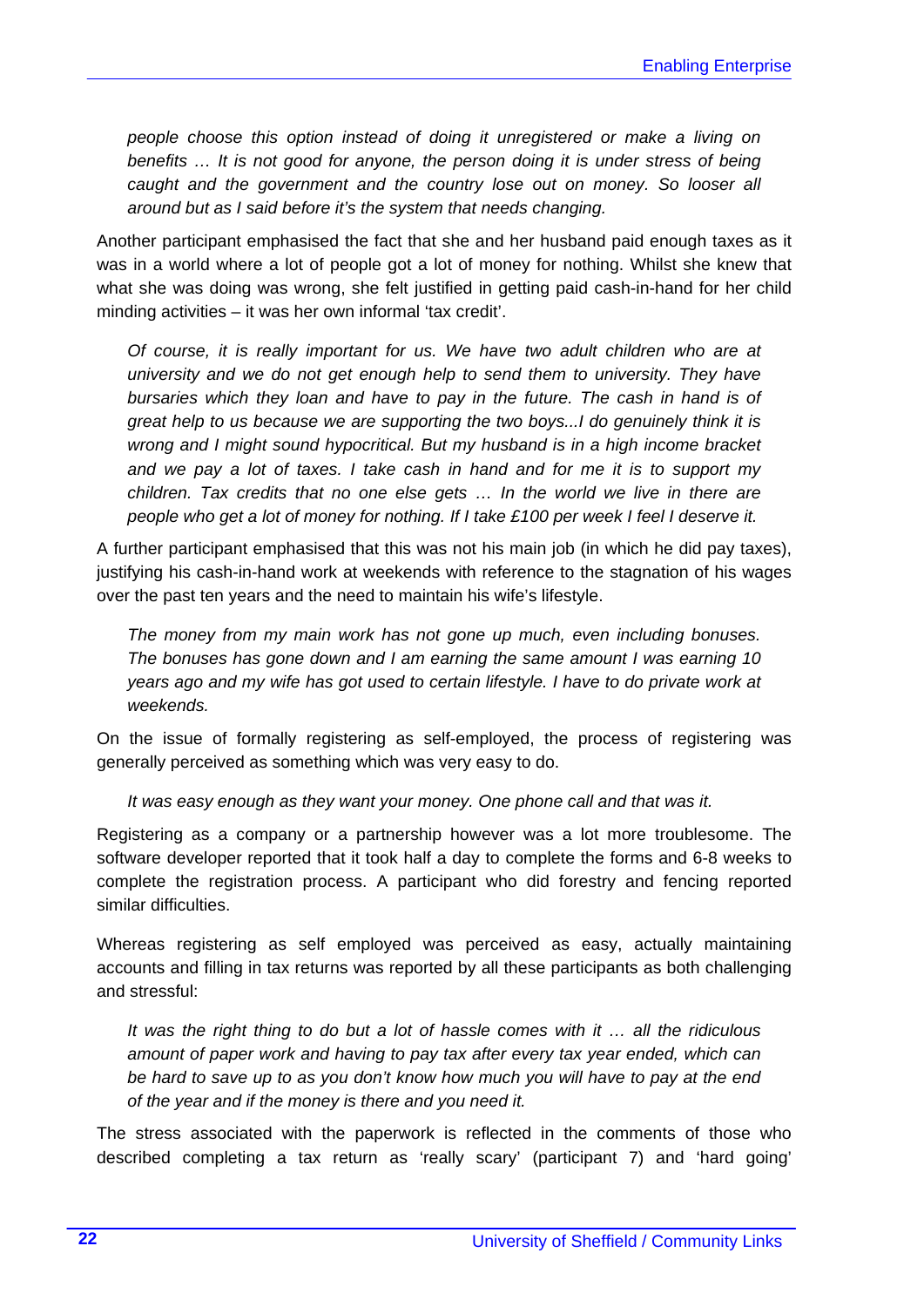(participant 11). Similarly another participant explains the difficulties they faced in keeping formal accounts and the stress this caused:

*There's extra paperwork and stress when it comes to getting your tax return done. Neither of us has been used to doing this every year and it's taken a while to get used to doing it … We write all our incomings and outgoing in one book. And once every couple of months we spend a morning or a day putting all the figures onto a spreadsheet, which then gives us the total at the end of the year. ... I'm getting used to the online tax return. It takes me a week of worrying about it – and then about a day to actually input the data onto the online system. I think I am going to use an accountant next year.* 

It was these difficult experiences which filled them with dread at having to pay VAT should the business carry on growing such that their income exceeded the VAT threshold.

For these participants, therefore, a range of justifications were given for not declaring all of their income and there was a general feeling that keeping formal accounts was both challenging and stressful.

#### *Motives/justifications of registered enterprises in transition to legitimacy*

For those who were formalising or had formalised their business activities, the key motive was in order to expand the business and gain access to new markets previously denied them when they were working on an undeclared basis. This is reflected in the comments provided by two participants who both emphasised the necessity of starting a business informally and then making a gradual transition to formality as the business progresses and grows:

*In general I think there are a lot of very successful businesses that started up informally for the first two or three years, but then registered with Inland Revenue and formalised. If you are concentrating on trying to get your business going you haven't got the time or the inclination to be doing your books as well. You would be spending more time on the books than on the actual business. If you start informally it's easier to experiment and take risks and try things out without having to invest too much money and you haven't made a public statement about your business.*  You can dip your toe in the water and see how it goes and then formalise it if it *works. And that's what I've done. I know quite a few people who have done that. There's a chap here who does horse logging – pulling logs using a horse – and he started off doing the occasional job here and there and now they are registered and increasingly successful.* 

*It [working informally] means you can take more money home but you lose legitimacy. When we were small it suited us, because you have to build up your portfolio and get connections. If we hadn't started small and cash in hand and informal we wouldn't have built up to where we are now and being able to register properly.*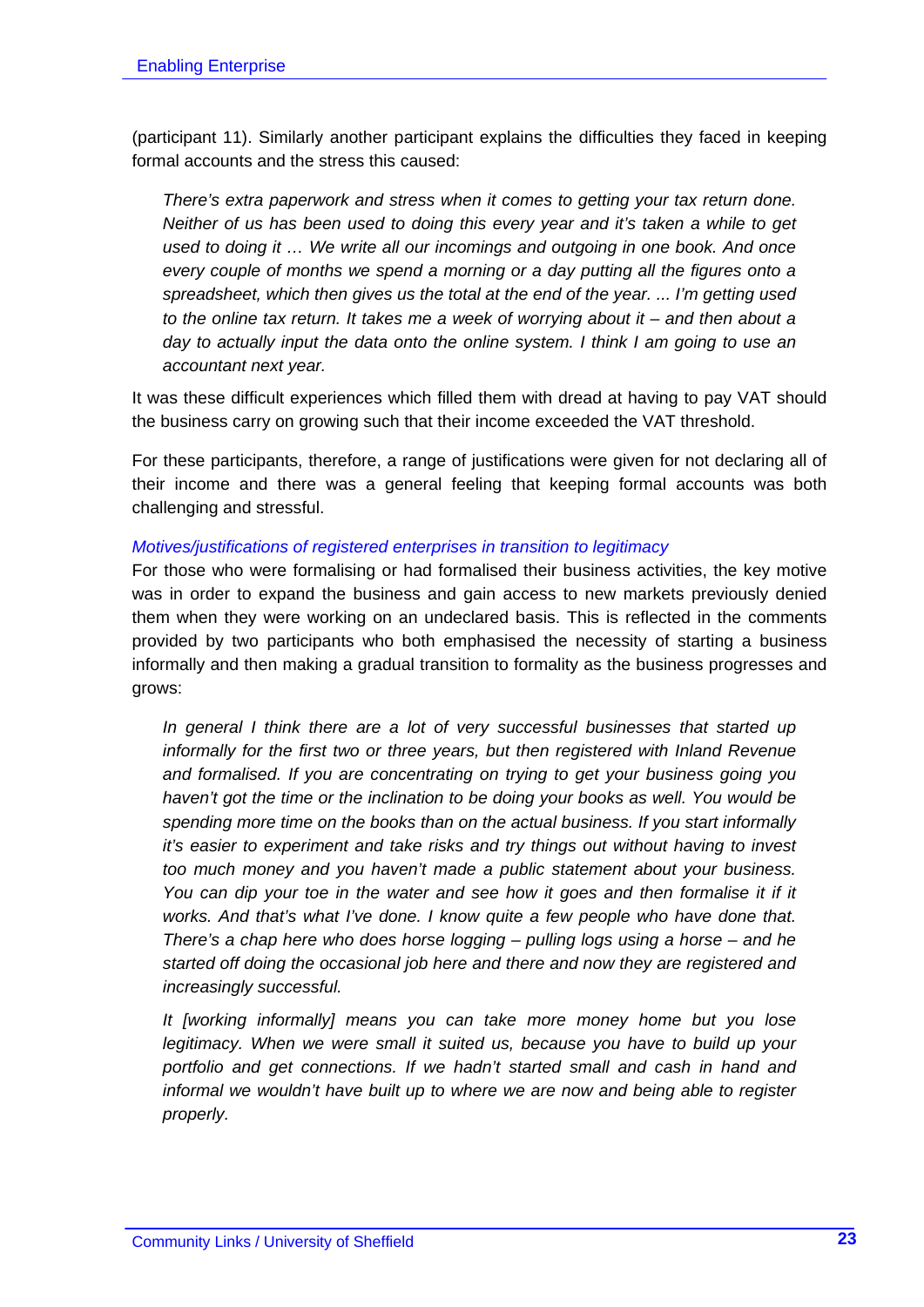Those who had fully formalised were very positive about having made the transition both in terms of the business generated and the positive sense of identity brought about by being a 'proper' business which had led them to be taken seriously:

*Also I wanted to be a legitimate proper normal business. I wanted to feel that I was part of mainstream society. I wanted to be seen as responsible and a serious business, so I could have a sign on my van and be up-front about what I was doing.* 

*It [registering] has helped us enormously. The clients we are attracting now and approaching we could not have approached when we were working cash in hand. We need the formal company structure to be bona fide and have credibility. Also seeking funding from business start up sources and The Film Council and charities like UnLtd is only possible if you have registered with HMRC. We have applied to a number of these sources.* 

Even a childminder who had avoided formalising because of the belief that she would risk losing her benefits and would therefore be worse off, reflected positively on her decision to formalise:

*I am not that worse off because of the tax credits. I am entitled to housing benefits.*  If I knew this at the beginning I would have done so sooner. It was lack of *information* 

For these participants, therefore, the transition to legitimacy had been, or is, a largely positive experience for their enterprises.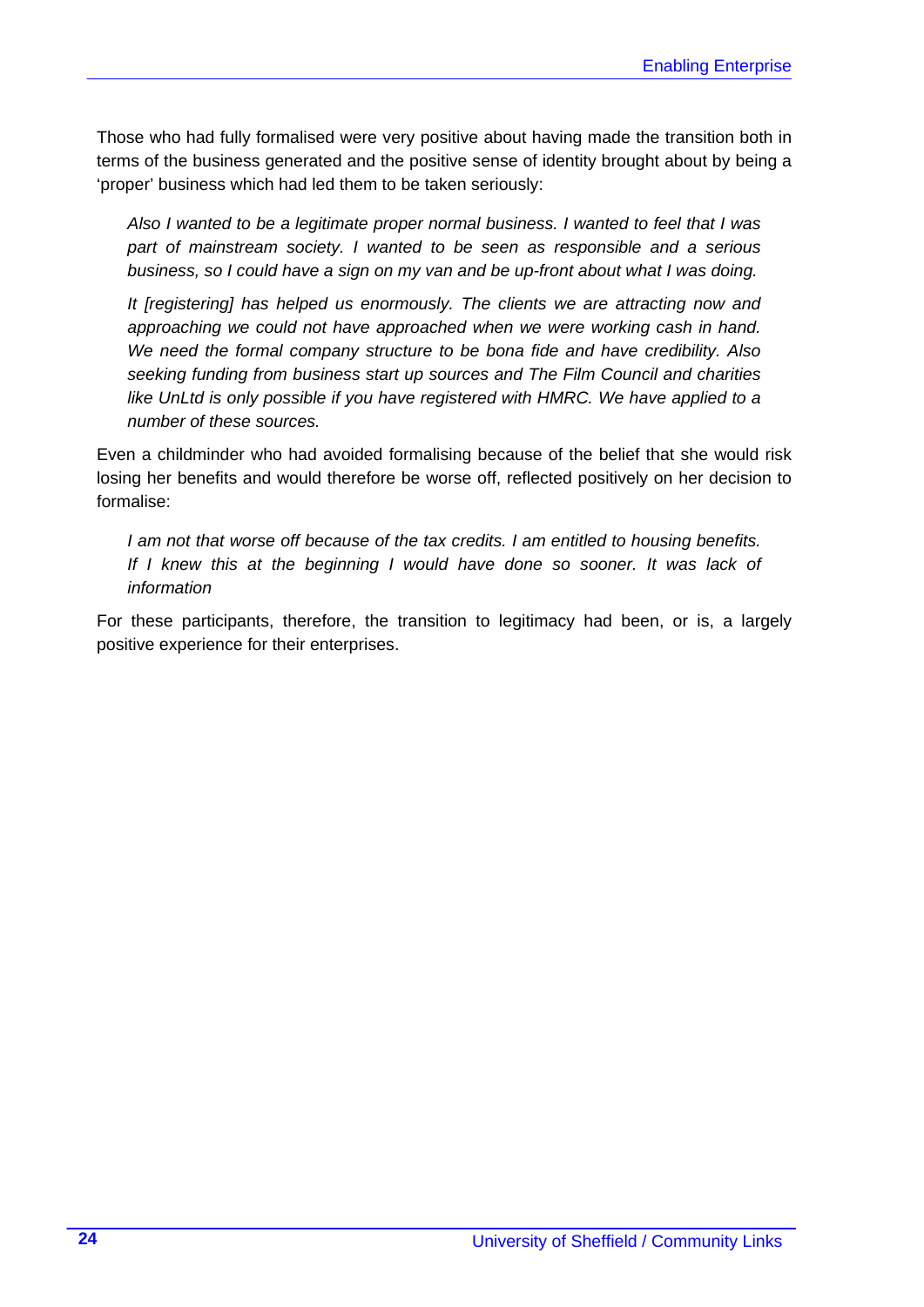#### **Summary of interview findings**

Figure 1 summarises the interview findings concerning the reasons for operating informally for each of the four groups identified. As is shown, the different groups perceive different barriers which form the basis of the policy recommendations in the next section.

#### **Figure 1: Barriers to formalisation: informal entrepreneurs' reasons for operating offthe-books**

| <b>Permanent</b>                                                                                                                                                                                                                                            | <b>Temporary</b>                                                                                                                     |
|-------------------------------------------------------------------------------------------------------------------------------------------------------------------------------------------------------------------------------------------------------------|--------------------------------------------------------------------------------------------------------------------------------------|
| Fear losing social benefits<br>Do not view as 'real' business<br>Limited intermittent income streams<br>Fully Informal<br>Lack of tax morality<br>Perceived injustice and unfairness of tax<br>office<br>Perceive their endeavour as illegitimate           | Fear losing social benefits<br>Do not view as 'real' business<br>Limited intermittent income streams                                 |
| No intent to formalise                                                                                                                                                                                                                                      | <b>Intend to formalise</b>                                                                                                           |
| artially Informa<br>Problems of registering as business<br>View informality as having positive,<br>not negative, impacts<br>View it as petty fiddling<br>Everybody else doing it<br>Tax unfairness and tax injustice<br>Õ.<br>Necessity to stay in business | Pressure from customers<br>Complexity of compliance<br>Lack advice on how to formalise<br>Perceive benefits do not outweigh<br>costs |

#### *Policy measures required to tackle informal entrepreneurship: by type of informal entrepreneur*

Given that facilitating the formalisation of informal entrepreneurship appears to be the only viable option, and that the rationales for working informally and barriers to formalisation vary according to whether they operate partially or wholly off-the-books and whether they view themselves as on a path of formalisation or not, different policy measures will be therefore required for these different types of informal entrepreneur. In other words, a tailored approach towards facilitating formalisation is required that tackles the specific barriers to formalisation confronted by these different segments of the hidden enterprise culture. Figure 2 summaries a range of bespoke policy measures required to tackle the barriers to formalisation and contrasting rationales for operating informally amongst the four types of informal entrepreneur identified above.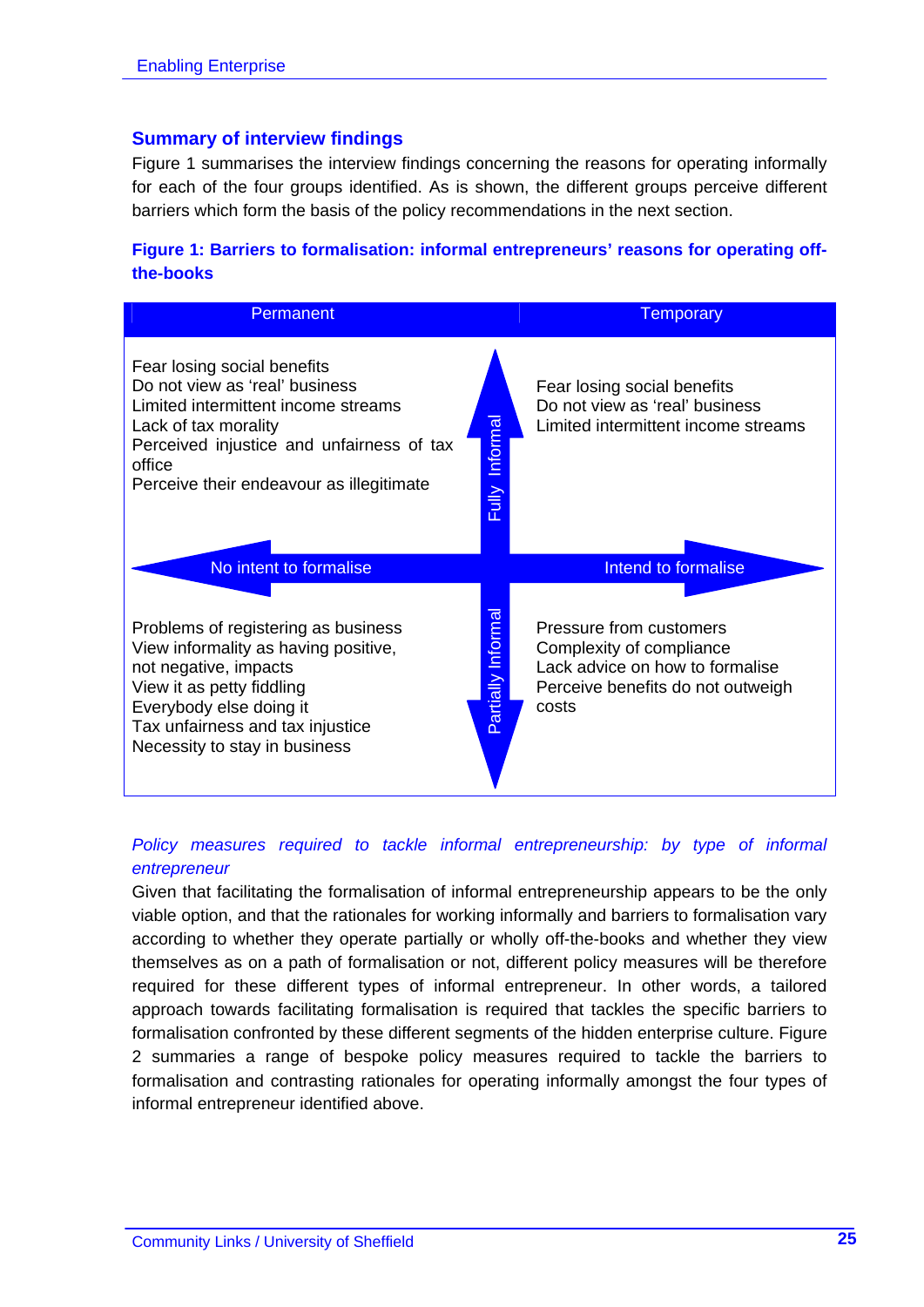



#### **The following section unpacks each of the quadrant areas in Figure 2**.

#### *Tackling wholly off-the-books enterprise with no intention of formalising*

Analysing permanent wholly informal entrepreneurs, the finding is that most had not registered their enterprise or declared their earnings because they were uncertain about the viability of their enterprise, feared losing their benefits, and did not consider that they received sufficient in benefits to survive. To tackle such informal entrepreneurship, therefore, policy measures are recommended such as implementing an annual disregard for benefits recipients to formalise much of this endeavour and coupling this with measures to allow a gradual transition from benefits to self-employment, promoting greater commitment to tax morality through education campaigns, employers paying fairer wages and strengthening the psychological contract between employers and employees (Nadin and Williams, 2011).

To ease the transition from unemployment to self-employment, the UK government can learn lessons from many other countries. For example, in Germany, the *Ich AG* scheme gives unemployed people starting up as self-employed a monthly subsidy for three years. In the first year, they receive 50% of the average unemployment benefit level, 30% in the second year and 20% in the third and final year. A start up monitor shows that in 2003, over 93,000 long-term unemployed started a small business using this *Ich-AG* scheme. The German government expected around 20,000 start-ups to be launched (Renooy et al, 2004, Renooy, 2007). Between 2003 and 2006, 400,000 entrepreneurs received financial support from the *Ich-AG* scheme. Around three-quarters were still in operation some 28 months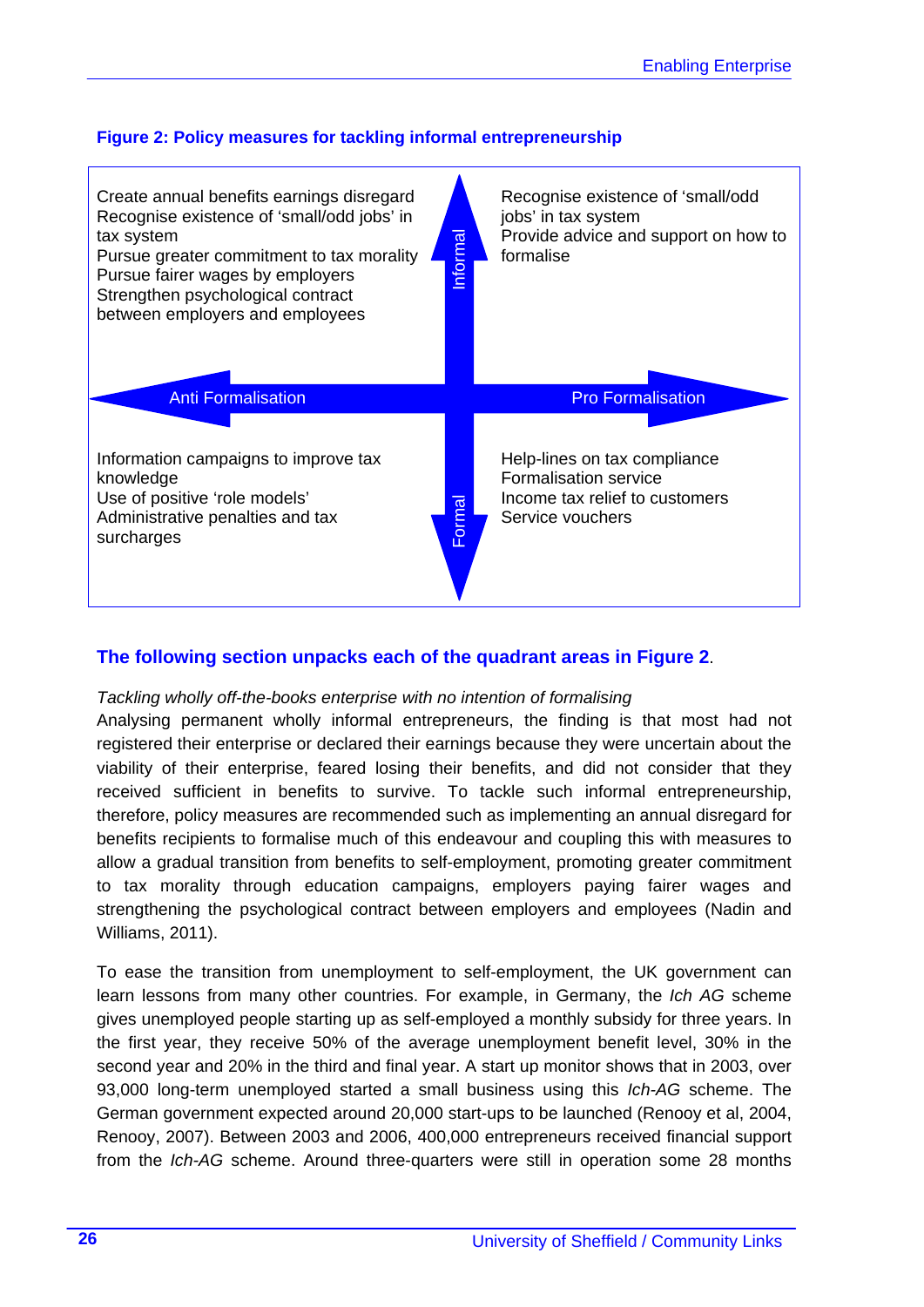after their launch. Given that Baumgartner et al (2006) finds that 60% of these ventures had already acquired their first customers before moving onto the *Ich AG* scheme, the strong intimation is that this measure has secured the formalisation of what otherwise would have been informal enterprises.

There is also a need for greater flexibility on the part of the tax authorities to such microenterprises. Many of these enterprises are relatively 'minor' enterprises in terms of the income generated so policy measures could be introduced in order to exempt them from normal tax regulations, such as by introducing standardised deductions by the sector/activities in which they work, as is the case in Australia (see Williams and Renooy, 2009).

Again, there are also lessons to be learned from other countries. In Germany, for example, the government for many years ignored the fact that many small jobs are undertaken on a self-employed basis, often by low turnover budding entrepreneurs, that are not declared (e.g. baby-sitting, gardening). To address this, a new "mini-jobs" category of employment was created. In 2002, the German government introduced three types of mini job: jobs with a €400 earning threshold; mini-jobs in the household sector; and "midi jobs" for earnings ranging between €400 and €800 (Williams and Renooy, 2008).

By 2004, the number registered as in minor employment was 7 million people. However, some 1.21 million were already in a formal job, and 580,000 were estimated to have transferred their small-scale informal entrepreneurial endeavour to the formal realm under this scheme (Baumann and Wienges, 2003). This might be one way forward for the UK government.

#### *Wholly 'off the books' enterprises who intend to formalise*

The policy measures required to deal with wholly informal entrepreneurs who already possess a desire to formalise are similar to the permanent wholly informal entrepreneurs above.

If tax authorities allowed small jobs to be conducted up to a tax free limit and/or greatly reduced tax and social contribution rates if declared, this would formalise much informal entrepreneurship. For these, moreover, it is not so much nurturing tax morality, but more the provision of advice and support to help them make the transition to formality that is required.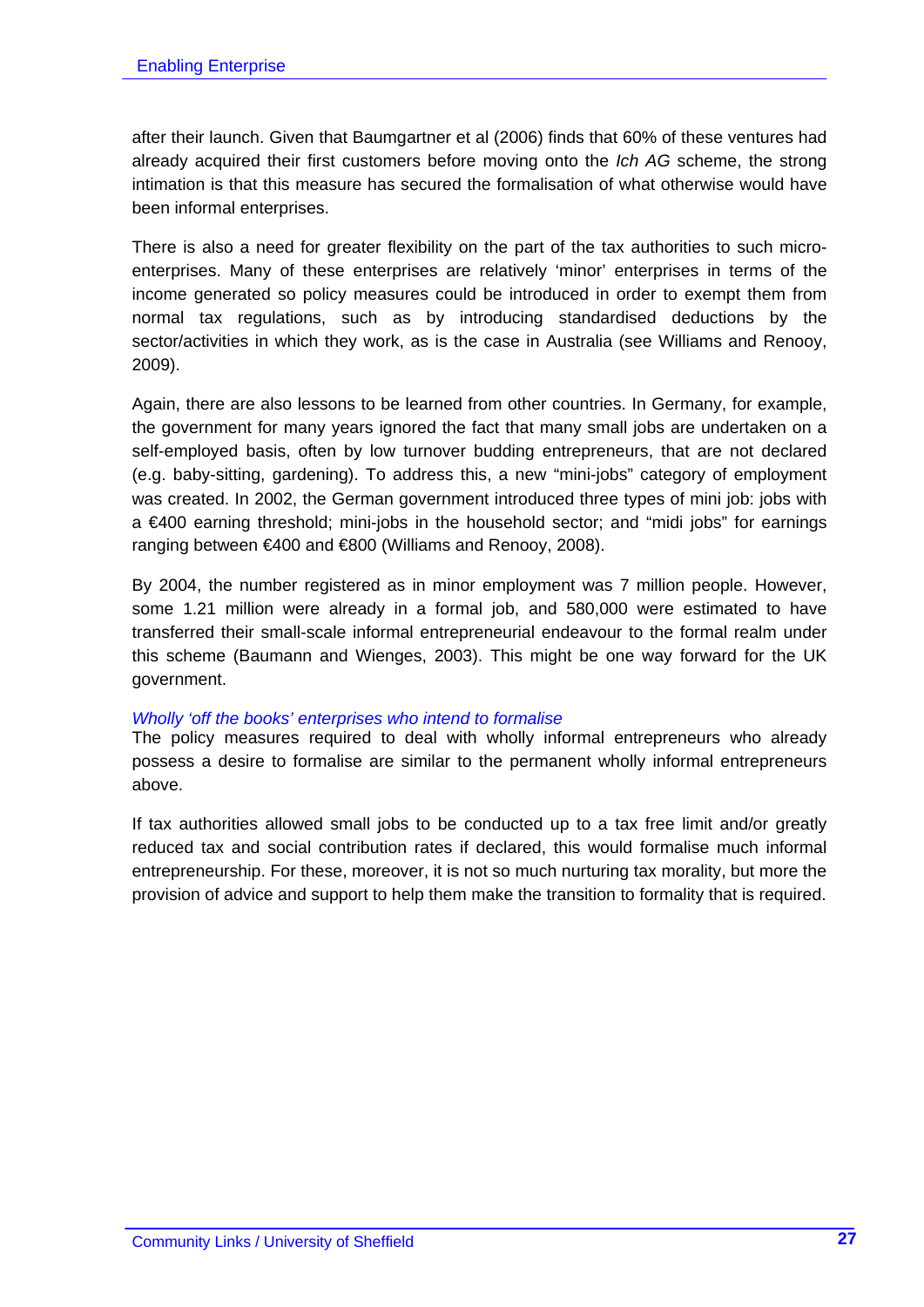#### **Box 3: Case Study: A Formalisation Service in Italy**

In Italy, the Centres for Economic Regeneration (Centri Operativi per la Riqualificazione Economica, CUORE) was established in 1999, by the municipality of Naples and the University Frederico II in order to research the local business environment. This research revealed that the principal local labour market problem in Naples was not unemployment but the 'hidden economy'. Today, CUORE consists of a network of service centres for 'hidden' entrepreneurs in low income neighbourhoods, providing information and advice to support their formalisation (Baculo, 2001, 2002, 2005).

Following a request for help by an undeclared worker, CUORE advisors, familiar with local conditions, create customised regularisation and development paths for them. Advisors closely monitor each step in the process to ensure that the enterprise follows the regularisation process and that the plan continues to suit the needs of the enterprise. By 2005 1,280 hidden enterprises had received advisory services and 326 problems have been solved (Baculo, 2005).

In addition to CUORE centres providing advice and support to informal entrepreneurs, attempts have also been made to incentivise local businesses to do the same. As a result, business consortia have been established to provide training, arrange trade fairs, help protect the originality of members' labels and products, and offer assistance with the internationalisation of their markets. The existence of this wider supportive network creates further incentives for companies or individuals to legitimise their business, allowing them to compete on grounds other than labour costs and reducing the necessity for hidden practices (*Comitato per l' emersione del lavoro no regolare*, 2003). Since its success in Naples, this initiative has started to be replicated elsewhere in Italy.

#### *Legitimate enterprises working partially off-the-books in a serial and on-going manner*

To tackle registered business conducting a portion of their trade off-the-books but with no intention to formalise, furthermore, it is encouraging tax morality through tax education which is required. This includes providing information on how taxes are spent to engender a culture of commitment to tax morality so that entrepreneurs regulate themselves rather than be regulated by external rules. The use of positive role models might well help in this regard. This, however, also needs to be coupled with punitive measures for those not making the transition after such incentives are offered.

This was the group that provided the most robust defence of their off-the-books transactions, feeling quite justified in doing so because they viewed themselves as already paying sufficient taxes. This is therefore a challenging group to target with the objective of formalising their off-the-books endeavour, not least because they are difficult to identify since they operate ostensibly legitimate businesses. One way forward, given the problems in identifying them, might be what Williams and Renooy (2009) term a 'commitment' policy approach which seeks to win the 'hearts and minds' of the population so far as paying taxes is concerned.

How, therefore, can this be pursued? A recent evaluation of the advertising campaigns run by Her Majesty's Revenue and Customs (HMRC) reveals that some 8,300 additional people had registered to pay tax who would otherwise not have done so who will pay tax of around £38 million over three years, providing a return of 19:1 on the expenditure of £2 million (National Audit Office, 2008). This compares with an overall return of 4.5: 1 on the £41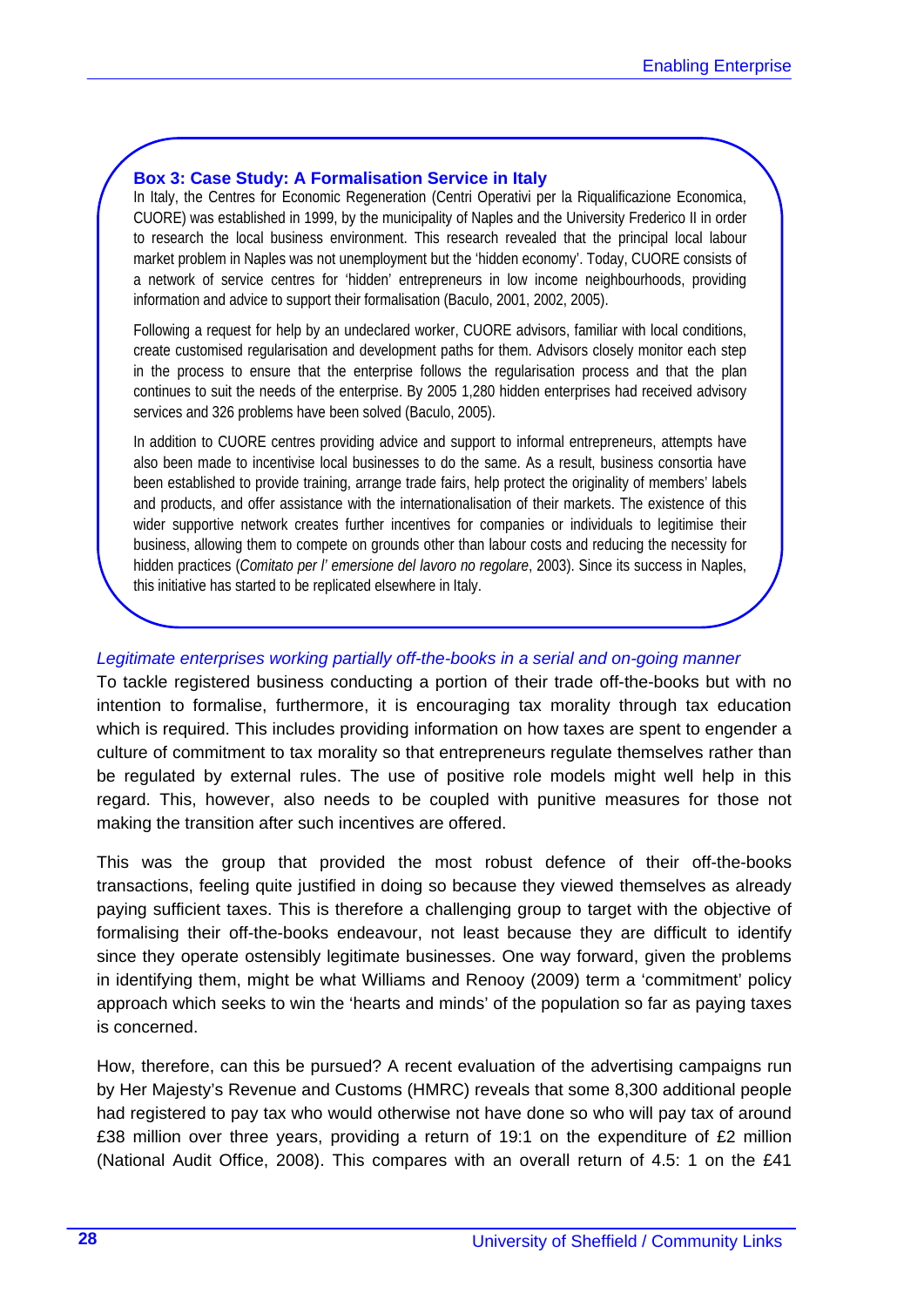million a year spent on all its hidden economy work in 2006-07 (National Audit Office, 2008). It therefore appears that advertising campaigns are relatively effective in terms of value-formoney. Such campaigns can inform:

- $\triangleright$  informal entrepreneurs of the costs and risks
- ► potential customers of informal entrepreneurs of the risks and costs
- ► informal entrepreneurs of the benefits of being formal
- ► potential customers of informal entrepreneurs of the benefits of using formal entrepreneurs.

Until now, most publicity campaigns have focused upon the costs and risks for informal entrepreneurs. As Thurman et al (1984) highlight, however, and reinforced by this survey of informal entrepreneurs attitudes, this is ineffective because informal entrepreneurs neutralise their guilt, such as by regarding the adverse consequences to be the result of others, who could even possibly be big players, rather than their own actions, or by disagreeing that their activity could have adverse consequences on others. As such, information campaigns should perhaps focus upon the benefits of formal entrepreneurship, not the risks and costs of informal entrepreneurship. Indeed, the above findings regarding entrepreneurs who had formalised reinforces this assertion. Many are very positive about the experience of formalising and could be used as role models and case studies by the tax authorities when seeking to encourage registered enterprises who operate serially in an offthe-books manner to fully formalise their endeavour.

Another approach is to use appeals. The question of whether normative appeals are more effective at eliciting compliant behaviour is open to debate. Although Blumenthal et al (2001) in the US state of Minnesota reveal that normative appeals only affected some groups of taxpayers, and Chung and Trivedi (2003) find that friendly persuasion is effective, it depends on the nature of the appeal made. Hasseldine et al. (2007) examine 7,300 sole proprietors in the UK. Comparing the effect of five different letters ranging from a simple offer of assistance to a letter advising that his/her tax return had been already pre-selected for audit, they find that sanction appeals were more effective than normative appeals. Their effectiveness, however, depends not only on the nature of the appeal but also the individuals addressed, including their perceptions of the social norms, the fairness of the tax system and whether there is perceived procedural justice in the tax administration.

#### *Registered enterprises already in transition to legitimacy*

Examining registered enterprise trading partially off-the-books but in transition to formality, it is less advertising the benefits of formalisation and more about tackling the current barriers they face that is required.

These are four-fold:

- ► purchasers who demand 'how much for cash?'
- $\blacktriangleright$  the complexity of the compliance procedures
- $\blacktriangleright$  the lack of advice on how to formalise
- the perception that the benefits might not outweigh the costs.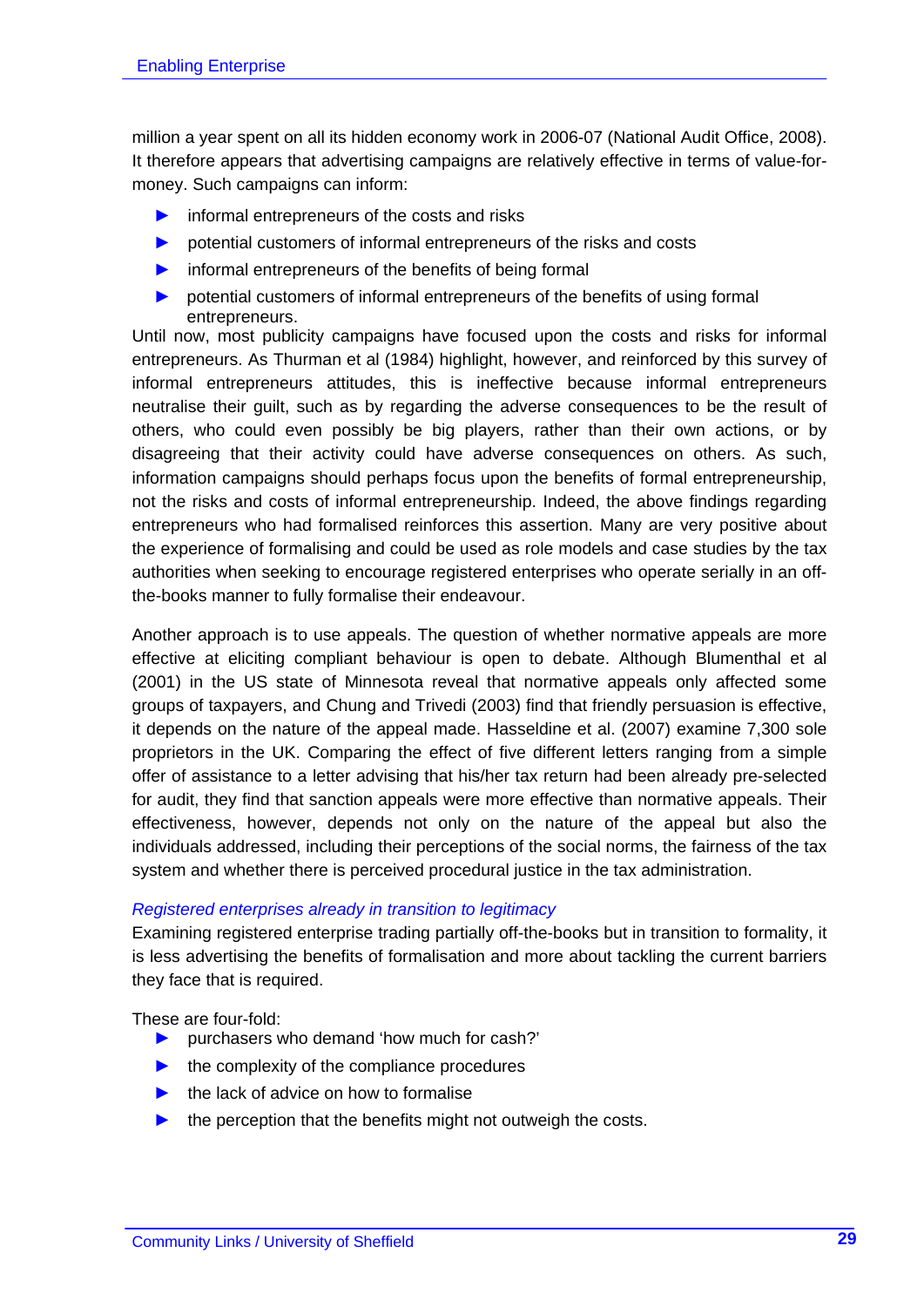To tackle purchasers requesting cash-in-hand trades, income tax relief on self-assessed tax returns could be introduced which would lead to invoices being requested when purchasing goods and services or alternatively, purchasers of formal services can be offered incentives such as service vouchers. A bespoke 'formalisation service', along with anonymous telephone/internet chat-lines to offer advice and support is also required.

#### **Box 4. Service Vouchers, Belgium**

Service vouchers are a means of paying for everyday personal services. Each voucher costs €6.70 and this pays for an hour of work from certified companies that hire unemployed people. At first, the unemployed people can be hired by the company on a part-time and temporary basis. After six months, the company has to offer them a permanent employment contract for at least half-time employment if the person was registered unemployed. An employee of a certified company can carry out the following activities: housecleaning; washing and ironing; sewing; running errands; and preparing meals. The household pays with the vouchers whose cost price is  $\epsilon$ 21.00 in 2005 prices. The difference is paid to the company by the federal government. The household can recover 30% of the price of the voucher in their tax return, meaning the price for one hour of work is €4.69. The Belgian government intended to create 25,000 jobs by the end of 2005.

According to Gevers et al (2005), by the end of 2005 some 28,933 people had been employed through this service voucher scheme. These employees were employed by 792 companies, of which 41% were temporary employment agencies, one quarter were private not-for-profit enterprises and 18% were public companies. The majority (90%) of the workers were employed in part-time jobs, although most work more than half-time. The 28,933 people in jobs represent 17,360 full-time equivalent jobs, a 70% growth on the number employed in 2004. However, 49% of the employed already held a job before joining the service voucher scheme. The net effect on job creation therefore was some 9,000 jobs. By the end of 2005, two-thirds of the employees were employed on permanent contracts.

During the two and a half years the scheme has been in operation, almost 200,000 households have used the voucher scheme. Although early studies found that customers previously sourced some 44% of the work now conducted using service vouchers from the undeclared economy (de Sutter, 2000), the most recent evaluation finds that only 25% reported that it would have been conducted in the undeclared economy if there had not been vouchers. One interpretation is that this scheme in its early days acted as a tool for transferring undeclared work into the formal economy but is now becoming more a tool for moving unpaid self-provisioning into the formal economy.

Gross costs for the service voucher schemes are estimated at €303.2 million, encompassing the government subsidy for the jobs, staffing costs and costs of tax deduction. The additional jobs, however, also generate returns for the government, because they result in savings in unemployment benefits, as well as surpluses in social contributions and personal income tax. These returns are estimated at €93.1 million, which brings the net costs to €210 million in 2005. The outcome is that every full-time equivalent job created through this service voucher scheme has cost some €12,500.

This group are in transition to legitimacy and wish to continue to move in this direction but suffer from some barriers to formalisation which need to be tackled. These include the need for much better information and communication of the impact of declaring earnings on benefit payments and the enterprise.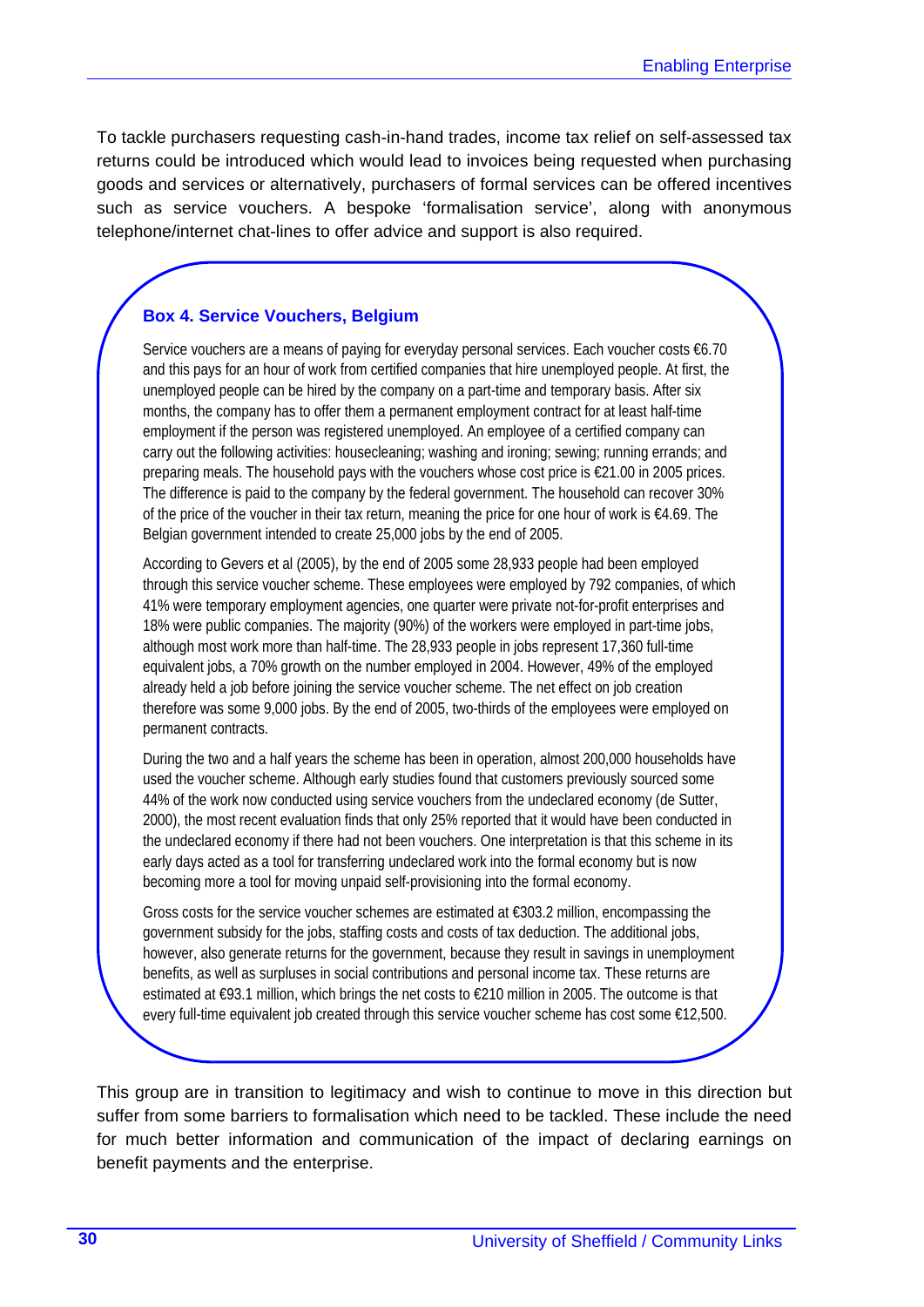Given the lack of tax knowledge amongst this group, and that tax morality is found to be highly correlated with the level of tax knowledge, one additional potential way forward is thus to improve tax knowledge amongst such entrepreneurs. As Erikson and Fallan (1996: 399) conclude 'a successful means of preventing tax evasion is to provide more tax knowledge to larger segments of society in order to improve tax ethics and people's conception of the fairness of the tax system'.

It is also apparent that, amongst this group, the perceived fairness and justice of the tax system and administration will also have a significant impact on compliance (Wenzel, 2002). Fairness refers to the extent to which entrepreneurs believe that they are paying their fair share compared with others (Wenzel, 2004b), justice refers to whether entrepreneurs receive the goods and services they believe that they deserve given the taxes that they pay (Richardson and Sawyer, 2001) and procedural justice to the degree to which entrepreneurs believe that the tax authority has treated then in a respectful, impartial and responsible manner (Braithwaite and Reinhart, 2000; Murphy, 2005; Wenzel, 2002). As Murphy (2005) finds, those who feel they have been treated in a procedurally fair manner by an organisation will be more likely to trust that organisation and more inclined to accept its decisions and follow its directives.

Again, this has clear implications for those seeking to facilitate the formalisation of informal enterprise. Although there is felt to be no problem registering a business, most find maintaining accounts and declaring tax returns to be more difficult. Indeed, many saw it as a 'nightmare' and 'stressful'. This suggests that greater help in the form of education and packages to fill in accounts and complete accounts would be a fruitful way forward. Policy measures that might be usefully pursued in this regard range from simplifying the process of filling in accounts and paying taxes to introducing a range of new policy measures such as standardised deductions for those operating in particular sectors (see Williams and Renooy, 2009).

#### **Conclusion about policy measures**

All of these policy approaches do not fit neatly into a 'one size fits all' response, but rather require a more nuanced understanding of informal entrepreneur's motivations and intentions and then a menu of interventions that can be tailored to meet their needs. To make this happen greater coordination and cooperation of all stakeholders involved in tackling the hidden economy is needed. Though this might be considered more difficult to implement by authorities it will ultimately ensure that more entrepreneurs operate in the formal economy.

We therefore recommend that a cross-sector Hidden Economy Expert Group is established.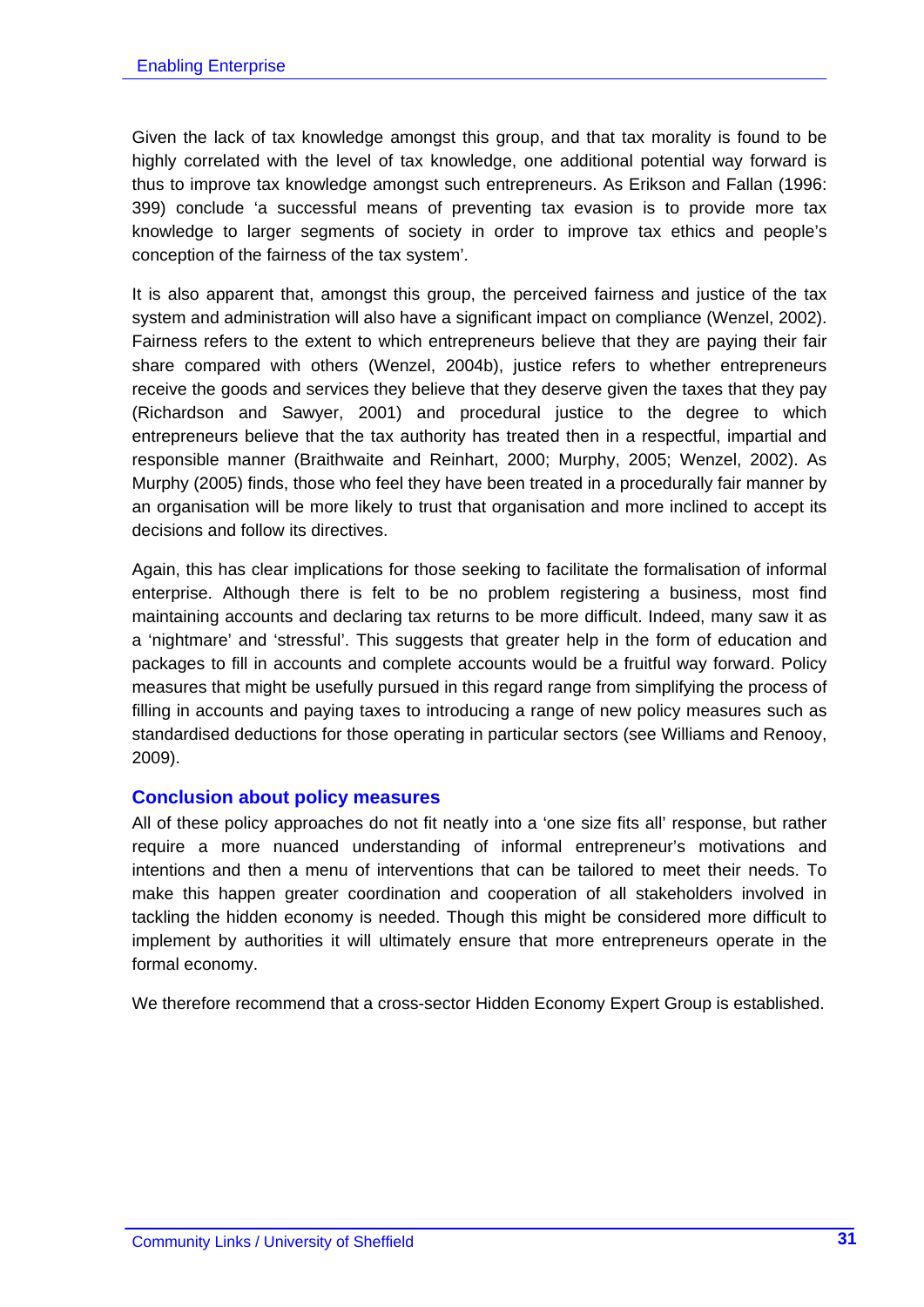## **Recommendation**

#### **Establish a Hidden Economy Expert Group**

There is only one recommendation in this report and that is to establish a Hidden Economy Expert Group in the UK.

#### **Background**

At the turn of the millennium, in a bid to facilitate joined-up government, a 'Grabiner Steering Group', later renamed the 'Informal Economy Steering Group' (IESG), was established to formulate and coordinate cross-departmental actions. This has now ceased operation. Not only is there now no forum to join-up strategy and operations across central government departments but neither is there currently any mechanism to involve wider stakeholders who have an interest and/or expertise in tackling the hidden economy, such as employer representative organisations, employee representative organisations, the third sector and academics with expertise in this field.

The outcome is that there is no forum for sharing knowledge on the hidden economy, a lack of opportunity for exploring how the fragmented interests can join-up their strategy and thinking, and a lack of opportunity to understand the context sensitivity of specific actions.

#### **Expert Group**

An Expert Group can be defined as a consultative entity comprising a range of stakeholders whose mission is to facilitate greater coordination and cooperation of all stakeholders involved in tackling the hidden economy.

The tasks of the platform shall focus on promoting and developing cooperation, developing expertise and capacity-building in order to improve the efficiency and effectiveness with which the hidden economy can be tackled.

The aims and objectives might be to:

- ► Develop cooperation so as to arrive at a common understanding of what needs to be done to tackle the hidden economy.
- ► Enhance and develop expertise and capacity in how to tackle the hidden economy.
- ▶ Raise awareness and share information on issues related to tackling the hidden economy.

Given these three main objectives, optional tasks for an Expert Group might be to:

**1.** Promote and develop cooperation between stakeholders by:

- ► Developing common principles and standards with regard to definitions, approaches to tackling the hidden economy.
- ► Facilitating the development of strategies for tackling the hidden economy
- ► Ensuring that current and future legislation, decisions and regulations are 'proofed' for their impacts on the hidden economy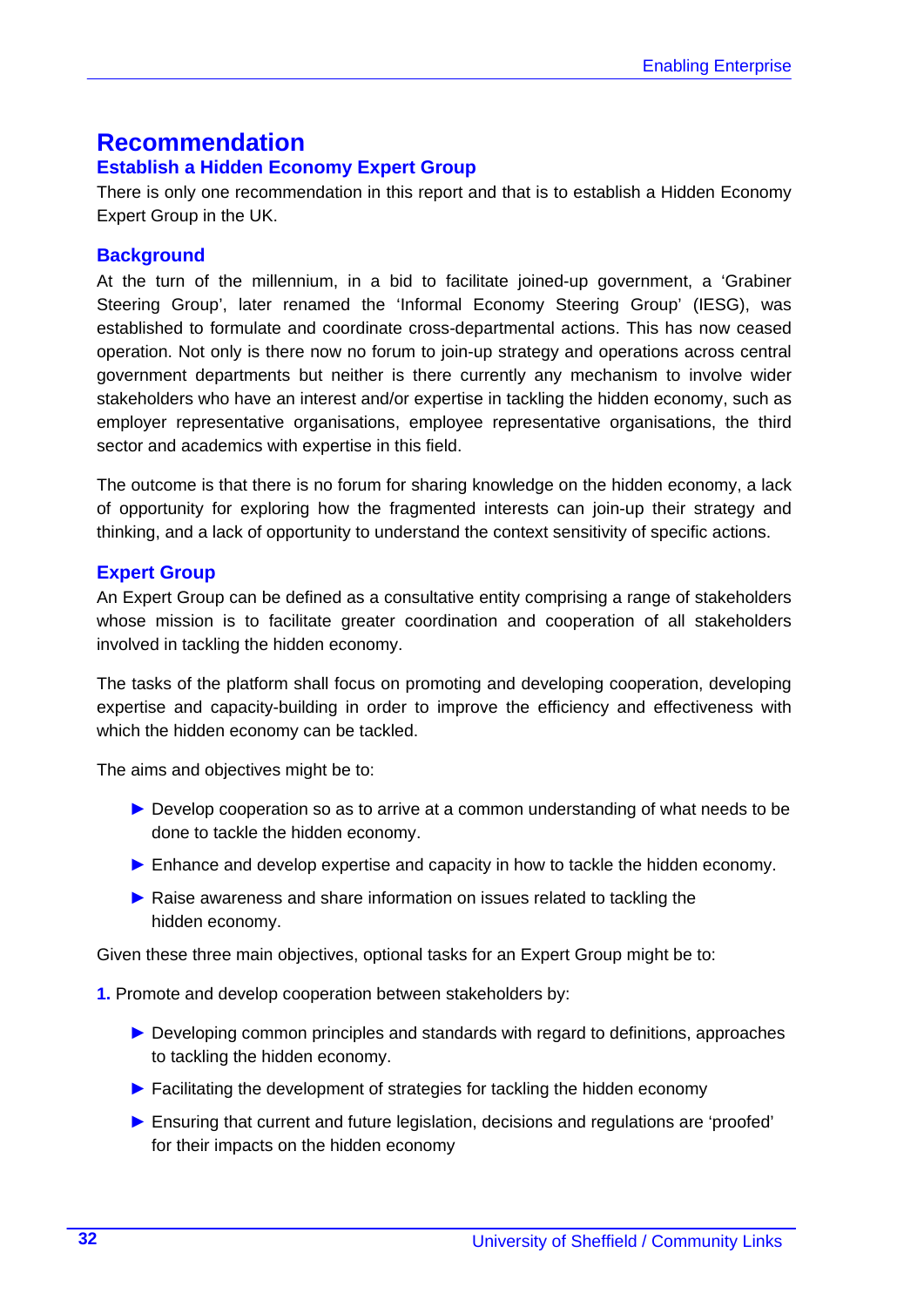**2.** Provide a framework for expertise and capacity-building in order to improve the efficiency and effectiveness with which the hidden economy can be tackled by:

- ► Fulfilling a training and educational facility for all stakeholders
- ▶ Producing guides to good practice on tackling the hidden economy in specific areas (for example, construction sector, preventative measures, curative measures) and sharing innovative solutions which have proved effective elsewhere and evaluating their transferability
- **3.** Share and exchange information and experience by:
	- ▶ Exchanging best practices on all issues
	- ▶ Providing a data-holding facility
	- ► Engaging in strategic thinking abut how to tackle the hidden economy
	- ▶ Drawing attention to any specific or emerging issue related to the hidden economy

The Expert Group will organise workshops on various subjects related to tackling the hidden economy. These will be used to discuss new trends and issues, explore new policy approaches and develop good practices.

#### **Figure 3: Themes and stakeholders should be integrated in the platform**

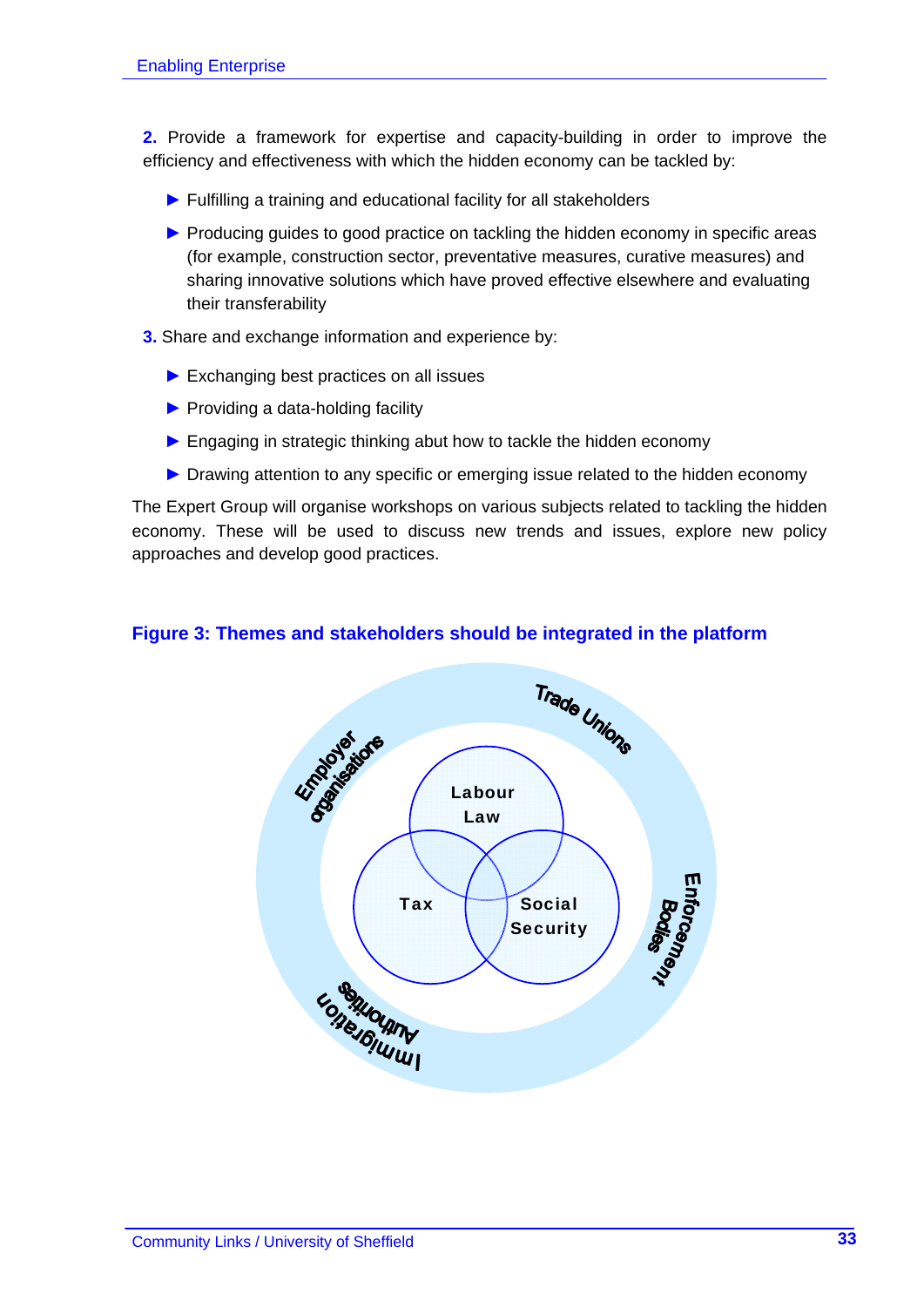## **Conclusion**

This report provides a summary of the findings from a study of informal entrepreneurship in the UK. To commence, a review of the current literature on informal entrepreneurship revealed that although informal entrepreneurship is increasingly recognised there is little understanding of the different forms it may take and of the motives of those participating in informal entrepreneurial activity.

In reviewing the different policy approaches it is clear that neither a 'laissez faire' approach nor a 'de-regulation' approach are suitable for tackling informal entrepreneurship, principally due to the negative impacts of such approaches on a variety of stakeholders and the economy generally. This leaves the 'deterrence / eradication' approach, where the focus is on punishment, and the 'facilitating / enabling' approach, where the focus is on supporting the transition from informal to formal entrepreneurship. A review of the policy and practitioner literature revealed a range of practices that fall under these two approaches which have been successfully implemented by several governments across Europe. It is apparent that whilst different European countries have adopted a variety of policy measures to tackle undeclared work, there has been little coordination or cooperation between countries in terms of sharing their experiences and learning from each other.

An important finding from the empirical data in this study is that the nature of informal activity engaged in and the motives for doing so varies greatly, variety which ultimately impacts on the efficacy of different policy responses. Consequently, rather than adopting a 'one size fits all' approach, policy responses need to be tailored to suit the demands and needs of the different types of informal entrepreneur. Whilst this report sets out some suggestions as to what policy responses may be suitable for which type of informal entrepreneur, it is recognised that there is no 'quick fix' solution and there is a need to involve a wider range of stakeholders in attempting to develop bespoke policy solutions. Thus, in recognising the heterogeneous nature of informal entrepreneurial activity and the fragmented involvement of different stakeholders in coming up with policy solutions to date, the key recommendation of this study is to establish a Hidden Economy Expert Group.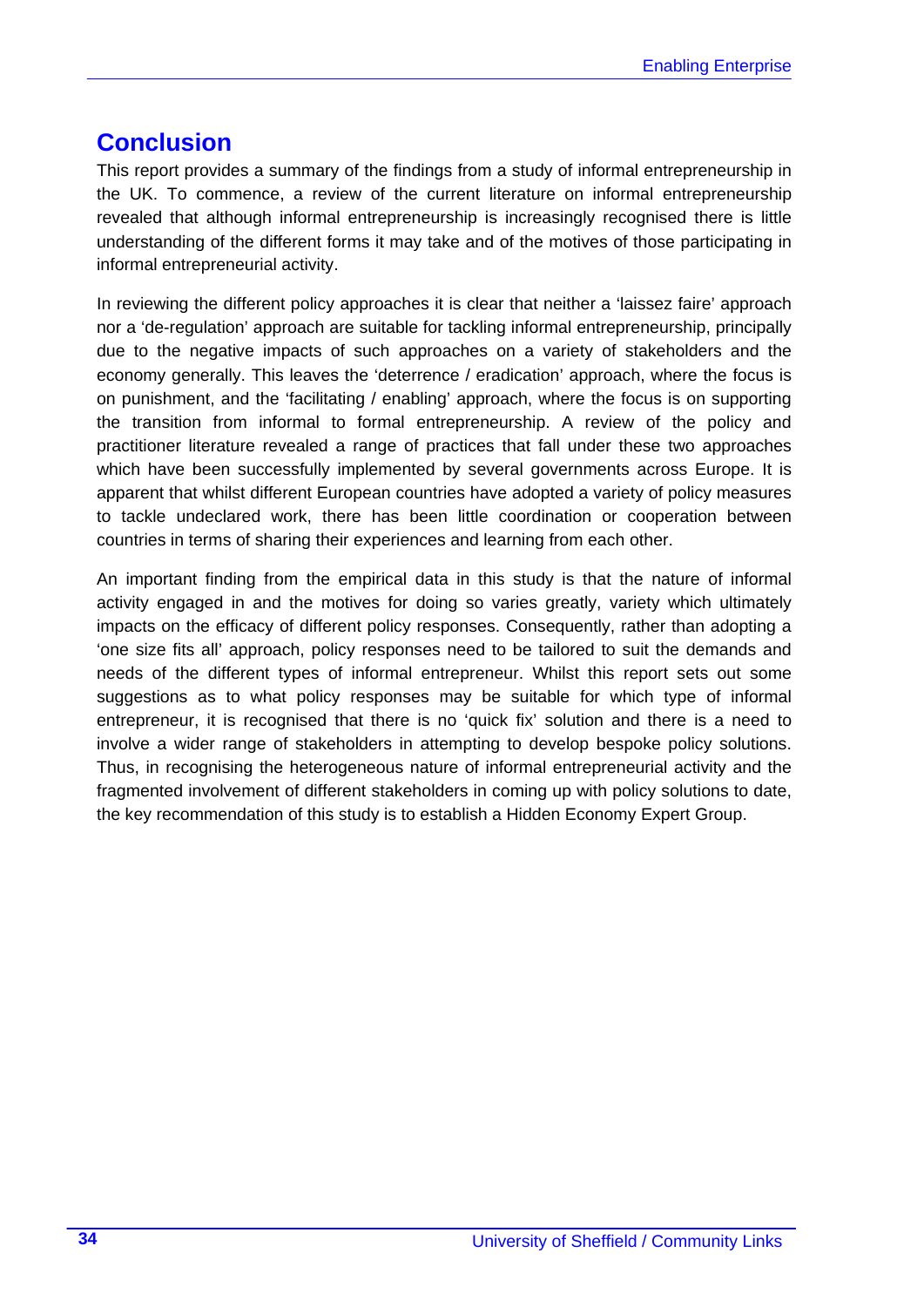# **Bibliography**

Allingham, M. and Sandmo, A. (1972), Income tax evasion: a theoretical analysis, *Journal of Public Economics*, vol. 1 No. 2, pp. 323-38.

Antonopoulos, GA. and Mitra, J. (2009) The hidden enterprise of bootlegging cigarettes out of Greece: two schemes of illegal entrepreneurship. *Journal of Small Business and Entrepreneurship* 22(1): 1-8.

Bàculo, L. (2001) 'The shadow economy in Italy: Results from field studies', Paper presented at the European Scientific Workshop on 'The shadow economy: Empirical evidence and new policy issues at the European level', Ragusa, Sicily, 20–21 September 2001.

Bàculo, L. (2002) The shadow economy in Italy, Paper presented at the Conference on unofficial activities in transition countries: 10 years of experience, Zagreb, 2002, available online at: www.ijf.hr/.

Bàculo, L. (2005) 'Harnessing entrepreneurship in the shadow economy: The Naples CUORE experiment', Paper presented at Public Administration Committee Conference, Nottingham, University of Nottingham, September 2005.

Baumann, A. and Wienges, S. (2003). Policies on undeclared labour in Germany, paper presented at Conference on Undeclared Labour, Malmö, November.

Baumgartner, HJ., Caliendo, M. and Steiner, V. (2006). Existenzgründungsförderung für arbeitslose: erste evaluationsergebnisse für Deutschland (Fostering business start-ups by the unemployed: first evaluation results for Germany). *Vierteljahreshefte zur Wirtschaftsforschung*, 75, 32-48.

Bergman, M. and Nevarez, A. (2006), Do audits enhance compliance? An empirical assessment of VAT enforcement, *National Tax Journal*, Vol. 59, No. 4, pp. 817-32.

Blumenthal, M., Christian, C. and Slemrod, J.(2001), Do normative appeals affect tax compliance? Evidence from a controlled experiment in Minnesota, *National Tax Journal*, 54(1), pp. 125–36.

Braithwaite, V. and Reinhart, M. (2000), *The Taxpayers' Charter: does the Australian Tax Office comply and who benefits*, Centre for Tax System Integrity Working Paper no.1, Australian National University, Canberra.

Browne, K.E. (2004). Creole Economics: Caribbean Cunning under the French Flag. Austin: University of Texas.

Bureau, S. and Fendt, J. (2011) Entrepreneurship in the informal economy: why it matters. *International Journal of Entrepreneurship and Innovation* 12(2): 85-94.

Castells, M. and Portes, A. (1989), World underneath: the origins, dynamics and effects of the informal economy, in Portes, A., Castells, M. and Benton, L.A. (Eds.), *The Informal Economy: studies in advanced and less developing countries*, John Hopkins University Press, Baltimore.

Chung, J. and Trivedi, V.U. (2003). The effect of friendly persuasion and gender on tax compliance behaviour. *Journal of Business Ethics*, 47(2), 133-45.

De Juan, A., Lasheras, M.A. and Mayo, R. (1994), Voluntary tax compliant behavior of Spanish income taxpayers, *Public Finance*, Vol. 49, pp. 90-105.

De Soto, H. (1989). The Other Path: The Economic Answer to Terrorism. London: Harper and Row.

De Soto, H. (2001). The Mystery of Capital: Why Capitalism Triumphs in the West and Fails Everywhere Else. London: Black Swan.

Dekker, H., Oranje, E., Renooy, P., Rosing, F. and Williams, C.C. (2010), *Joining up the fight against undeclared work*, DG Employment, Social Affairs and Equal Opportunities, Brussels.

European Commission (2007), Stepping up the fight against undeclared work COM(2007) 628 final, European Commission, Brussels.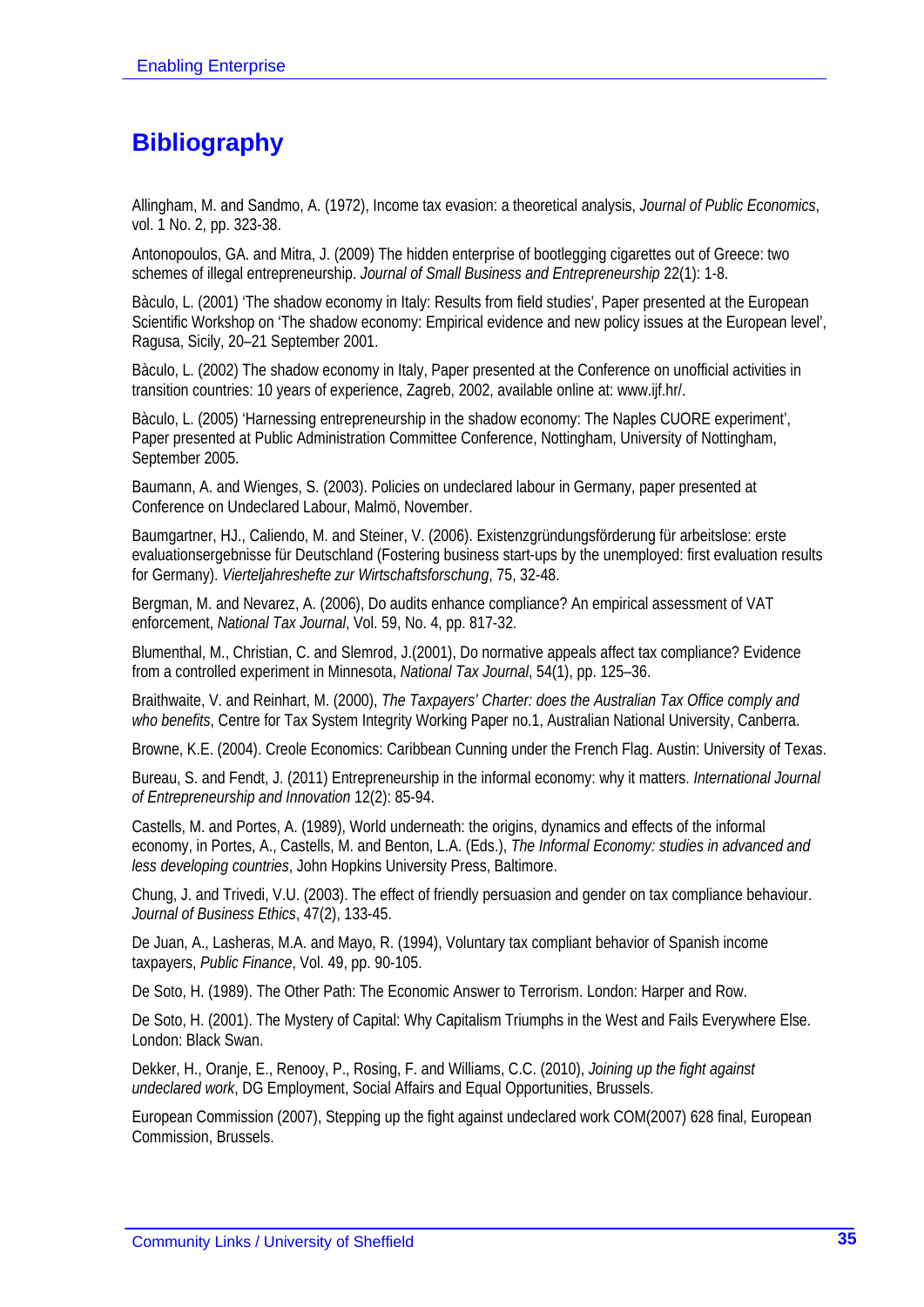Evans, M, Syrett, S. and Williams, C.C. (2006). *The Informal Economy and Deprived Neighbourhoods: A Systematic Review*. London: Department of Local Government and Regions.

Gallin, D. (2001), Propositions on trade unions and informal employment in time of globalization, *Antipode*, Vol. 19, No. 4, pp. 531-49.

Gilbert, A. (1994), *The Latin American City*, Latin American Bureau, London.

Grabiner, (2000), *The Informal Economy*, HM Treasury, London.

Gurtoo A and Williams, C.C. (2009) Entrepreneurship and the informal sector: some lessons from India. *International Journal of Entrepreneurship and Innovation* 10(1): 55-62.

Harding, R, Brooksbank, D., Hart, M., Jones-Evans, D. Levie, J., O'Reilly J. and Walker J., (2005). *Global Entrepreneurship Monitor United Kingdom 2005*. London: London Business School.

Hasseldine, J., Hite, P., James, S., and Toumi, M. (2007). Persuasive communications: tax compliance enforcement strategies for sole proprietors. *Contemporary Accounting Research*, 24(1), 171-84.

International Labor Office (2002a). *Decent Work and the Informal Economy*. Geneva: International Labor Office.

International Labor Office (2002b). *Women and Men in the Informal Economy: A Statistical Picture*. Geneva: International Labor Office.

Jütting, J.P. and Laiglesia, J.R. (2009). Employment, poverty reduction and development: What's new? In *Is Informal Normal? Towards More and Better Jobs in Developing Countries*. JP Jütting and JR Laiglesia (eds.). Paris: OECD.

Katungi, D., Neale, E., and Barbour, A. (2006) *People in low-paid Informal work: need not greed*. York: Joseph Rowntree Foundation.

Kus, B. (2010), "Regulatory governance and the informal economy: cross-national comparisons", *Socio-Economic Review*, Vol. 8, pp. 487-510.

Llanes, M. and Barbour, A. (2007) *Self-employed and micro-entrepreneurs: informal trading and the journey towards formalisation*. London: Community Links.

Murphy, K. (2005), Regulating more effectively: the relationship between procedural justice, legitimacy and tax non-compliance, *Journal of Law and Society*, Vol. 32, No. 4, pp. 562-89.

Nadin, S.J & Williams,C.C. (2011) Psychological contract violation beyond an employees' perspective: The perspective of employers, Employee Relations, Vol. 34 Iss: 2, pp.110 - 125

National Audit Office (2008) *Tackling the hidden economy*, National Audit Office, London.

OECD (2002). Measuring the Non-Observed Economy. Paris: OECD.

Peck, J. (1996), Work-Place: the social regulation of labour markets, Guildford Press, London.

Ram M, Edwards, P. and Jones, T. (2007) Staying underground: informal work, small firms and employment regulation in the United Kingdom. *Work and Occupations* 34(3): 318-44.

Rehn, A. and Taalas, S. (2004). 'Znakomstva I Svyazi!' [Acquaintances and connections]: Blat, the Soviet Union and mundane entrepreneurship. *Entrepreneurship and Regional Development*, 16(3), 235-50.

Renooy, P. (2007). Undeclared work: a new source of employment? *International Journal of Sociology and Social Policy*, 27(5/6), 250-57.

Renooy, P, Ivarsson, S., van der Wusten-Gritsai, O., and Meijer, R. (2004). *Undeclared Work in an Enlarged Union: Analysis of Shadow Work - an In-depth Study of Specific Items*. Brussels: European Commission.

Reynolds, P, WD Bygrave, E Autio and M Hay (2002). *Global Entrepreneurship Monitor: 2002 Executive Monitor*. London: London Business School.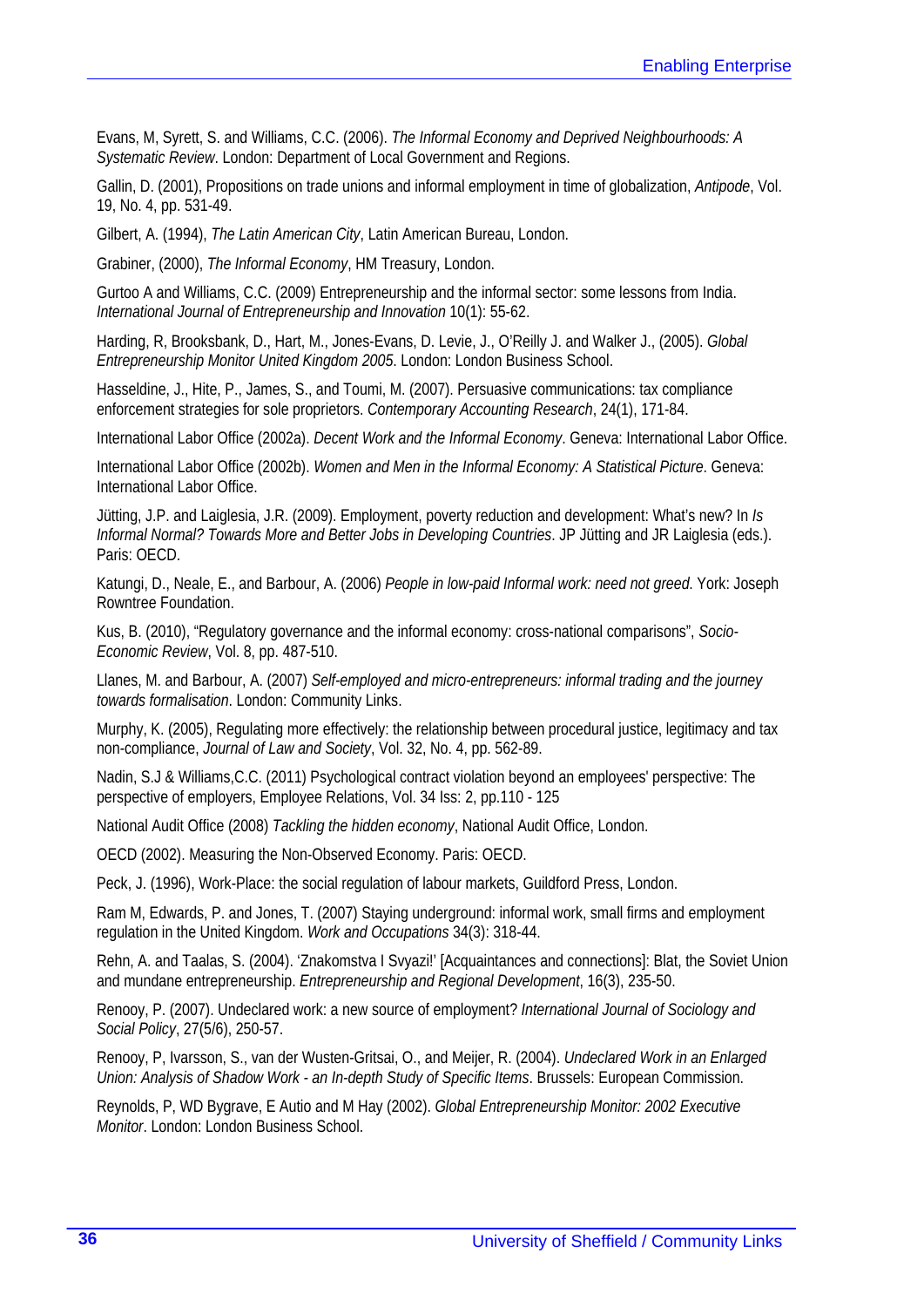Richardson, M. and Sawyer, A. (2001), A taxonomy of the tax compliance literature: further findings, problems and prospects, *Australian Tax Forum*, Vol. 16, No. 2, pp. 137-320.

Sauvy, A. (1984), *Le Travail Noir et l'Economie de Demain*, Calmann-Levy, Paris.

Schneider, F. and Enste, D.H. (2002). *The Shadow Economy: An International Survey*. Cambridge: Cambridge University Press.

Slemrod, J. Blumenthal, M. and Christian, C.W. (2001), Taxpayer response to an increased probability of audit: evidence from a controlled experiment in Minnesota, *Journal of Public Economics*, Vol. 79, pp. 455-83.

Small Business Council (2004). Small Business in the Informal Economy: Making the Transition to the Formal Economy. London: Small Business Council.

Torgler, B. (2003), Tax morale in transition countries, *Post-Communist Economies*, Vol. 15, No. 3, pp. 357-82.

Valenzuela A (2001) Day labourers as entrepreneurs. *Journal of Ethnic and Migration Studies* 27(2): 335-352.

Venkatesh S.A. (2006) *Off the books: the underground economy of the urban poor*. Cambridge MA: Harvard University Press.

Webb, J.W., Tihanyi, L., Ireland, R.D., and Sirmon, D.G. (2009) You say illegal, I say legitimate: entrepreneurship in the informal economy. *Academy of Management Review* 34(3): 492-510.

Wenzel, M. (2004), The social side of sanctions: personal and social norms as moderators of deterrence, *Law and Human Behaviour*, Vol. 28, No. 5, pp. 547-67.

Williams, C.C. (2006a). The Hidden Enterprise Culture: Entrepreneurship in the Underground Economy. Cheltenham: Edward Elgar.

Williams, C.C. (2009a). Beyond legitimate entrepreneurship: The prevalence of off-the-books entrepreneurs in Ukraine. *Journal of Small Business and Entrepreneurship*, 22(1), 55-68.

Williams C.C. (2010) Spatial variations in the hidden enterprise culture: some lessons from England. *Entrepreneurship and Regional Development* 22(5): 403–423.

Williams, C.C. and Renooy, P. (2008), *Tackling Undeclared Work in the European Union*, European Foundation for the Improvement of Living and Working Conditions, Dublin.

Williams, C.C. and Renooy, P. (2009), *Measures to Combat Undeclared Work in 27 European Union Member States and Norway*, European Foundation for the Improvement of Living and Working Conditions, Dublin.

Williams, C.C. and Windebank, J. (1998), *Informal Employment in Advanced Economies*, Routledge, London.

Williams, C.C. and Windebank, J. (2011) Regional variations in the nature of the shadow economy: evidence from a survey of 27 European Union member states. In: Schneider, F. (ed) *Handbook on the Shadow Economy*. Cheltenham: Edward Elgar, pp.177-200.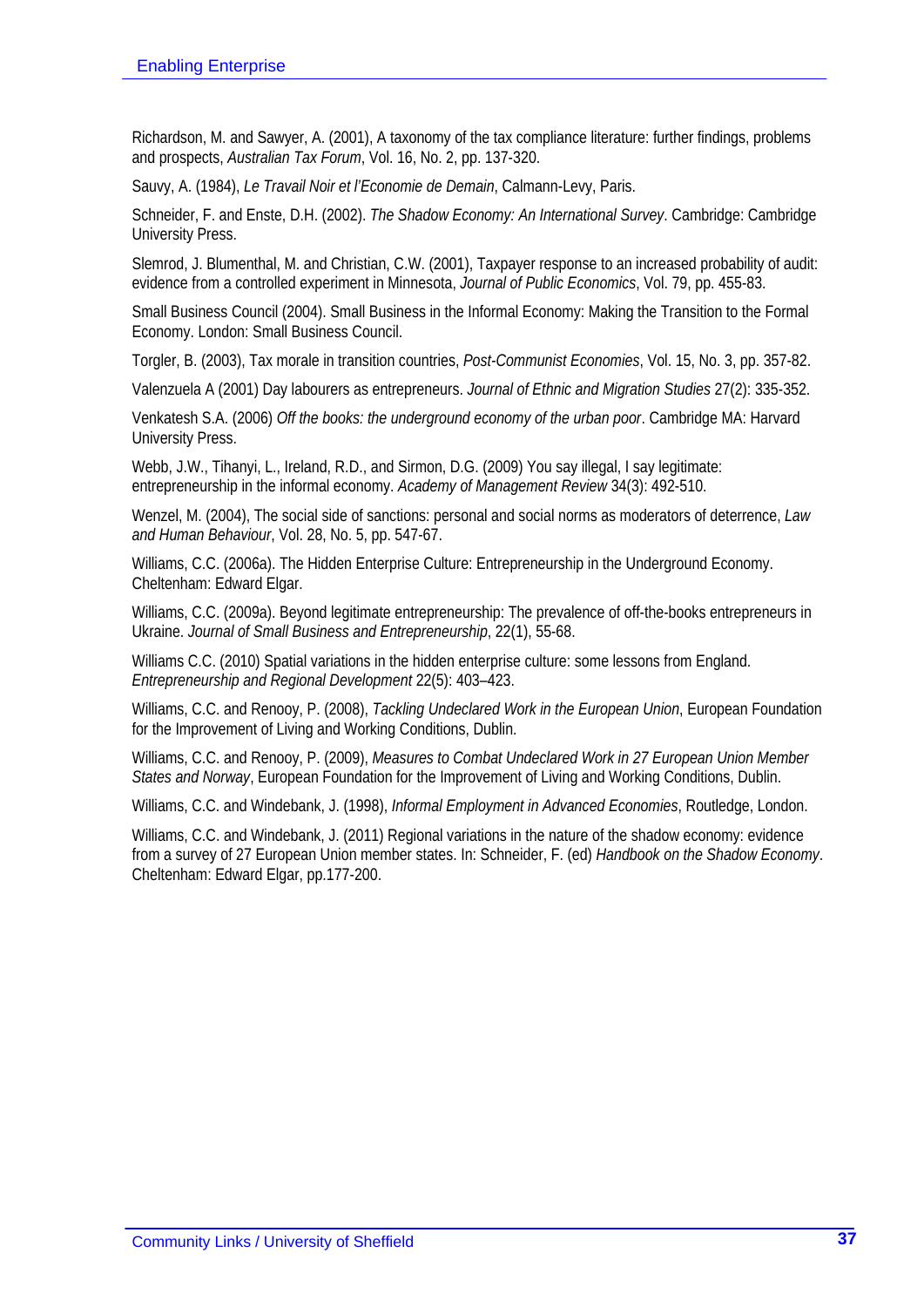# **Appendix:**

#### **Topic Guide**

#### *General Characteristics of interviewee*

- 1. Where do you live (borough)?
- 2. How long have you lived in this area?
- 3. Do you live with family members?
- 4. How many people live in your household?
- 5. Do you have dependents (children under 16 living at home)?
- 6. How many people in your household contribute financially?
- 7. How important is your business income in helping you fulfil your financial commitments?
	- *Here you could help the interview by suggesting*:
	- (1) is one of the main sources of income, (2) partial, (3) marginal/complementary

#### *History of the business*

- 8. What is your line of business?
- 9. When did you start?
- 10. What made you start?
- 11. Who are your typical customers?
- 12. How do you get your customers? Do you advertise? Word of mouth?
- 13. Do you work: (a) alone; (b) with family members; (c) with friends; (d) in a business partnership?
- 14. If you do your business with other people, do you pay them? Do you share the profits?

#### *Considerations about formalising business*

- 15. Are you registered with all the appropriate government authorities (Health and safety, hygiene, income taxes, VAT, etc.)?
- 16. What is your experience of running the business, regarding your non-formalisation? Tell us about your successes, difficulties
- 17. How did you overcome those difficulties?
- 18. Have you ever thought about registering your business with the Inland Revenue? If yes or no, why?

#### **If respondent says no, please go to Question 37. If respondent says yes, continue with Question 19.**

#### *If the respondent says, yes: Please ask the following questions:*

- 19. What steps have you taken to get registered? Where are you up to now with registering?
- 20. If you have tried to register, how was it? Was it easy? Did you have any problems / what difficulties have you faced?
- 21. Are you currently registered with the Inland Revenue?

#### **If yes, please go to Question 29. If no, please continue with Question 22**

#### *For those who have considered registering and haven't yet managed to succeed:*

- 22. Why have you considered registering?
- 23. Are you going to carry on trying to get registered with the Inland Revenue?
- 24. If so, what would help you complete this process?
- 25. If not, what has put you off?
- 26. What do you think about trading and not being registered?
- 27. Are you afraid of being 'caught' by the authorities?

28. Do you think that trading informally does not help/help your business, in terms of profits, expansion, access to credit, etc.?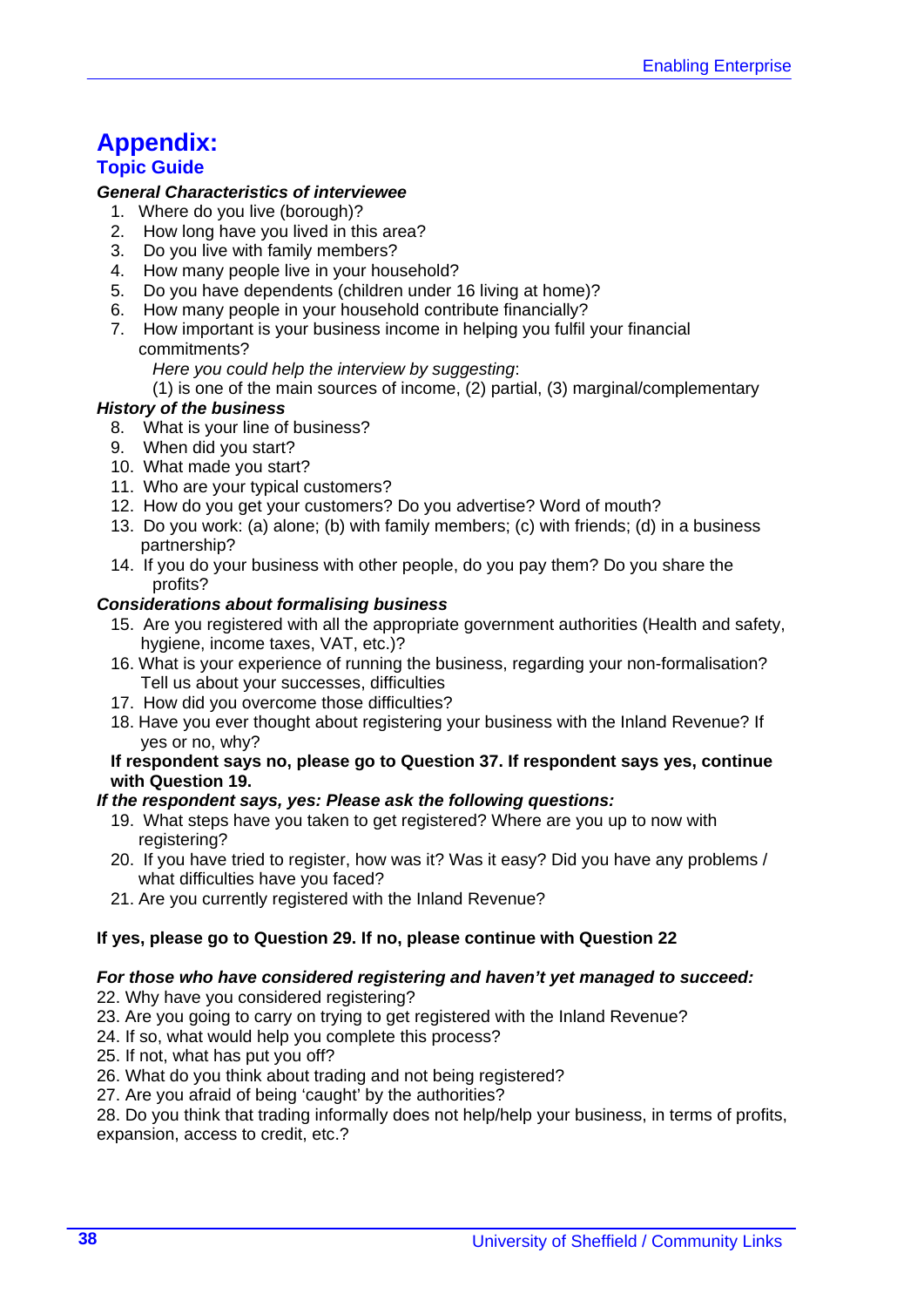#### *For those who have successfully registered:*

- 29. Why did you register with the Inland Revenue?
- 30. When did you register?
- 31. How was the registration process? How long did it take?

32. Has the registration helped your business, in terms of access to credit, more customers, being able to advertise, etc.?

- 33. Have there been any disadvantages to registering?
- 34. What do you think about trading and not being registered?
- 35. Are you only doing business formally? If not, why not
- 36. Do you think you made a good decision about registering with the Inland Revenue?

#### **For the respondents who said yes to question 18, this is the end of the interview.**

#### *If the respondent says, no in response to question 18 (I have never considered registration with the Inland Revenue), ask the following:*

37. Why have you never considered registering? Tell me more

38. What is stopping you?

39. What do you think about trading and not being registered? Are you afraid of being 'caught' by the authorities?

40. Do you think that trading informally does not help/help your business, in terms of profits, expansion, access to credit, etc.?

#### **Thank you very much for your time**